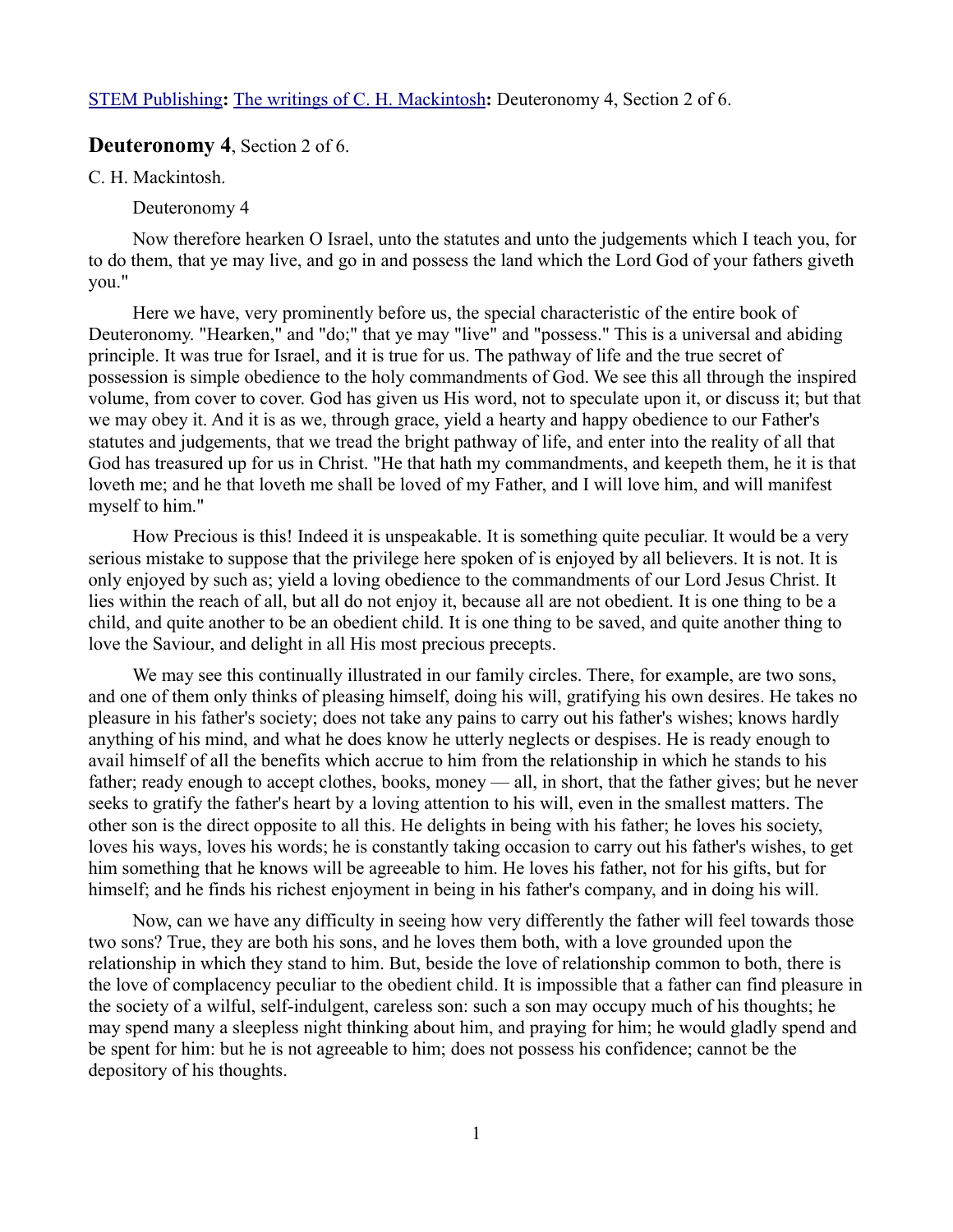All this demands the serious consideration of those who really desire to be acceptable or agreeable to the heart of our heavenly Father and our Lord Jesus Christ. We may rest assured of this, that obedience is grateful to God; and " His commandments are not grievous;" nay, they are the sweet and precious expression of His love, and the fruit and evidence of the relationship, in which He stands to us. And not only so, but He graciously rewards our obedience by a fuller manifestation of Himself to our souls, and His dwelling with us. This comes out, with great fullness and beauty, in our Lord's reply to Judas not Iscariot, for whose question we may be thankful, "Lord, how is it that thou wilt manifest thyself unto us, and not unto the world? Jesus answered and said unto him, If a man love me he will keep my words; and my Father will love him, and we will come unto him, and make our abode with him." (John 14.)

Here we are taught that it is not a question of the difference between "the world" and "us," inasmuch as the world knows nothing either of relationship or obedience, and is therefore, in no way, contemplated in our Lord's words. The world hates Christ, because it does not know Him. Its language is, "Depart from us; for we desire not the knowledge of thy ways." "We will not have this man to reign over us."

Such is the world, even when polished by civilization, and gilded with the profession of Christianity. There is, underneath all the gilding, all the polish, a deep-seated hatred of the Person and authority of Christ. His sacred, peerless Name is tacked on to the world's religion, at least throughout baptised Christendom; but behind the drapery of religious profession, there lurks a heart at enmity with God and His Christ.

But our Lord is not speaking of the world in John 14. He is shut in with "his own," and it is of them He is speaking Were He to manifest Himself to the world, it could only be for judgement and eternal destruction. But, blessed be His Name, He does manifest Himself to His own obedient children, to those who have His commandments, and keep them, to those who love Him and keep His words.

And, let the reader thoroughly understand that when our Lord speaks of His commandments, His words, and His sayings, He does not mean the ten commandments, or law of Moses. No doubt, those ten commandments form a part of the whole canon of scripture, the inspired word of God; but, to confound the law of Moses with the commandments of Christ, would be simply turning things upside down; it would be to confound Judaism with Christianity, law and grace. The two things are as distinct as any two things can be; and must be so maintained by all who would be found in the current of the mind of God.

We are sometimes led astray by the mere sound of words; and hence, when we meet with the word "commandments," we instantly conclude that it must needs refer to the law of Moses. But this is a very great and mischievous mistake. If the reader is not clear and established as to this, let him close this volume, and turn to the first eight chapters of the Epistle to the Romans, and the whole of the Epistle to the Galatians, and read them calmly and prayerfully, as in the very presence of God, with a mind freed from all theological bias and the influence of all previous religious training There he will learn, in the fullest and clearest manner, that the Christian is not under law in any way, or for any object whatsoever, either for life, for righteousness, for holiness, for walk, or for anything else. In short, the teaching of the entire New Testament goes to establish, beyond all question, that the Christian is not under law, not of the world, not in the flesh, not in his sins. The solid ground of all this is the accomplished redemption which we have in Christ Jesus, in virtue of which we are sealed by the Holy Ghost, and thus indissolubly united to, and inseparably identified with a risen and glorified Christ; so that the apostle John can say of all believers, all God's dear children, "As he [Christ] is so are we in this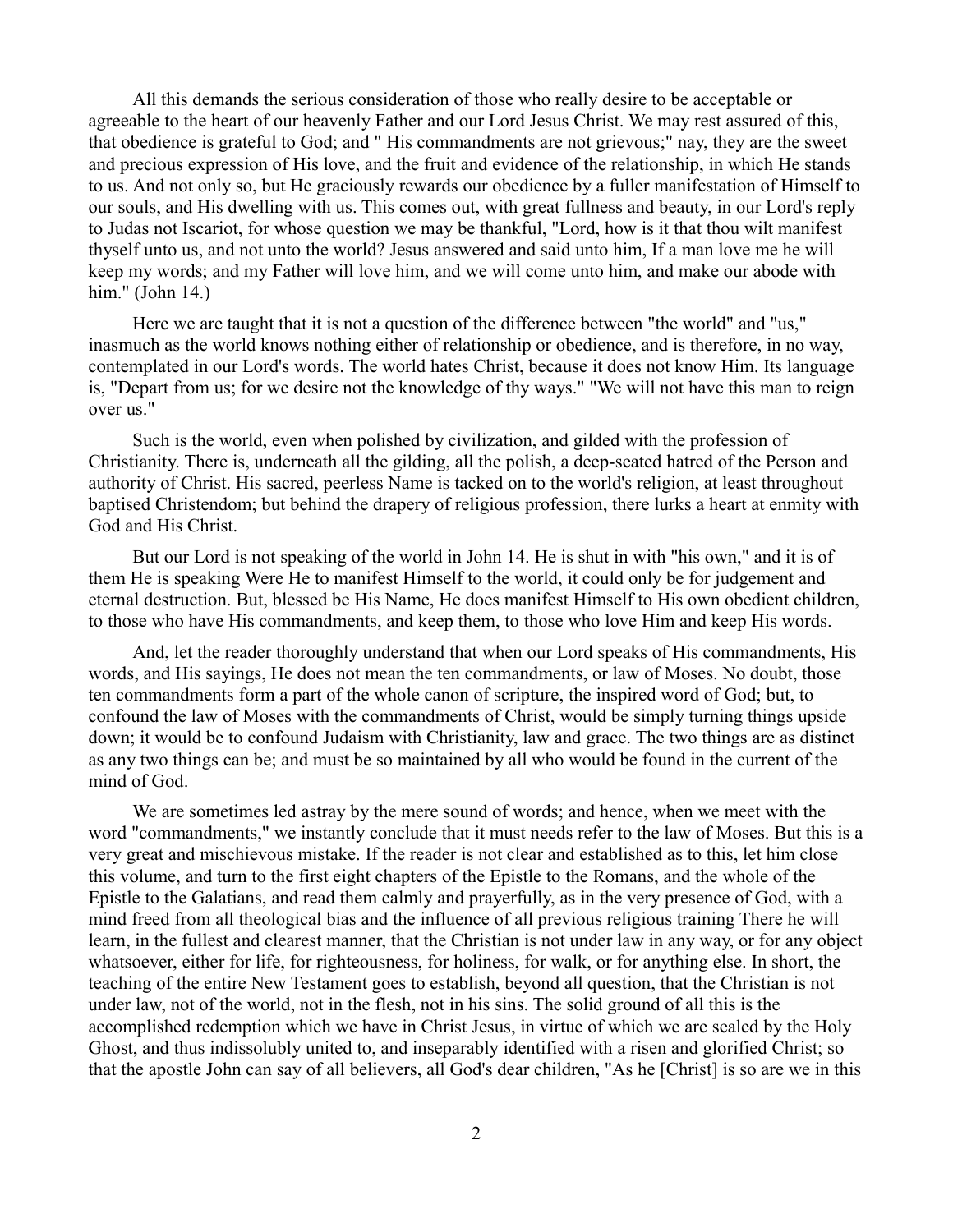world" This settles the whole question, for all who are content to be governed by holy scripture. And as to all beside, discussion is worse than useless.

We have digressed from our immediate subject, in order to meet any difficulty arising from a misunderstanding of the word "commandments." The reader cannot too carefully guard against the tendency to confound the commandments spoken of in John 14 with the commandments of Moses, given in Exodus 20. And yet we reverently believe that Exodus 20 is as truly inspired as John 14. And now, ere we finally turn from the subject which has been engaging us, we would ask the reader to refer, for a few moments, to a piece of inspired history which illustrates, in a very striking way, the difference between an obedient and disobedient child of God. He will find it in Genesis 18, 19. It is a profoundly interesting study, presenting a contrast instructive, suggestive and practical, beyond expression. We are not going to dwell upon it, having, in some measure, done so, in our "Notes on the Book of Genesis:" but we would merely remind the reader that he has before him, in these two chapters, the history of two saints of God. Lot was just as much a child of God as Abraham. We have no more doubt that Lot is amongst "the spirits of just men made perfect," than that Abraham is there. This, we think, cannot be called in question, inasmuch as the inspired apostle Peter tells us that Lot's "righteous soul was vexed with the filthy conversation of the wicked."

But mark the grave difference between the two men! The Lord Himself visited Abraham, sat with him, and partook, readily, of his hospitality. This was a high honour indeed, a rare privilege — a privilege which Lot never knew, an honour to which he never attained. The Lord never visited him in Sodom. He merely sent His angels, His ministers of power, the agents of His government. And even they, at first, sternly refused to enter Lot's house or to partake of his proffered hospitality. Their withering reply was, "Nay, but we will abide in the street all night." And, when they did enter his house, it was only to protect him from the lawless violence with which he was surrounded, and to drag him out of the wretched circumstances into which, for worldly gain and position, he had plunged himself. Could contrast be more vivid?

But, further, The Lord delighted in Abraham, manifested Himself to him; opened His mind to him; told him of his plans and purposes; what He was about to do with Sodom. "Shall I," said He, "hide from Abraham that thing which I do; seeing that Abraham shall surely become a great and mighty nation, and all the nations of the earth shall be blessed in him? *For I know him, that he will command his children and his household after him, and they shall keep the way of the Lord, to do justice and judgement*, that the Lord may bring upon Abraham that which he hath spoken of him."

We could hardly have a more telling illustration of John 14: 21, 23, although the scene occurred two thousand years before the words were uttered. Have we ought like this in the history of Lot? Alas! no. It could not be. He had no nearness to God, no knowledge of His mind, no insight into His plans and Purposes. How could he? Sunk, as he was in the low moral depths of Sodom, how could he know the mind of God? Blinded by the murky atmosphere which enwrapped the guilty cities of the plain, how could he see into the future? Utterly impossible. If a man is mixed up with the world, he can only see things from the world's standpoint; he can only measure things by the world's standard, and think of them with the world's thoughts. Hence it is that the church, in its Sardis condition, is *threatened* with the coming of the Lord as a thief, instead of being *cheered* with the hope of His coming as the bright and morning star. If the professing church has sunk to the world's level — as alas! she has — she can only contemplate the future from the world's point of view. This accounts for the feeling of dread with which the great majority of professing Christians look at the subject of the Lord's coming. They are looking for Him, as a thief, instead of the blessed Bridegroom of their hearts. How few there are, comparatively, who *love His appearing.* The great majority of professors — we grieve to have to pen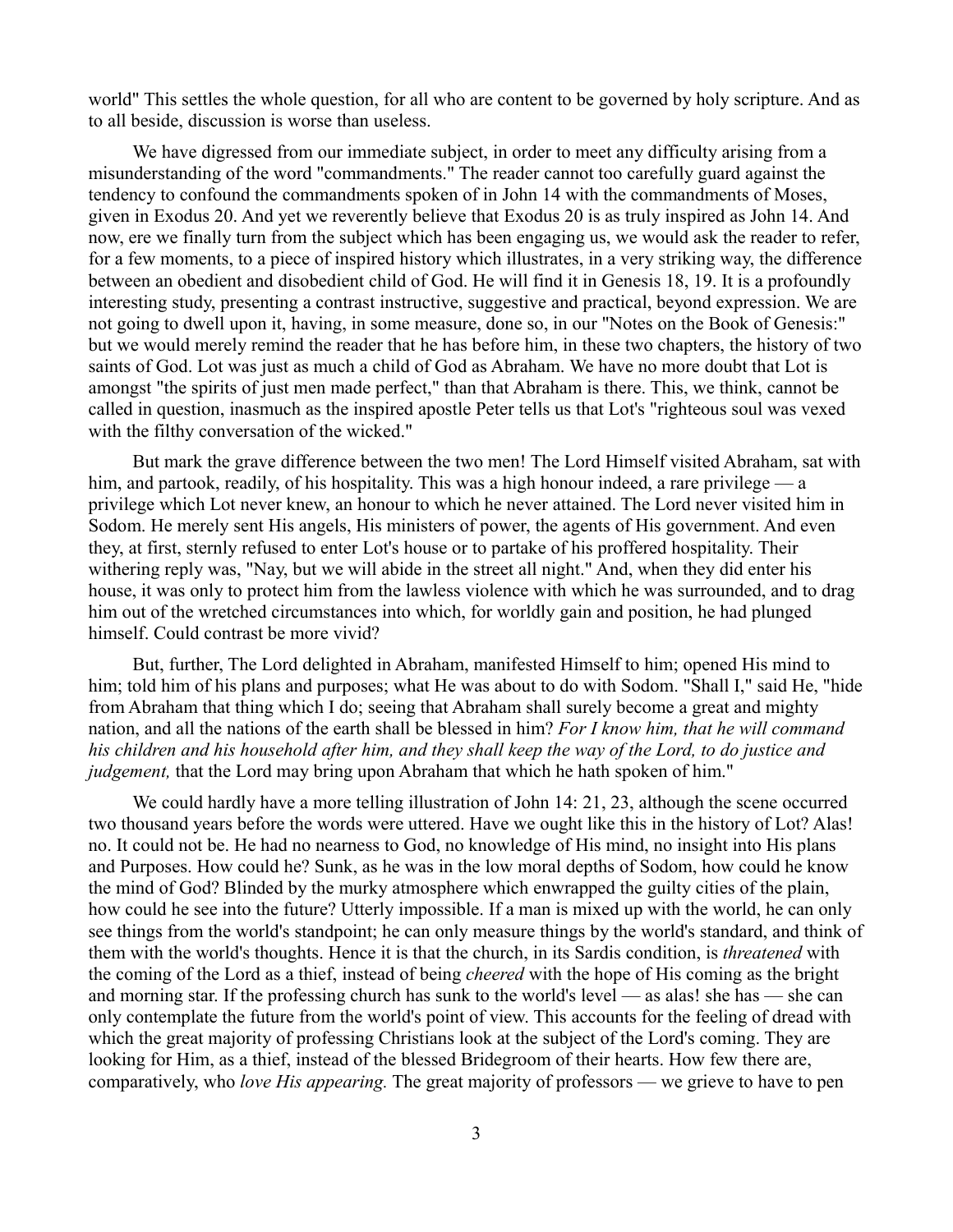the words — find their type in Lot rather than in Abraham. The church has departed from her proper ground; she has gone down from her true moral elevation, and mingled herself with that world which hates and despises her absent Lord.

Still, thank God, there are "a few names, even in Sardis, which have not defiled their garments" — a few living stones, amid the smouldering ashes of lifeless profession — a few lights twinkling amid the moral gloom of cold, nominal, heartless, worldly Christianity. And not only so, but in the Laodicean phase of the church's history, which presents a still lower and more hopeless condition of things, when the whole professing body is about to be spued out of the mouth of "the faithful and true witness" even at this advanced stage of failure and departure, those gracious words fall, with soul-stirring power, on the attentive ear, "Behold, I stand at the door, and knock: if any man hear my voice, and open the door, I will come in to him, and will sup with him and he with him."\* Thus, in the days of professing Christianity, as in the days of the Patriarchs, in the times of the New Testament, as in those of the Old, we see the same value and importance attached to a hearing ear and an obedient heart. Abraham, in the plains of Mamre, the pilgrim and the stranger, the faithful and obedient child of God, tasted the rare privilege of entertaining the Lord of glory — a privilege which could not be known by one who had chosen his place and his portion in a sphere doomed to destruction. So also, in the days of Laodicean indifference and boastful pretension, the truly obedient heart is cheered with the sweet promise of sitting down to sup with Him who is "the Amen, the faithful and true witness, the beginning of the creation of God." In a word, let the condition of things be what it may, there is no limit to the blessing of the individual soul who will only hearken to the voice of Christ, and keep His commandments.

{\*To apply the solemn address of Christ to the church of Laodicea, as we sometimes find it done in modern evangelical preaching, to the case of the sinner, is a great mistake. No doubt, what the preacher means is right enough; but it is not presented here. It is not Christ knocking at the door of a sinner's heart, but knocking at the door of the professing church. What a fact is this! How full of deep and, awful solemnity, as regards the church! What an end to come to! Christ outside! But what grace, as regards Christ, for He is knocking! He wants to come in! He is still lingering, in patient grace and changeless love, ready to come in to any faithful individual heart that will only open to Him. "If any man" — even one! In Sardis He could speak *positively* of "*a few*" in Laodicea He can only speak *doubtfully* as to *finding one*. But Should there be even one, He will come into him, and sup with him. Precious Saviour! Faithful Lover of our souls! "Jesus Christ, the same yesterday, today, and for ever.

Reader, need we wonder that the enemy should seek to mutilate and misapply the solemn and searching address to the church of Laodicea — the professing body in the last dreary stage of its history? We have no hesitation in saying that to apply it MERELY to the case of an unconverted soul is to deprive the professing church of one of the most pertinent, pungent and powerful appeals within the covers of the New Testament.}

Let us remember this. Let it sink down into the very deepest depths of our moral being. Nothing can rob us of the blessings and privileges flowing from obedience. The truth of this shines out before our eyes, in every section and on every page of the volume of God. At all times, in all places, and under all circumstances, the obedient soul was happy in God, and God was happy in him. It always holds good, whatever be the character of the dispensation, that, "To this man will I look, even to him who is of a contrite spirit, and trembles at my word." Nothing can ever alter or touch this. It meets us in the fourth chapter of our blessed Book of Deuteronomy, in the words with which this section opens, "Now therefore *hearken*, O Israel, unto the *statutes* and unto *the judgements which I teach you, for to do,* that ye may live, and go in and possess the land which the Lord God of your fathers giveth you" It meets us in those precious words of our Lord, in John 14., on which we have been dwelling: "He that hath my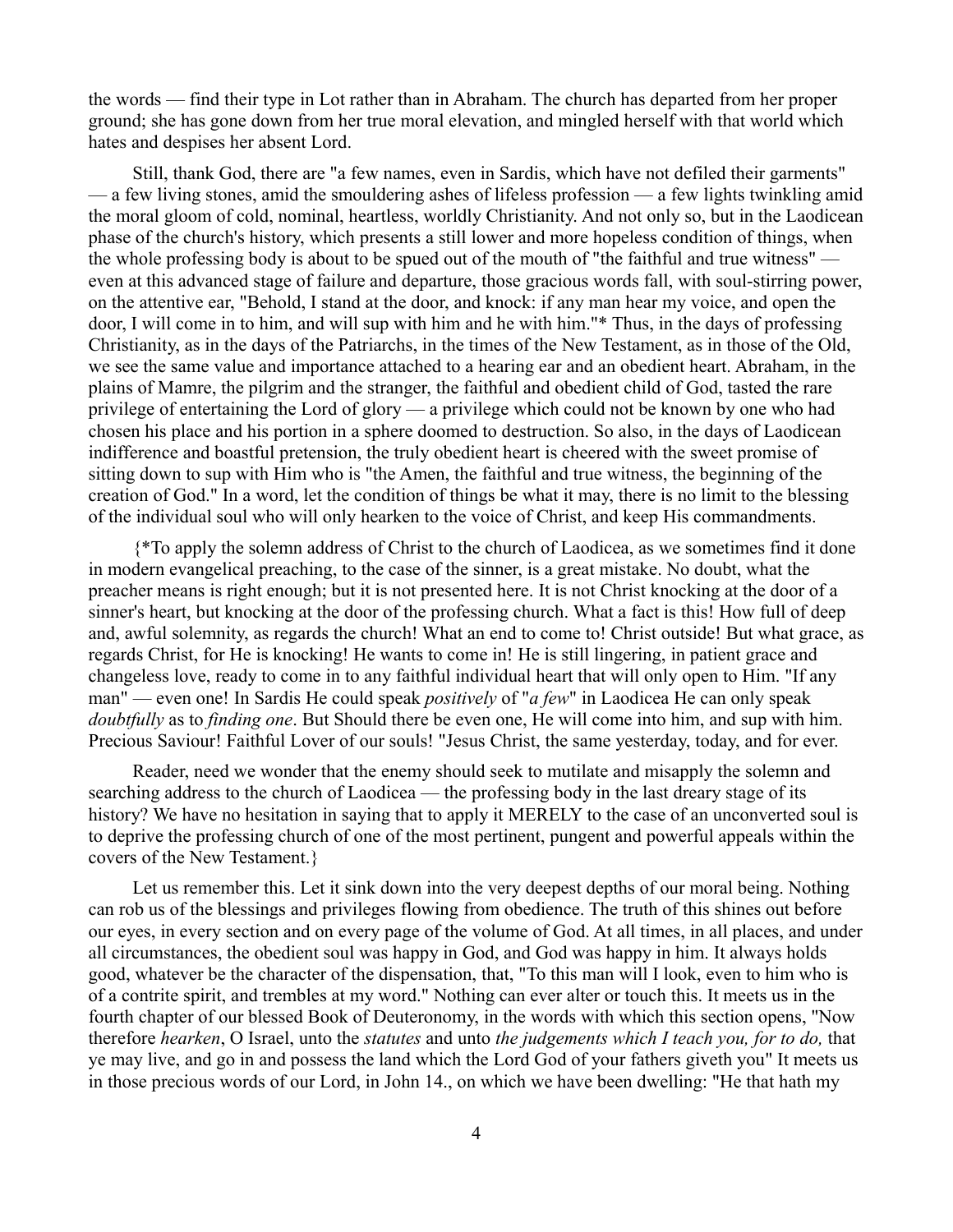commandments and keepeth them, he it is that loveth me," &c. And again, "If a man love me, *he will keep my sayings."*\* It shines with peculiar brightness, in the words of the inspired apostle John, "Beloved, if our heart condemn us not, then have we confidence toward God. And whatsoever we ask, we receive of him, because *we keep his commandments,* and *do those things that are pleasing in his sight.* And this is his commandment, that we should believe on the name of his Son Jesus Christ, and love one another, as he gave us commandment. And he that keepeth his commandments dwelleth in him, and he in him." (1 John 3: 21-24.)

{\*There is an interesting difference between the Lord's "commandments" and "sayings." The former set forth, distinctly and definitely, what we ought to do; the latter are the expression of His mind. If I give my child a command, it is the statement of his duty; and if he loves me, he will delight to do it. But if he has heard me *say* I like to see such a, thing done, although I have not actually told him to do it, it will touch my heart much more deeply to see him go and do that thing, in order to gratify me, than if I had given him a positive command. Now, ought we not to try and please the heart of Christ? Should we not "labour to be agreeable to him?" He has made us accepted; surely we ought to seek, in every possible way, to be acceptable to Him. He delights in a loving obedience; it was what He Himself rendered to the Father. "I delight to do thy will; yes, *thy law* is within *my heart*." "If ye keep my commandments, ye shall abide in my love; even as I have kept my Father's commandments, and abide in his love." Oh! that we may drink more deeply into the spirit of Jesus, walk in His blessed footsteps, and render him a more loving, devoted and whole-hearted obedience, in all things. Let us earnestly seek after these things, beloved Christian reader, that His heart may be gratified, and His Name glorified in us, and in our entire practical career from day to day.}

Passages might easily be multiplied, but there is no need. Those which we have quoted set before us, in the clearest and fullest way possible, the very highest motive for obedience, namely, its being agreeable to the heart of our Lord Jesus Christ — well pleasing to God. True, we owe a hearty obedience on every ground. "We are not our own; we are bought with a price." We owe our life, our peace, our righteousness, our salvation, our everlasting felicity and glory, all to Him; so that nothing can exceed the moral weight of His claims upon us for a life of whole-hearted obedience. But, above and beyond His moral claims stands the marvellous fact that His heart is gratified, His spirit refreshed by our keeping His commandments, and doing those things that are pleasing in His sight.

Beloved Christian reader, can anything exceed the moral power of such a motive as this? Only think of our being privileged to give pleasure to the heart of our beloved Lord! What sweetness, what interest, what preciousness, what holy dignity it imparts to every little act of obedience, to know that it is grateful to the heart of our Father! How far beyond the legal system is this! It is a most perfect contrast, in its every phase and every feature. The difference between the legal system and Christianity is the difference between death and life, bondage and liberty, condemnation and righteousness, distance and nearness, doubt and certainty. How monstrous the attempt to amalgamate these two things — to work them up into one system, as though they were but two branches from the one stem! What hopeless confusion must be the result of any such effort! How terrible the effect of seeking to place souls under the influence of the two things! As well might we attempt to combine the sun's meridian beams with the profound darkness of midnight. Looked at from a divine and heavenly standpoint, judged in the light of the New Testament, measured by the standard of the heart of God, the mind of Christ, there could not be a more hideous anomaly than that which presents itself to our view in Christendom's effort to combine law and grace. And as to the dishonour done to God; the wound inflicted on the heart of Christ, the grief and despite offered to the Holy Ghost, the damage done to the truth of God, the grievous wrong perpetrated upon the beloved lambs and sheep of the flock of Christ,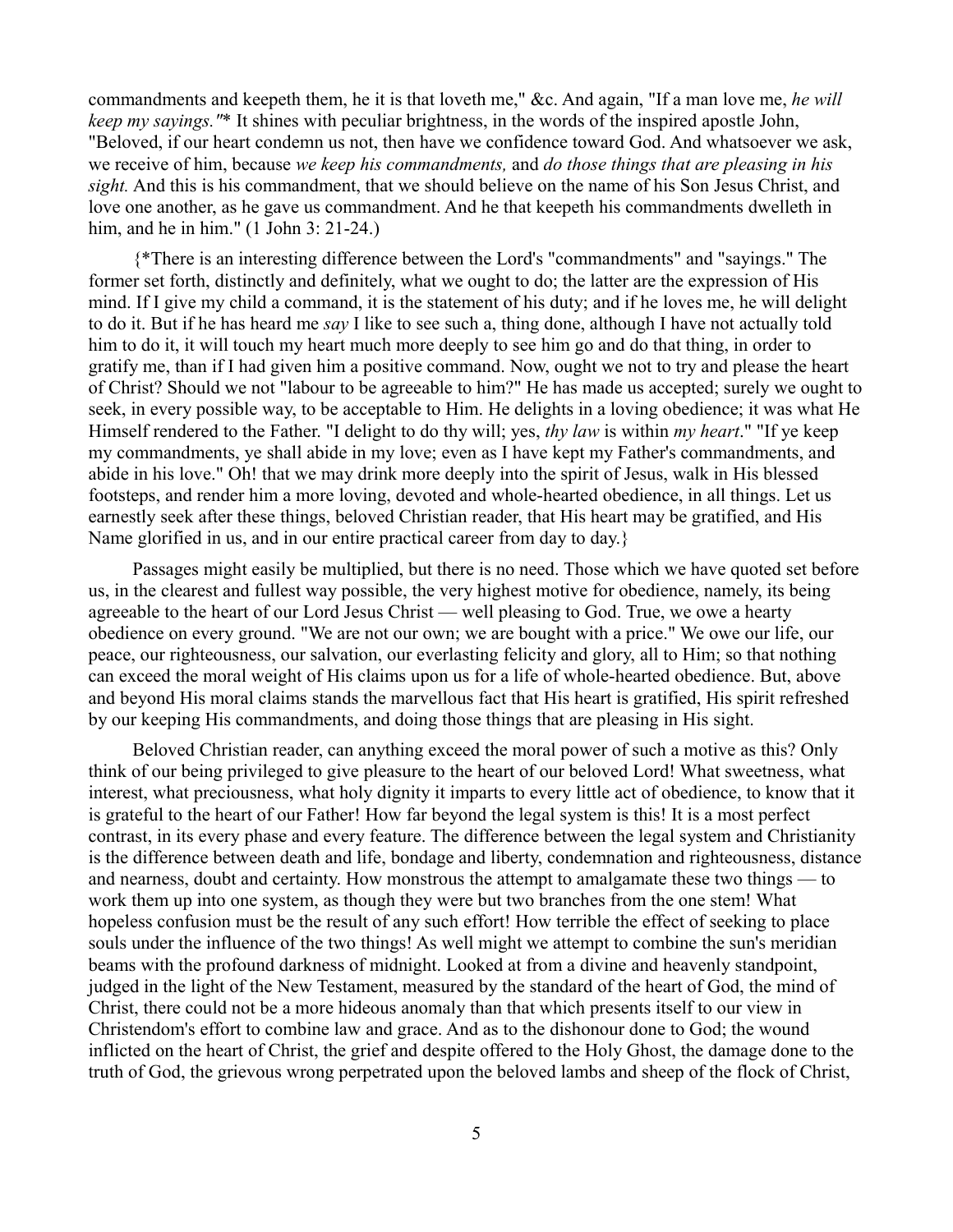the terrible stumbling-block thrown in the way of both Jew and Gentile, and, in short, the serious injury done to the entire testimony of God, during the last eighteen centuries, the judgement-seat of Christ can alone declare it; and oh! what an awful declaration that will be! It is too tremendous to contemplate.

But there are many pious souls, throughout the length and breadth of the professing church, who conscientiously believe that the only possible way to produce obedience, to attain to practical holiness, to secure a godly walk, to keep our evil nature in order, is to put people under the law. They seem to fear that if souls are taken from under the schoolmaster, with his rod and rudiments, there is an end to all moral order. In the absence of the authority of law, they look for nothing but hopeless confusion. To take away the ten commandments, as a rule of life, is, in their judgement, to remove those grand moral embankments which the hand of God has erected to stem the tide of human lawlessness.

We can fully understand their difficulty. Most of us have had to encounter it, in one shape or another. But we must seek to meet it in God's way. It is of no possible use to cling, with fond tenacity, to our own notions, in the face of the plainest and most direct teaching of holy scripture. We must, sooner or later, give up all such notions. Nothing will-nothing can stand but the word of our God — the voice of the Holy Ghost the authority of scripture — the imperishable teachings of that peerless Revelation which our Father has, in His infinite grace, put into our hands. To that we must listen, with profound and reverent attention; to it we must bow down, with unquestioning and unqualified obedience. We must not presume to hold a single opinion of our own. God's opinion must be ours. We must clear out all the rubbish which, by the influence of mere human teaching, has accumulated in our minds, and have every chamber thoroughly cleansed by the action of the word and Spirit of God, and thoroughly ventilated by the pure and bracing air of the new creation.

Furthermore, we must learn to confide implicitly in every word that proceedeth out of the mouth of God. We must not reason; we must not judge; we must not discuss; we must simply believe. If man speaks, if it be a mere question of human authority, then indeed we must judge, because man has no right to command. We must judge what he says, not by our own opinions, or by any human standard, creed, or confession of faith, but by the word of God. But when scripture speaks, all discussion is closed.

This is an unspeakable consolation. It is not within the compass of human language to set forth, adequately, the value or the moral importance of this great fact. It delivers the soul completely from the blinding power of self-will on the one hand, and of mere subjection to human authority, on the other. It brings us into direct, personal, living contact with the authority of God, and this is life, peace, liberty, moral power, true elevation, divine certainty, and holy stability. It puts an end to doubts and fears, to all the fluctuations of mere human opinion so perplexing to the mind, so torturing to the heart. We are no longer tossed about with every wind of doctrine, every wave of human thought. *God has spoken.* This is quite enough. Here the heart finds its deep and settled repose. It has made its escape from the stormy ocean of theological controversy, and cast anchor in the blessed haven of divine revelation.

Hence, therefore, we would say to the pious reader of these lines, if you would know the mind of God on the subject before us — if you would know the ground, character and object of Christian obedience, you must simply listen to the voice of holy scripture.. And what does it say? Does it send as back to Moses to teach us how to live? Does it send us back "to the palpable mount in order to secure holy living Does it put us under the law to keep the flesh in order? Hear what it says. Yes; hearken and ponder. Take the following words from Romans 6 — words of emancipating, holy power. "For sin shall not have dominion over you; for *ye are not under law,* but under grace."

Now, we most earnestly entreat the reader to let these words enter into the very depths of his soul.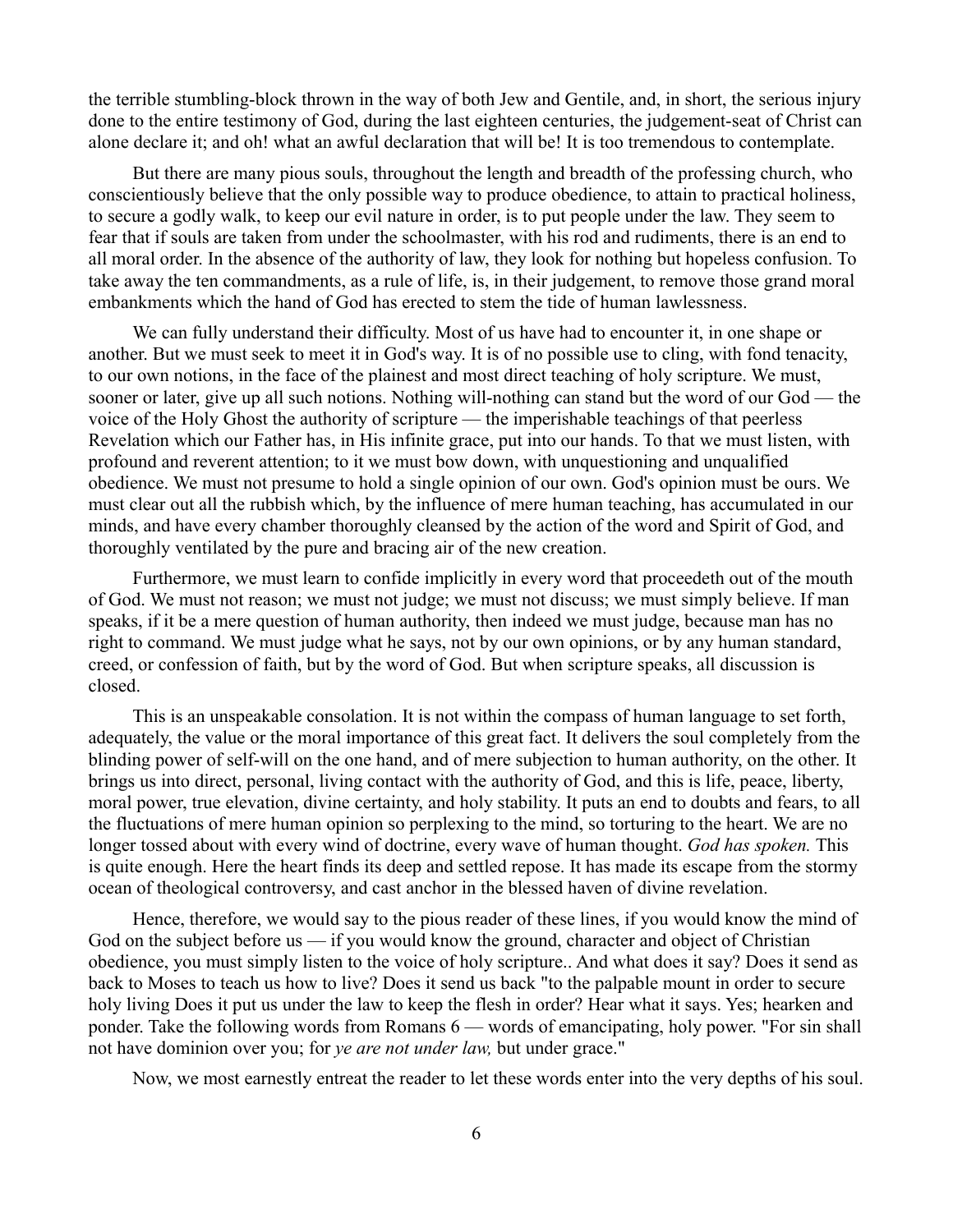The Holy Ghost declares, in the simplest and most emphatic manner, that Christians are not under law. If we were under lam, sin would have dominion over us. Indeed we invariably find, in scripture, that "sin," "law," and "flesh" are linked together. A soul under law cannot possibly enjoy full deliverance from the dominion of sin; and in this we can see, at a glance, the fallacy of the whole legal system; and the utter delusion of seeking to produce holy living by putting souls under the law. It is simply putting them into the very place where sin can lord it over them, and rule them with absolute sway. How is it possible, then, to produce holiness by law? It is absolutely hopeless.

But let us turn, for a moment to Romans 7 "wherefore, my brethren, ye also" — and all true believers, all God's people — "are become *dead to the law* by the body of Christ; that ye should be married to another, even to him who is raised from the dead, that we should bring forth fruit unto God." Now it is Perfectly plain that we cannot be "dead to the Law" and "under the law" at the same time. It may, perhaps, be argued that the expression, "dead to the law is merely a figure. Well, supposing it be so, we ask, "A figure of what?" Surely it cannot be a figure of persons under the law. Nay, it is a figure of the very opposite.

And let us mark particularly, the apostle does not say, the law is dead. Nothing of the kind. The law is not dead, but we are dead to it. We have passed, by the death of Christ, out of the sphere to which the law belongs. Christ took our place; He was made under the law; and, on the cross, He was made sin for us. But He died for us, and we died in Him; and He has thus taken us clean out of the position in which we were under the dominion of sin, and under law, and introduced us into an entirely new position, in living association and union with Himself, so that it can be said, "*As* he is, *so* are we, in this world." Is He under law? Assuredly not. Well, neither are we. Has sin any claim upon Him? None whatever. Neither has it any upon us. We are, as to our standing, as He is in the presence of God; and therefore to put us back under law would be a complete overturning of the entire Christian position, and a most positive and flagrant contradiction of the very plainest statements of holy scripture.

Now, we would, in all simplicity and godly sincerity ask, how could holy living be promoted by removing the very foundation of Christianity How could indwelling sin be subdued by putting us under the very system that gave sin power over us? How could true Christian obedience ever be produced by flying in the face of holy scripture? We confess we cannot conceive anything more thoroughly preposterous. Surely a divine end can only be gained by pursuing a divine way. Now God's way of giving us deliverance from the dominion of sin is by delivering us from under law; and hence all those who teach that Christians are under law are plainly at issue with God. Tremendous consideration for all who desire to be teachers of the law!

But let us hear further words from Romans 7. The apostle goes on to say, "For *when we were in the Flesh,* the motions of sins, which were by the law, did work in our members, to bring forth unto *death*. But now *we are delivered from the law,* being dead [or having died] to that wherein we were held; *that we should serve* in newness of spirit, and not in the oldness of the letter."\*

{\*The rendering of Romans 7.6 in our Authorised Version is manifestly erroneous, inasmuch as it teaches that the law is dead, which is not true. "The law is good, if a man use it lawfully." (1 Tim. 1.) And again, "The law is holy." (Rom. 7) Scripture never teaches that the law is dead, but it teaches that the believer is dead to the law — a totally different thing. But, further, [*apothanontes*] cannot possibly apply to the law, as any well-taught school boy can see at a glance; it applies to us — believers. Were it the law, the word would be [*apothanontos*]}

Here, again, all is as clear as a sunbeam. What means the expression, "When we *were* in the flesh?" Does it, can it mean that we *are* still in that condition? Clearly not. If I were to say, "When I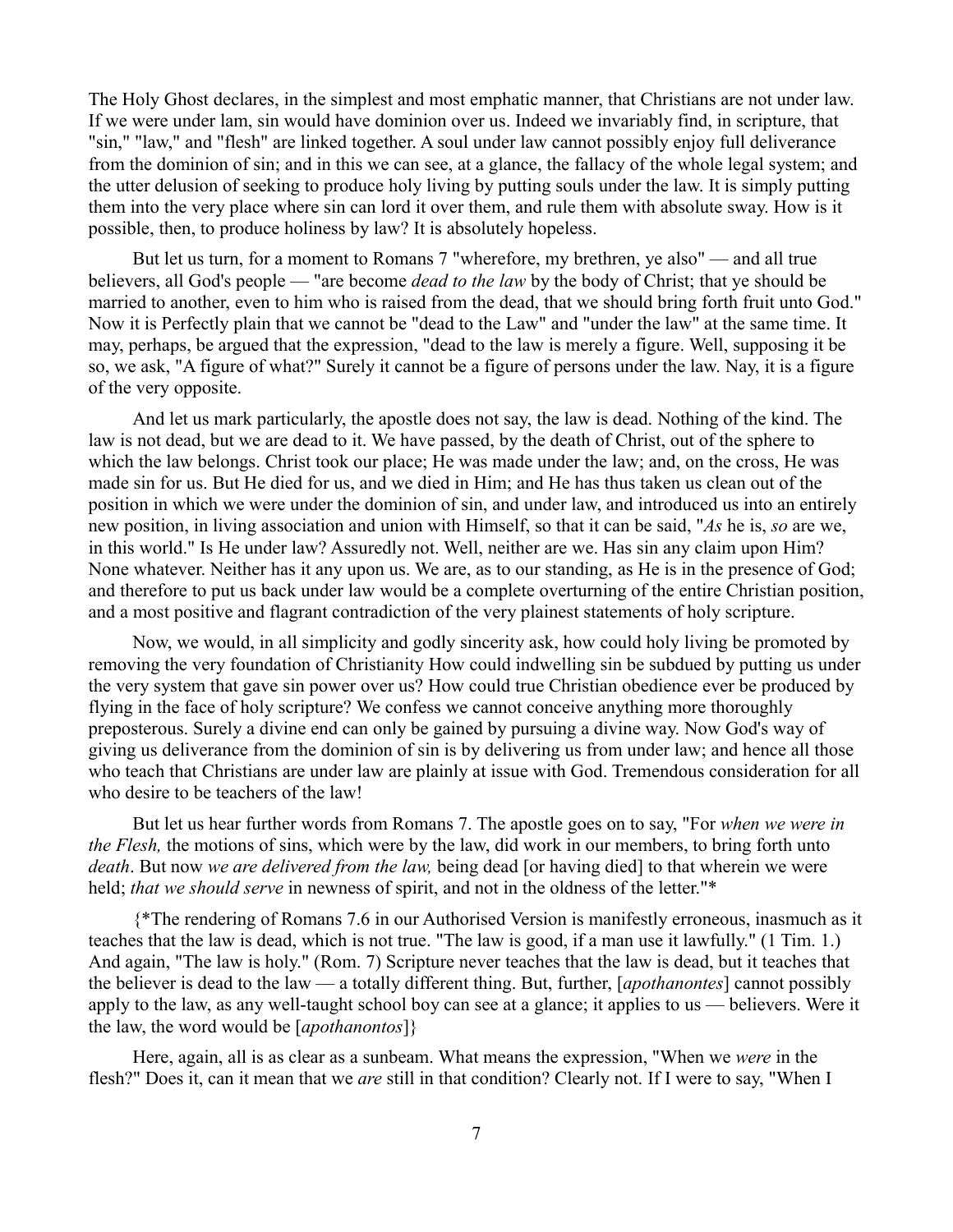*was* in London," would any one understand that I am in London still! The thought is absurd.

But what does the apostle mean by the expression, "When we were in the flesh?" He simply refers to a thing of the past — to a condition that no longer obtains. Are believers, then, not in the flesh? So scripture emphatically declares. But does this mean that they are not in the body? Assuredly not. They are in the body, as to the fact of their existence; but not in the flesh, as to the ground of their standing before God.

In Romans 8 we have the most distinct statement of this point. "So then they that are in the flesh cannot please God. *But ye are not in the flesh*, but in the Spirit, if so be that the Spirit of God dwell in you." Here we have the statement of a most solemn fact; and the setting forth of a most precious, glorious privilege. "They that are in the flesh *cannot please God*." They may be very moral, very admirable, very religious, very benevolent; but they cannot please God. Their entire position is false. The source whence all the streams flow is corrupt; the root and stem whence all the branches emanate are rotten - hopelessly bad. They cannot produce a single atom of good fruit — fruit that God can accept. "They cannot please God." They must get into an entirely new position; they must have a new life, new motives, new objects; in a word, they must be a new creation. How solemn is all this! Let us weigh it thoroughly, and see if we understand the apostle's words.

But, on the other hand, mark the glorious privilege of all true believers. "*Ye are not in the flesh."* Believers are no longer in a position in which they cannot please God. They have a new nature, a new life, every movement, every outflow of which is agreeable to God. The very feeblest breathing of the divine life is precious to God. Of this life, the Holy Ghost is the power, Christ the object, glory the goal, heaven the home. All is divine, and therefore perfect. True, the believer is liable to err, prone in himself to wander, capable of sinning. In him, that is in his flesh, dwelleth no good thing. But his *standing* is based on the eternal stability of the grace of God, and his *state* is met by the divine provision which that grace has made for him, in the precious atonement and all-prevailing advocacy of our Lord Jesus Christ. Thus he is for ever delivered from that terrible system in which the prominent figures are, "Flesh" — "Law" — "Sin" — "Death" — melancholy group! most surely. And he is brought into that glorious scene in which the prominent figures are, "Life" — "Liberty" — ''Grace" — "Peace" — "Righteousness" — "Holiness" — "Glory" — "Christ." "For *ye are not come* to the mount that might be touched" — that is the palpable mount — "and that burned with fire, nor unto blackness, and darkness, and tempest, and the sound of a trumpet, and the voice of words; which voice they that heard, entreated that the word should not be spoken to them any more. (For they could not endure that which was commanded. And if so much as a beast touch the mountain, it shall be stoned, or thrust through with a dart. And so terrible was the sight, that Moses said, I exceedingly fear and quake.) But *ye are come* unto mount Sion, and unto the city of the living God, the Heavenly Jerusalem, and to an innumerable company of angels, the general assembly, the church of the firstborn [ones] which are written in heaven, and to God the Judge of all, and to the spirits of just men made perfect, and to Jesus the mediator of the new covenant, and to the blood of sprinkling, that speaketh better things than Abel." (Heb. 12.)

Thus we have endeavoured to meet the difficulty of any conscientious reader who, up to the moment in which he opened this volume, had cherished the conviction that it is only by putting believers under the law that practical holiness and true obedience can be attained. We trust he has followed us through the line of scripture evidence which we have laid before him. If so, he will see that to place believers in such a position is to do away with the very foundations of Christianity — to abandon grace — to give up Christ — to go back to the flesh, in which we cannot please God, and to place ourselves under the curse. In short, the legal system of men is diametrically opposed to the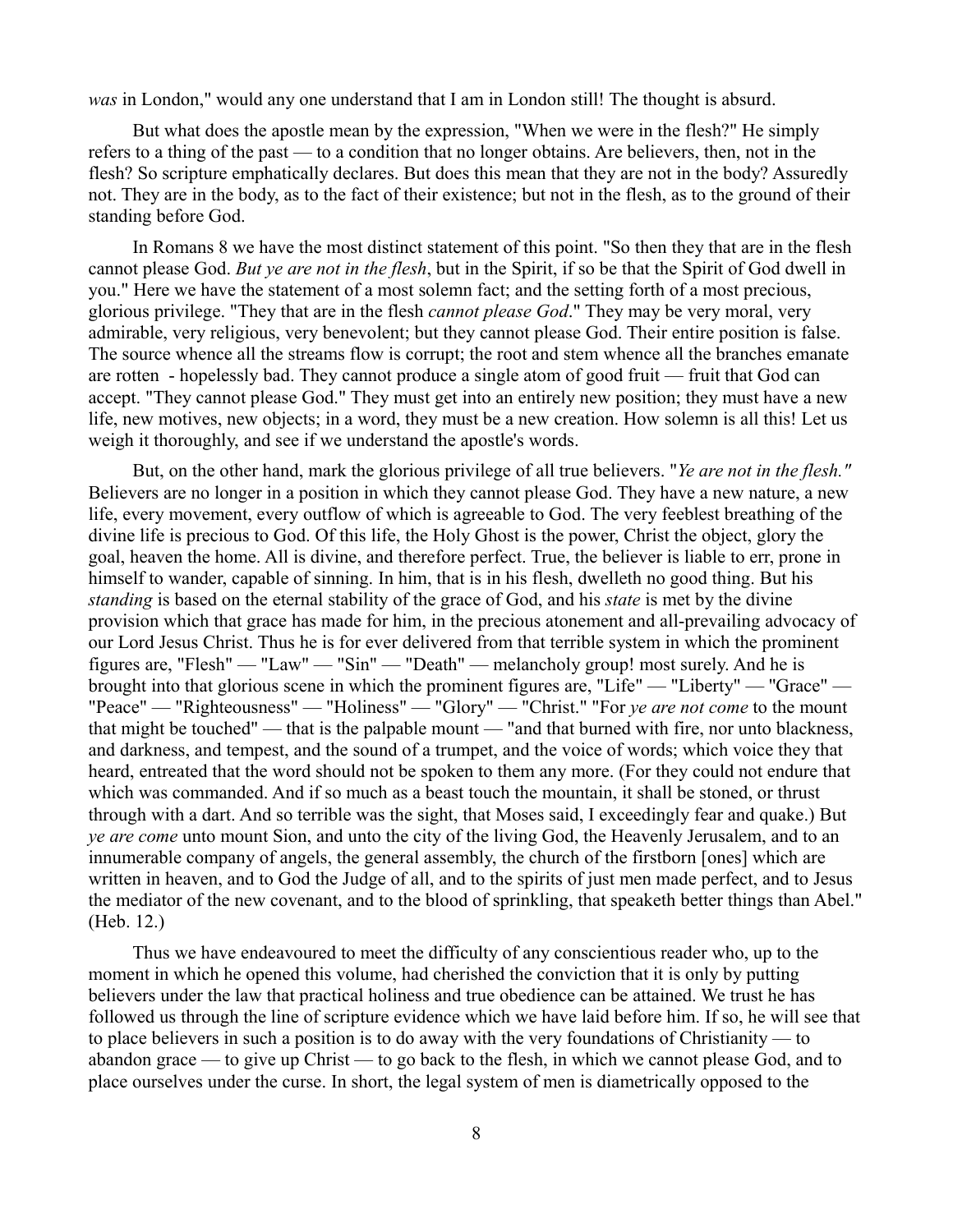teaching of the entire New Testament. It was against this system and its upholders that the blessed apostle Paul, during his whole life, ever testified. He absolutely abhorred it, and continually denounced it. The law teachers were ever seeking to sap and undermine his blessed labours, and subvert the souls of his beloved children in the faith. It is impossible to read his burning sentences in the epistle to the Galatians, his withering references, in his epistle to the Philippians, or his solemn warnings in the epistle to the Hebrews, and not see how intense was His abhorrence of the whole legal system of the law-teachers, and how bitterly he wept over the ruins of the testimony so dear to his large, loving, devoted heart.

But it is possible that, after all we have written, and notwithstanding the full tide of scripture evidence to which we have called the readers attention, he may still feel disposed to ask, "Is there not a danger of unholy laxity and levity if the restraining power of the law be removed?" To this we reply, God is wiser than we are. He knows best how to cure laxity and levity, and how to produce the right sort of obedience. He tried the law, and what did it do? It worked wrath. It caused the offence to abound. It developed "the motions of sins." It brought in death. It was the strength of sin. It deprived the sinner of all power. It slew him. It was condemnation. It cursed all who had to do with it. "As many as are of the works of the law are under the curse." And all this, not because of any defect in the law, but because of man's total inability to keep it.

Is it not plain to the reader that neither life, nor righteousness, nor holiness, nor true Christian obedience could ever be attained under law? Is it possible, after all that has passed in review before us, that he can have a single question, a single doubt, a single difficulty We trust not. No one who is willing to bow down to the teaching and authority of the New Testament can adhere to the legal system, for an hour.

However, ere we turn from this weighty and all important subject, we shall place before the reader a passage or two of scripture in which the moral glories of Christianity shine forth with peculiar lustre, in vivid contrast to the entire Mosaic economy.

First of all, let us take that familiar passage at the opening of the eighth of Romans, "There is therefore now *no condemnation* to them which are *in Christ Jesus.* For the law of the spirit of life in Christ Jesus *hath made me free* from the law of sin and death. For what the law could not do, in that it was weak through the flesh, God sending his own Son in the likeness of sinful flesh, and for sin, condemned sin in the flesh, that the righteousness [*dikaioma*] of the law might be fulfilled in us, who walk not after the flesh, but after the Spirit." (Vv. 1-4.)

Now, we must bear in mind that verse 1 sets forth the *standing* of every Christian — his *position* before God. He is "in Christ Jesus." This settles everything. He is not in the flesh; he is not under law; he is absolutely and eternally " in Christ Jesus." there is — there can be, no condemnation. The apostle is not speaking of, or referring to, our *walk*: or our *state*. If he were, he could not possibly speak of "no condemnation." The most perfect Christian walk that ever was exhibited, the most perfect Christian state that ever was attained, would afford some ground for judgement and condemnation. There is not a Christian on the face of the earth who has not, daily, to judge his state and his walk — -his moral condition and his practical ways. How then could "no condemnation" ever stand connected with, or be based upon, Christian walk? Utterly impossible. In order to be free from all condemnation, we must have what is divinely perfect, and no Christian walk is, or ever was that. Even a Paul had to withdraw his words. (Acts 23: 5.) He repented of having written a letter. (2 Cor. 7: 8.) A perfect walk and a perfect state were only found in One. In all beside — even the holiest and best, failure is found. Hence, therefore, the second clause of Romans 8. must be rejected. It is not scripture. This, we think, would be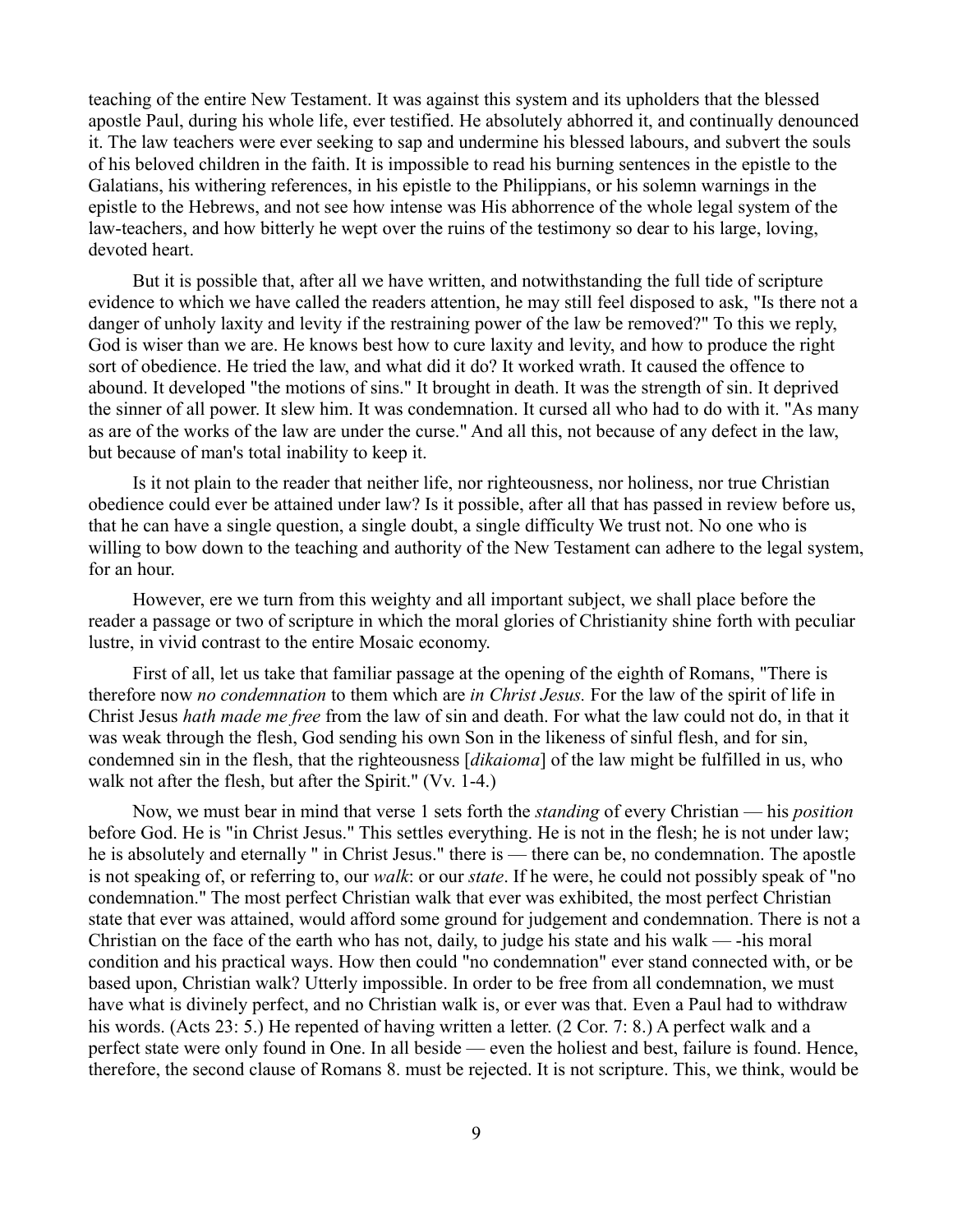seen by any one really taught of God, apart from all question of mere criticism. Any spiritual mind would detect the incongruity between the words " no condemnation" and "walk" The two things cannot be made to harmonise. And here, we doubt not, is just where thousands of pious souls have been plunged into difficulty as to this really magnificent and emancipating passage. The joyful sound, "No condemnation" has been robbed of its deep full, and blessed significance, by a clause introduced by some scribe or copyist whose feeble vision was, doubtless, dazzled by the brightness of that free, absolute, sovereign grace which shines in the opening statement of the chapter. How often have we heard such words as these, "Oh! yes; I know there is no condemnation to them that are in Christ Jesus. But that is if they walk not after the flesh, but after the Spirit. Now I cannot say that I walk thus. I long to do so; and I mourn over my failure. I would give worlds to be able to walk more perfectly; but alas! alas! I have to judge myself — my state, my walk, my ways, each day, each hour. This being so, I dare not apply to myself the precious words, 'no condemnation.' I hope to be able to do so, some day, when I have made more progress in personal holiness; but, in my present state, I should deem it the very height of presumption to appropriate to myself the precious truth contained in the first clause of Romans 8."

Such thoughts as these have passed through the minds of most of us, if they have not been clothed in words. But the simple and conclusive answer to all such legal reasonings is found in the fact that the second clause of Romans 8: 1 is not scripture at all; but a very misleading interpolation, foreign to the spirit and genius of Christianity; opposed to the whole line of argument in the context where it occurs; and utterly subversive of the solid peace of the Christian. It is a fact well known to all who are conversant with Biblical criticism, that all the leading authorities are agreed in rejecting the second clause of Romans 8: 1.\* And, in this it is simply a matter of criticism confirming, as all sound criticism must do, the conclusion at which a really spiritual mind would arrive, without any knowledge of criticism at all.

{\*It may be that the reader feels a little jealous of any interference with our excellent English Bible. He may, like many others, feel disposed to say, "How is an uneducated man to know what is scripture and what is not? Must he depend upon scholars and critics to give him certainty on so grave and important a question? If so, is it not the same old story of looking to human authority to confirm the word of God?" By no means. It is a totally different thing. We all know that all copies and translations must be, in some points, imperfect, as being human; but we believe that the same grace which gave the word in the original Hebrew and Greek languages, has, most marvellously, watched over our English translation, so that a poor man, at the back of a mountain, may rest assured that he possesses in his common English Bible, the revelation of the mind of God. It is wonderful, after all the labours of scholars and critics, how few passages, comparatively have had to be touched; and not one affecting any foundation doctrine of Christianity. God who graciously gave us the holy scriptures, at the first, has watched over them and preserved them to His church in the most wonderful manner. Moreover, He has seen fit to make use of the labours of scholars and critics, from age to age, to clear the sacred text of errors which, through the infirmity attaching to all human agency, had crept into it. Should these corrections shake our confidence in the integrity of scripture as a whole, or lead us to doubt that we possess, in very deed, the word of God? Nay, rather should they lead us to bless God for His goodness in watching over His word in order to preserve it in its integrity for His church.}

But, in addition to all that has been advanced, in reference to this question, we cannot but think that the occurrence of the clause, "who walk not after the flesh, but after the Spirit, in verse 4, affords abundant evidence of its misplacement in verse 1. We cannot, for a moment, admit the thought of redundancy in holy scripture. Now, in verse 4, it is a question of walk — a question of our fulfilling "the righteousness [mark the word — *dikaioma*] of the law, and hence the clause is in its right, because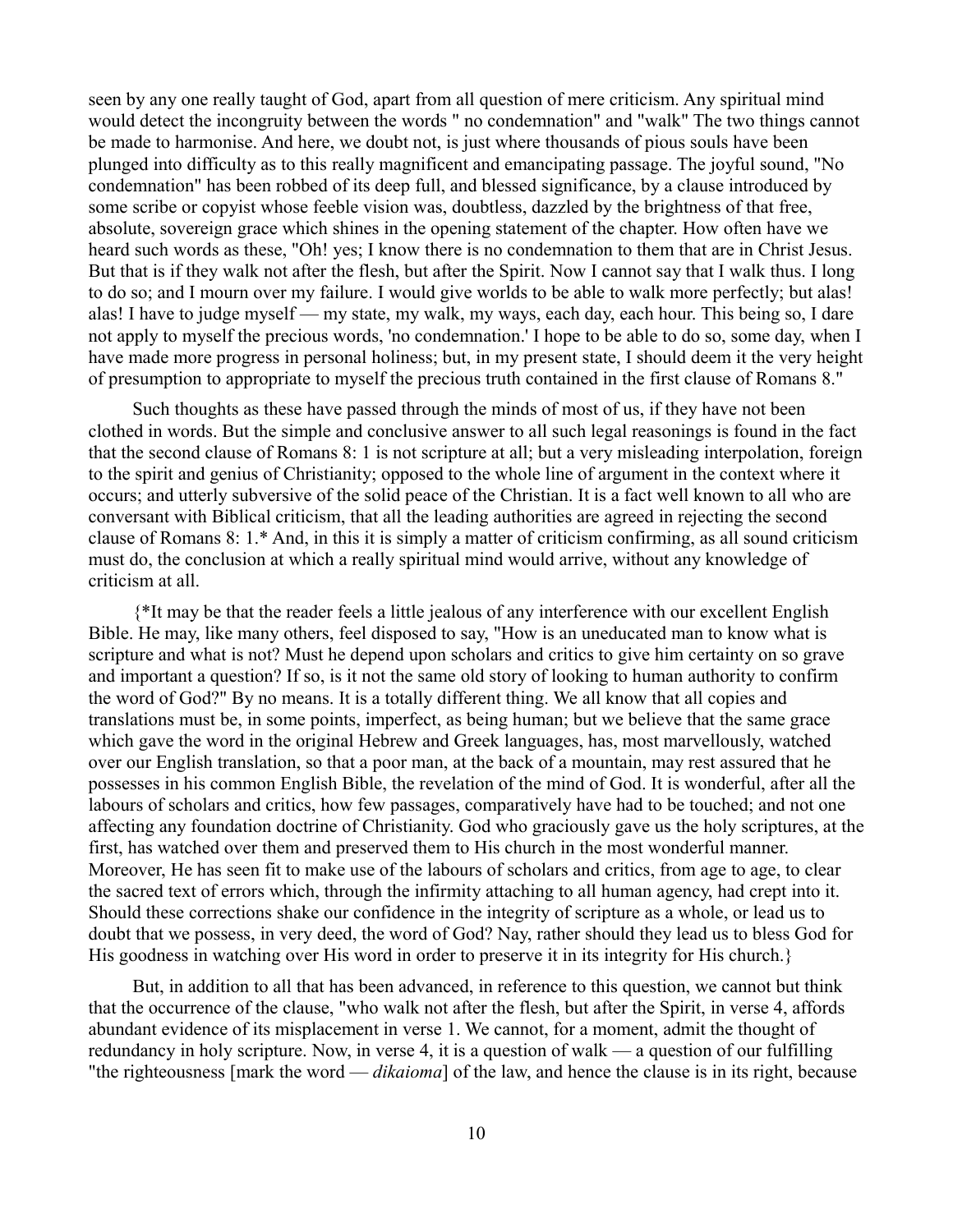divinely fitted place. A person who walks in the Spirit — as every Christian ought — fulfils the righteousness of the law. Love is the fulfilling of the law; and love will lead us to do what the ten commandments could never effect, namely, to love our enemies. No lover of holiness, no advocate of practical righteousness, need ever be the least afraid of losing ought by abandoning the legal ground, and taking his place on the elevated platform of true Christianity — by turning from mount Sinai to mount Zion — by passing from Moses to Christ. No; he only reaches a higher source, a deeper spring, a wider sphere of holiness, righteousness and practical obedience.

And then, if any one should feel disposed to ask, "Does not the line of argument which we have been pursuing tend to rob the law of its characteristic glory?" We reply, most assuredly not. So far from this, the law was never so magnified, never so vindicated, never so established, never so glorified, as by that precious work which forms the imperishable foundation of all the privileges, the blessings, the dignities and the glories of Christianity. The blessed apostle anticipates, and answers this very question, in the earlier part of his epistle to the Romans. "Do we then," he says, "make void the law through faith. Far be the thought; yea, we establish the law. How could the law be more gloriously vindicated, honoured and magnified than in the life and death of the Lord Jesus Christ? Will any one seek, for a moment, to maintain the extravagant notion that it is magnifying the law to put Christians under it? We fondly trust the reader will not. Ah! no; all this line of things must be completely abandoned by those whose privilege it is to walk in the light of the new creation; who know Christ as their life, and Christ as their righteousness — Christ, their sanctification, Christ, their great Exemplar, Christ, their model, Christ their all and in all; who find their motive for obedience not in the fear of the curses of a broken law, but in the love of Christ, according to those exquisitely beautiful words, "The love of Christ" not the law of Moses — "constraineth us; because we thus judge, that if one died for all, then were all dead. And he died for all, that they which live should not henceforth live unto themselves, but unto him which died for them, and rose again." (2 Cor. 5.)

Could the law ever produce ought like this? Impossible. But, blessed for ever he the God of all grace, "What the law could not do" — not because it was not holy, just and good, but "in that it was weak through the flesh" — the workman was all right, but the material was rotten and nothing could be made of it; but — "God sending his own Son, in the likeness of sinful flesh, and for sin, condemned sin in the flesh, that the righteousness of the law might be fulfilled in us who — as risen with Christ, linked with Him by the Holy Ghost, in the power of a new and everlasting life — "walk not after the flesh, but after the Spirit"

This, and only this, is true, practical Christianity; and if the reader will turn to the second of Galatians, he will find another of those fine, glowing utterances of the blessed apostle, setting forth, with divine force and fullness, the special glory of Christian life and walk. It is in connection with his faithful rebuke of the apostle Peter, at Antioch, when that beloved and honoured servant of Christ, through his characteristic weakness, had been led to step down, for a moment, from the elevated moral ground on which the gospel of the grace of God places the soul. We cannot do better than quote the entire paragraph for the reader. Every sentence of it is pregnant with spiritual power.

"But when Peter was come to Antioch, I withstood him *to the face*" — He did not go behind his back to disparage and depreciate him in the view of others, even though — "He was to be blamed. For before that certain came from James, he did eat with the Gentiles: but when they were come, he withdrew and separated himself, fearing them which were of the circumcision. And the other Jews dissembled likewise with him; insomuch that Barnabas also was carried away with their dissimulation. But when I saw that they walked not uprightly according to the truth of the gospel, I said unto Peter before them all, If thou, being a Jew, livest after the manner of Gentiles, and not as do the Jews, why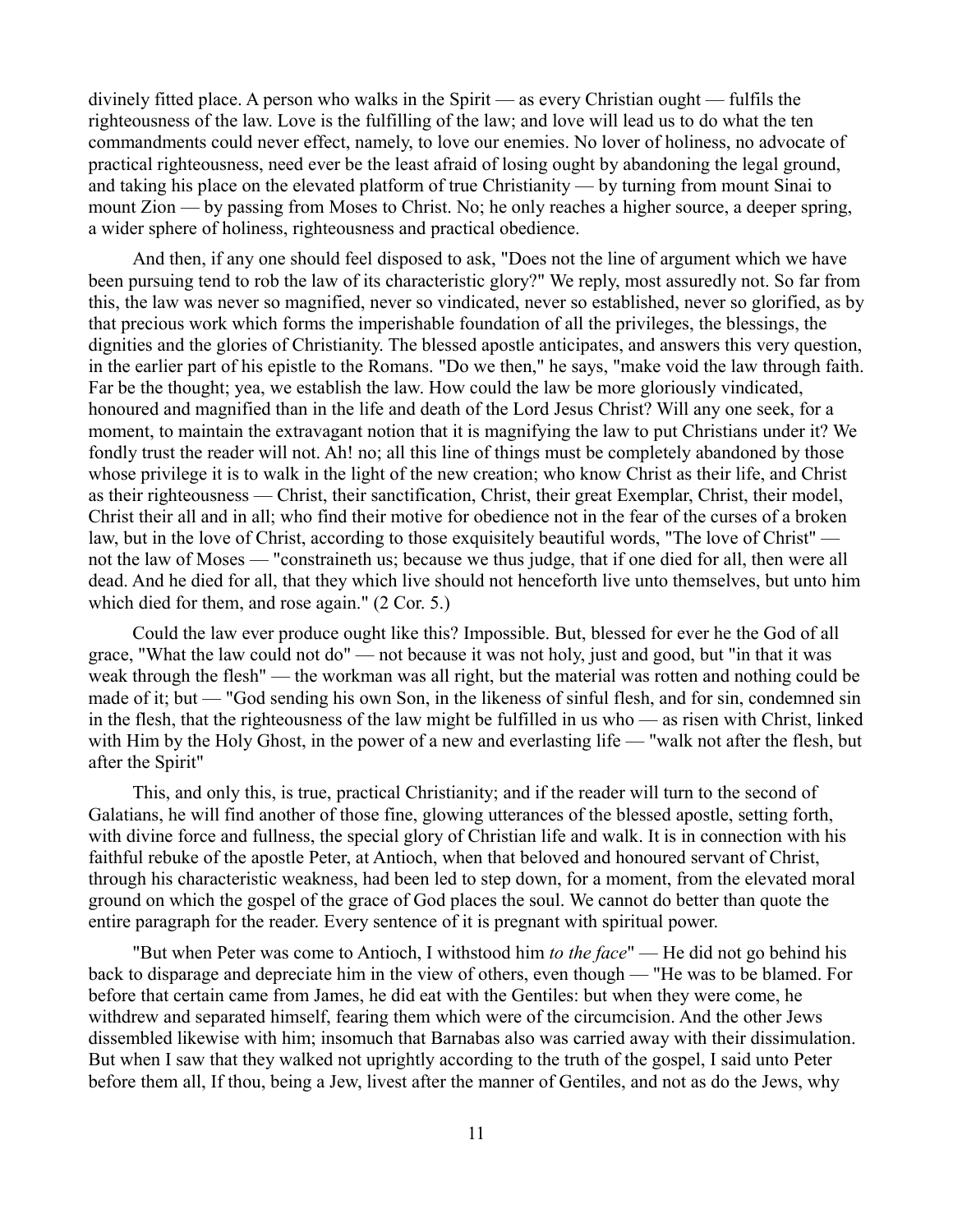compellest thou the Gentiles to live as do the Jews? We who are Jews by nature, and not sinners of the Gentiles, knowing that a man is not justified by works of law, but by the faith of Jesus Christ, even we have believed in Jesus Christ, that we might be justified by the faith of Christ, and not by works of law; for by works of law shall no flesh be justified. But if, while we seek to be justified by Christ, we ourselves also are found sinners, is therefore Christ the minister of sin? God forbid [or far be the thought, [*me genoito*] For if I build again the things which I destroyed, I make myself a transgressor" — For, if the things were right, why destroy them? And, if they were wrong, why build them again? — "For I, through law, am dead to law, that I might live unto God. I am crucified with Christ: nevertheless I live; yet not I, but Christ liveth in me; and the life which I now live in the flesh, I live" not by the law, as a rule of life, but — "by the faith of the Son, of God, *who loved me,* and gave *himself for me.* I do not frustrate the grace of God: for if righteousness come by law, then Christ is dead in vain" — or has died for nothing, [*dorean*] (Gal. 2: 11-21)

Here, then, we have one of the very finest statements of the truth as to practical Christianity, anywhere to be found. But, what specially claims our attention, just now, is the very marked and beautiful way in which the gospel of God opens up the path of the true believer between the two fatal errors of legality, on the one side, and carnal laxity, on the other. Ver. 19 in the passage just quoted, contains the divine remedy for both these deadly evils. To all — whoever, or wherever they be who would seek to put the Christian under the law, in any shape, or for any object whatsoever, our apostle exclaims in the ears of dissembling Jews with Peter at their head, and as an answer to all the lawteachers of every age — "*I am dead to law."*

What can the law have to say to a dead man: Nothing. The law applies to a living man, to curse him and kill him, because he has not kept it. It is a very grave mistake indeed to teach that the law is dead or abolished. It is nothing of the sort. It is alive in all its force, in all its stringency, in all its majesty, in all its; unbending dignity. It would be a very serious mistake to say that the Law of England, against murder, is dead. But if a man is dead, the law no longer applies to him, inasmuch as he has passed entirely out of its range.

But how is the believer dead to law? the apostle replies, "I through law am dead to law. The law had brought the sentence of death into his conscience; as we read in Romans 7. "I was alive without the law once; but when the commandment came, sin revived, and I died. And the commandment which was ordained to life, I found to be unto death. For sin, taking occasion by the commandment, deceived me, and by it slew me."

But there is more than this. The apostle goes on to say, "I am Crucified with Christ: nevertheless I live; yet not I, but Christ liveth in me." And, here is the triumphant answer of the Christian to those who say that, inasmuch as the Mosaic law is abrogated, there is no longer any demand for the legal restraint under which the Jews were called to live. To all who would seek liberty for self-indulgence, the answer is, "I am dead to law," not that I might give a loose rein to the flesh, but " that I might live unto God."

Thus nothing can be more complete, nothing more morally beautiful than the answer of true Christianity to legality on the one hand, and licentiousness on the other. Self crucified; sin condemned; new life in Christ; a life to be lived to God; a life of faith in the Son of God; the motive spring of that life, the constraining love of Christ. What can exceed this? Will any one, in view of the moral glories of Christianity contend for putting believers under the law, putting them back into the flesh — back into the old creation — back to the sentence of death in the conscience — back to bondage, darkness, distance, fear of death, condemnation?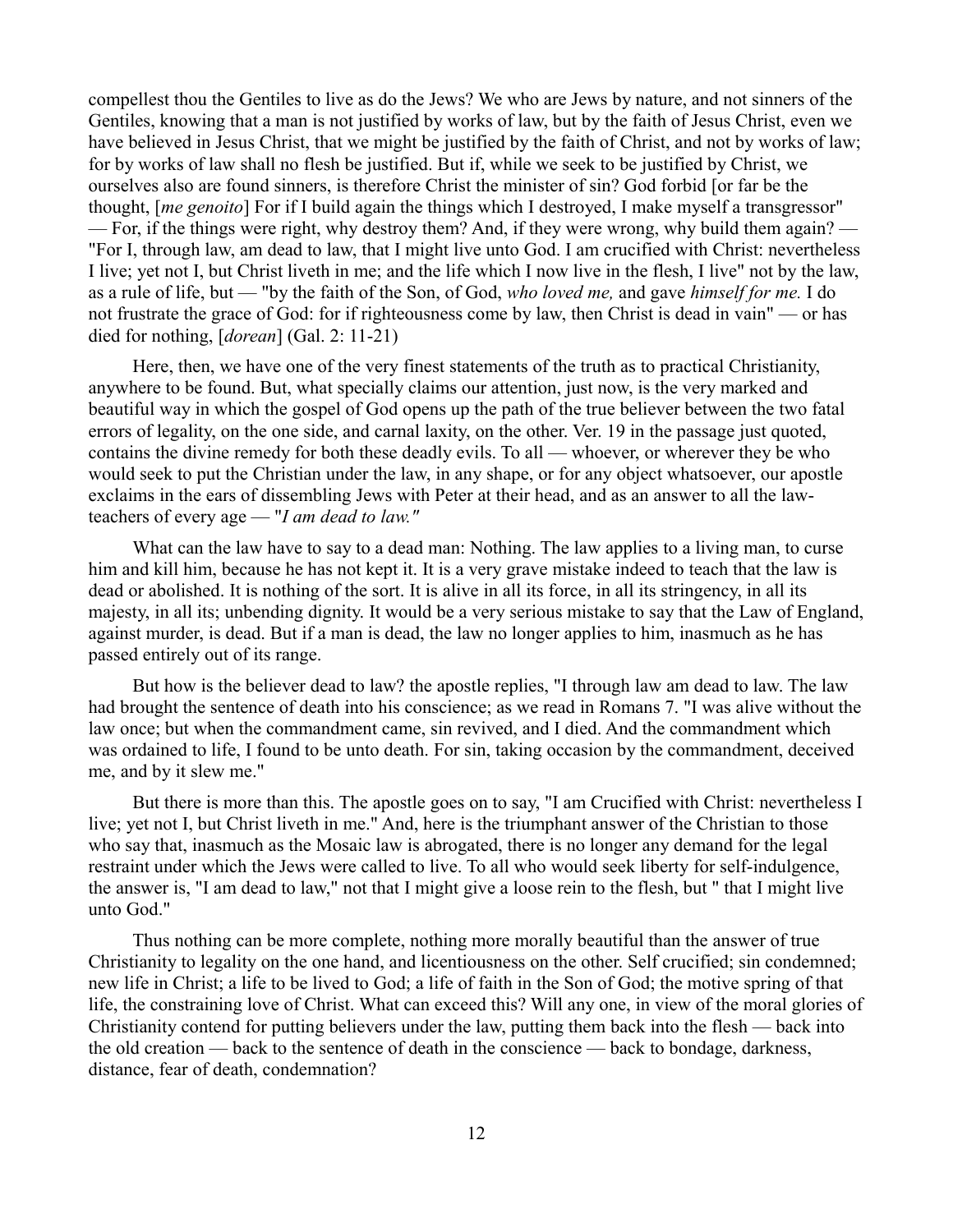Is it possible that any one who has ever tasted, even in the very feeblest measure, the heavenly sweetness of God's most blessed gospel, can accept the wretched mongrel system, composed of half law and half grace, which Christendom offers to the soul? How terrible to find the children of God, members of the body of Christ, temples of the Holy Ghost, robbed of their glorious privileges and burdened with a heavy yoke which, as Peter says, "Neither our fathers nor we were able to bear." We earnestly entreat the Christian reader to consider what has been placed before him. Search the scriptures; and if you find these things to be so, then fling aside for ever the grave clothes in which Christendom enwraps its deluded votaries, and walk in the liberty wherewith Christ makes His people free; tear off the bandage with which it covers the eyes of men, and gaze on the moral glories which shine with such heavenly brilliancy, in the gospel of the grace of God.

And then let us prove, by a holy, happy, gracious walk and conversation, that grace can do what law never could. Let our practical ways from day to day, in the midst of the scenes, circumstances, relationships and associations in which we are called to live, be the most convincing reply to all who contend for the law as a rule of life.

Finally, let it be our earnest, loving desire and aim to seek, in so far as in us lies, to lead all the dear children of God into a clearer knowledge of their standing and privileges in a risen and glorified Christ. May the Lord send out His light and His truth, in the power of the Holy Ghost, and gather His beloved people round Himself to walk in the joy of His salvation, in the purity and light of His presence, and to wait for His coming!

We do not attempt to offer any apology for what may, perhaps, appear to some of our readers to be a very lengthened digression from the fourth chapter of Deuteronomy. The fact is we have been led into what we judge to be a very needed line of practical truth by the very first verse of the chapter, as quoted at the opening of this section. We felt it absolutely necessary, in speaking of the weighty question of obedience, to seek to place it on its true basis. If Israel was called to "hearken and do," how much more are we who are so richly blessed — yea "blessed with *all* spiritual blessings, in the heavenlies in Christ Jesus." We are called to obedience, even to the obedience of Jesus Christ, as we have it in? Peter 1 "Elect according to the foreknowledge of God the Father, through sanctification of the Spirit, unto obedience and sprinkling of the blood of Jesus Christ." We are called to the very same character of obedience as that which marked the life of our blessed Lord Jesus Christ Himself. Of course, in Him, there was no hindering influence, as alas! there is in us. But as to the character of the obedience it is the same.

This is an immense privilege. We are called to walk in the footsteps of Jesus. "He that saith he abideth in him, ought himself also so to walk even as he walked." Now, in pondering the path of our Lord, in considering His marvellous life, there is one point which demands our profound and reverent attention — a point which connects itself, in a very special manner, with the book of Deuteronomy; and that is the way in which He ever used the word of God — the place which He ever gave to the holy scriptures. This we consider to be a subject of the last possible importance, at the present moment. It holds a prominent place throughout the lovely book with which we are at present engaged. Indeed, as we have already remarked, it characterises the book, and marks it off from the three books which precede it in the divine canon. We shall find proofs and illustrations of this, in abundance, as we pass along. Everywhere, the word of God gets its own paramount Place, as the only rule, the only standard, the only authority for man. It meets him in every position, in every relationship, in every sphere of action, and in every stage of his moral and spiritual history. It tells him what he ought to do, and what he ought not. It furnishes him with ample guidance in every difficulty. It descends, as we shall see, to the most minute details — such details, indeed, as fill as with amazement to think that the High and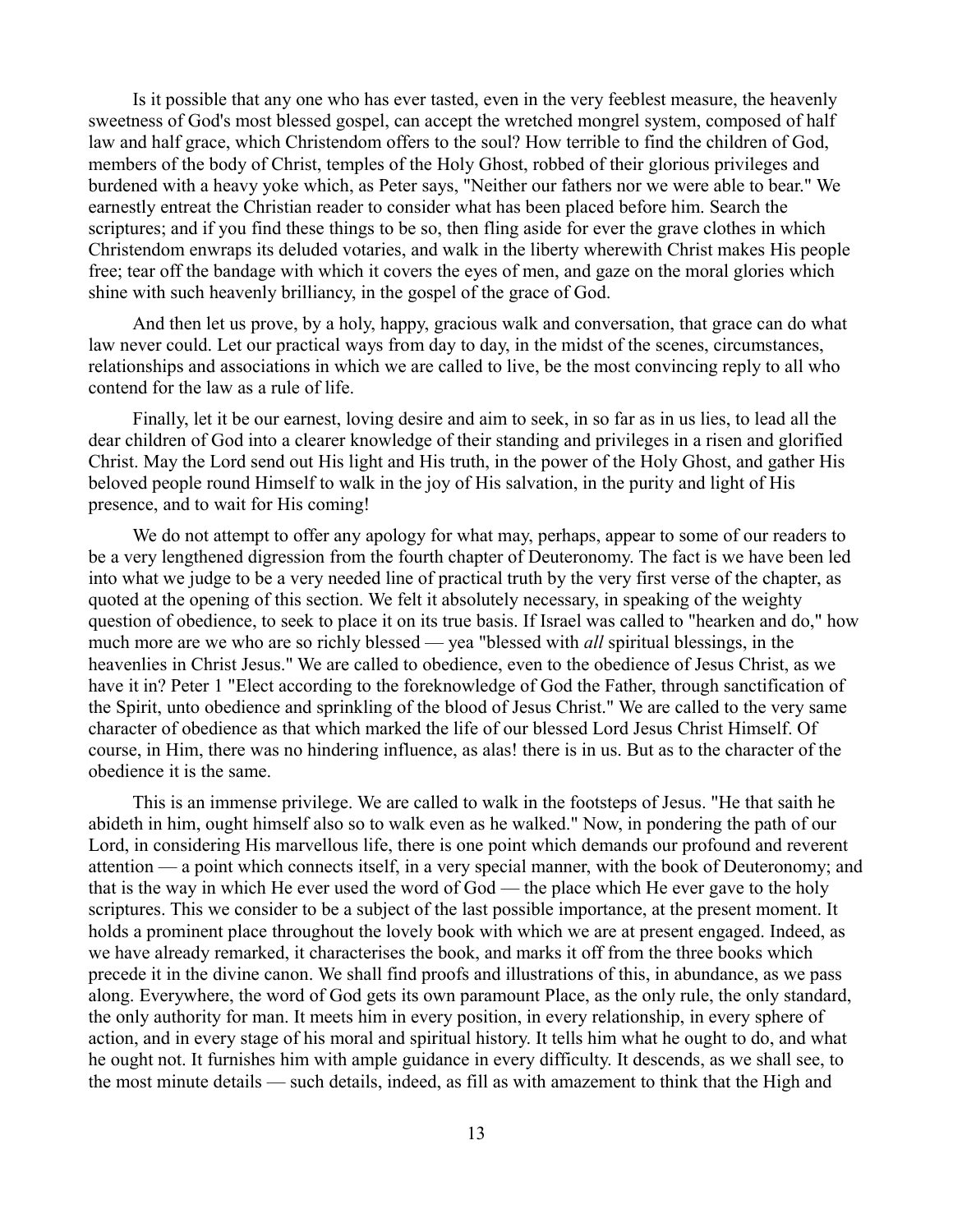Mighty One that inhabiteth eternity could occupy Himself with them — to think that the Omnipotent Creator and Sustainer of the vast universe could stoop to legislate about a bird's nest. (Deut. 22: 6.)

Such is the word of God, that peerless Revelation, that perfect and inimitable volume which stands alone in the history of literature. And, we may say that one special charm of the book of Deuteronomy, one peculiar feature of interest is the way in which it exalts the word of God, and enforces upon us the holy and happy duty of unqualified and unhesitating obedience.

Yes; we repeat, and would fervently emphasise the words — unqualified and unhesitating obedience. We would have these wholesome words sounded in the ears of Christian professors throughout the length and breadth of the earth. We live in a day specially marked by the setting up of man's reason, man's judgement, man's will. In short, we live in what the inspired apostle calls, "man's day." On all hands we are encountered by lofty and boastful words about human reason, and the right of every man to judge and reason and think for himself. The thought of being absolutely and completely governed by the authority of holy scripture is treated with sovereign contempt by thousands of men who are the religious guides and teachers of the professing church. For any one to assert his reverent belief in the plenary inspiration, the all-sufficiency, and the absolute authority of scripture, is quite sufficient to stamp him as an ignorant, narrow-minded man, if not a semi-lunatic, in the judgement of some who occupy the very highest position in the professing church. In our universities, our colleges and our schools, the moral glory of the Divine Volume is fast fading away, and instead thereof our young people are led and taught to walk in the light of science, the light of human reason. The word of God itself is impiously placed at the bar of man's judgement, and reduced to the level of the human understanding. Everything is rejected which soars beyond man's feeble vision.

Thus the word of God is virtually set aside. For, clearly if scripture is to be submitted to human judgement, it ceases to be the word of God. It is the very height of folly to think of submitting a divine and therefore perfect revelation to any tribunal whatsoever. Either God has given us a revelation, or He has not. If He has, that revelation must be paramount, supreme, above and beyond all question, absolutely unquestionable, unerring, divine. To its authority all must bow down, without a single question. To suppose, for a moment, that man is competent to judge the word of God, able to pronounce upon what is, or what is not worthy of God to say, or to write, is simply to put man in God's place. And this is precisely what the devil is aiming at, although many of his instruments are not aware that they are helping on his designs.

But the question is continually cropping up before us, "How can we be sure that we have, in our English Bible, the *bona fide* revelation of God?" We reply, God can make us sure of it. If He does not, no one can. If He does, no one need. This is our ground; and we deem it unassailable. We should like to ask all those who start this infidel question — for such we must honestly call it — supposing that God cannot give us the absolute certainty that, in our common English Bible, we do actually possess His own most precious, priceless revelation, then whither are we to turn? Of course in such a weighty matter, on which momentous and eternal consequences hang, a single doubt is torture and misery. If I am not sure of possessing a revelation from God, I am left without a single ray of light for my path. I am plunged in darkness, gloom and mental misery. What am I to do? Can man help me by his learning, his wisdom or his reason? Can he satisfy my soul by his decision? Can he solve my difficulty, answer my question, remove my doubt, dissipate my fear? Is man better able than God to Give me the assurance that God has spoken?

The idea is absolutely monstrous — monstrous in the very highest degree. The plain fact is this, reader, if God cannot give us the certainty that He has spoken, we are left without His word altogether.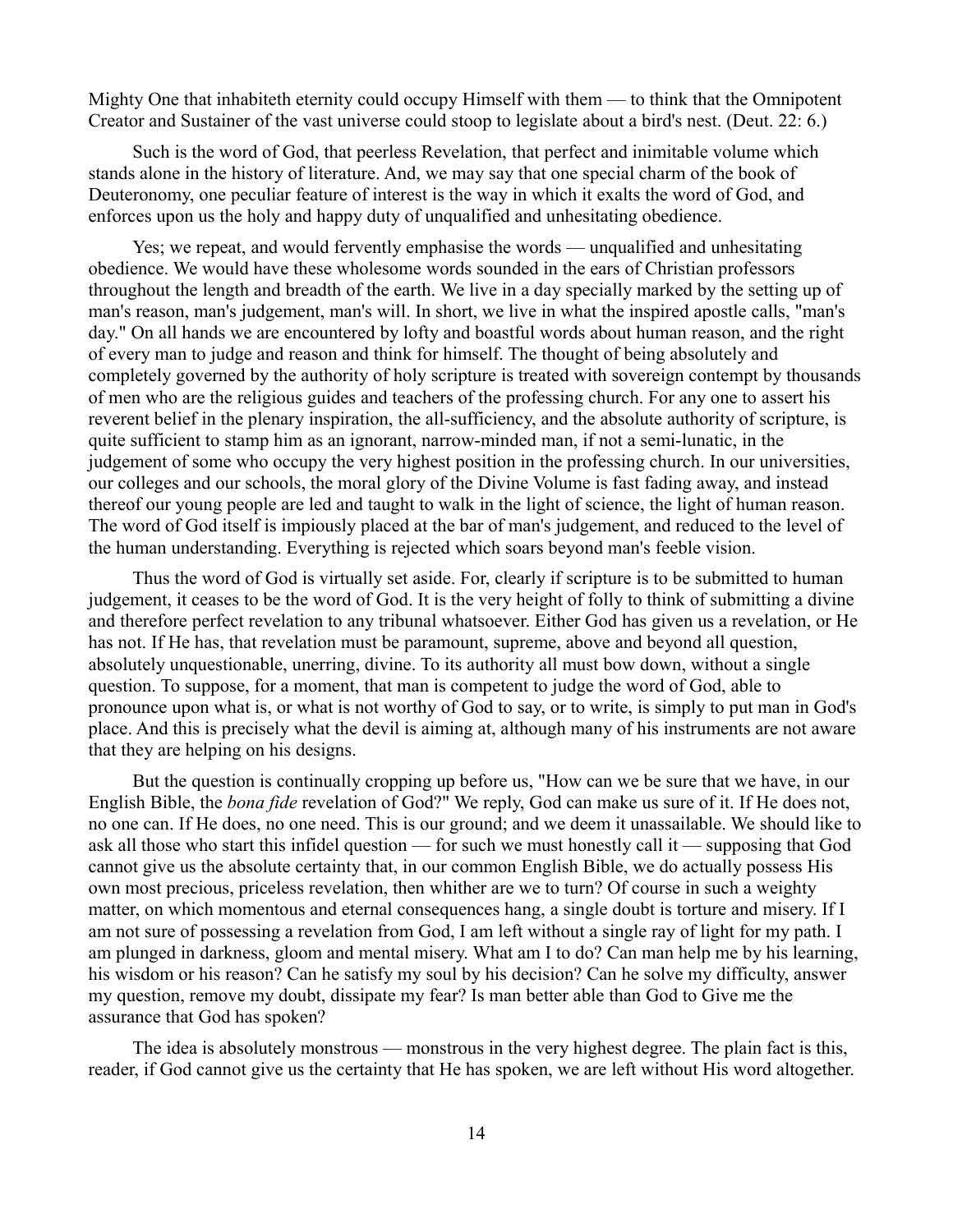If we must turn to human authority, call it what you please, in order to guarantee the word of God to our souls, then that authority is higher and greater, safer and more trustworthy than the word which it guarantees. Blessed be God, it is not so. He has spoken to our hearts. He has given us His word, and that word carries its own credentials with it. It stands in no need of letters of commendation from a human hand. What! Turn to man to accredit the word of the living God! apply to a worm to give us the assurance that our God has spoken to us in His word! Away for ever with the blasphemous notion, and let our whole moral being — all our ransomed powers adore the matchless grace, the sovereign mercy that has not left us to grope in the darkness of our own minds, or to be bewildered by the conflicting opinions of men; but has given us His own perfect and most precious revelation, the divine light of His word to guide our feet into the path of certainty and peace; to enlighten our understandings and comfort our hearts, to preserve us from every form of doctrinal error and moral pravity, and finally, to conduct us into the rest, blessedness and glory of His own heavenly kingdom. All praise to His Name, throughout the everlasting ages!

But we must bear in mind that the marvellous privilege of which we have spoken — and truly it is most marvellous — is the basis of a most solemn responsibility. If it be true that God has, in His infinite goodness, given us a perfect revelation of His mind, then what should be our attitude in reference to it? Are we to sit in judgement upon it? Are we to discuss, argue or reason? Alas! for all who do so. They will find themselves on terribly dangerous ground. The only true, the only proper, the only safe attitude for man in the presence of God's revelation is obedience — simple, unqualified, hearty obedience. This is the only right thing for us; and this is the thing which is pleasing to God. The path of obedience is the path of sweetest privilege, rest and blessing This path can be trodden by the merest babe in Christ, as well as by the " young men and the "fathers." There is the one straight and blessed path for all. Narrow it is, no doubt; but oh! it is safe, bright and elevated. The light of our Fathers approving countenance ever shines upon it; and in this blessed light the obedient soul finds the most triumphant answer to all the reproaches of those who talk, in high sounding words, about breadth of mind, liberality of thought, freedom of opinion, progress, development, and such-like. The obedient child of God can afford to put up with all this, because he feels and knows, he believes and is sure that he is treading a path indicated for him by the precious word of God. He is not careful to explain or apologise, feeling assured that those who object, oppose, and reproach are utterly incapable of understanding or appreciating his explanation. And, moreover, he feels that it is no part of his duty to explain or defend. He has but to obey; and as for objectors and opposers, he has but to refer them to his Master.

This makes it all so simple, so plain, so certain. It delivers the heart from a thousand difficulties and perplexities. If we were to set about replying to all who undertake to raise questions or start difficulties, our whole life would be spent in the profitless task. We may rest assured the best possible answer to all infidel objectors, is the steady, earnest, onward path of unqualified obedience. Let us leave infidels, sceptics and rationalists to their own worthless theories, while we, with unswerving purpose, and firm step, pursue that blessed path of childlike obedience which, like the shining light, shineth more and more, unto the perfect day. Thus shall our minds be kept tranquil, for the peace of God which passeth all understanding shall garrison our hearts and minds, through Christ Jesus. When the word of God which is settled for ever in heaven is hidden deep down in our hearts, there will be a calm certainty, a holy stability, and a marked progress in our Christian career which will afford the best possible answer to the gainsayer, the most effectual testimony to the truth of God; and the most convincing evidence and solid confirmation to every wavering heart.

The chapter before us abounds in the most solemn exhortation to Israel, grounded upon the fact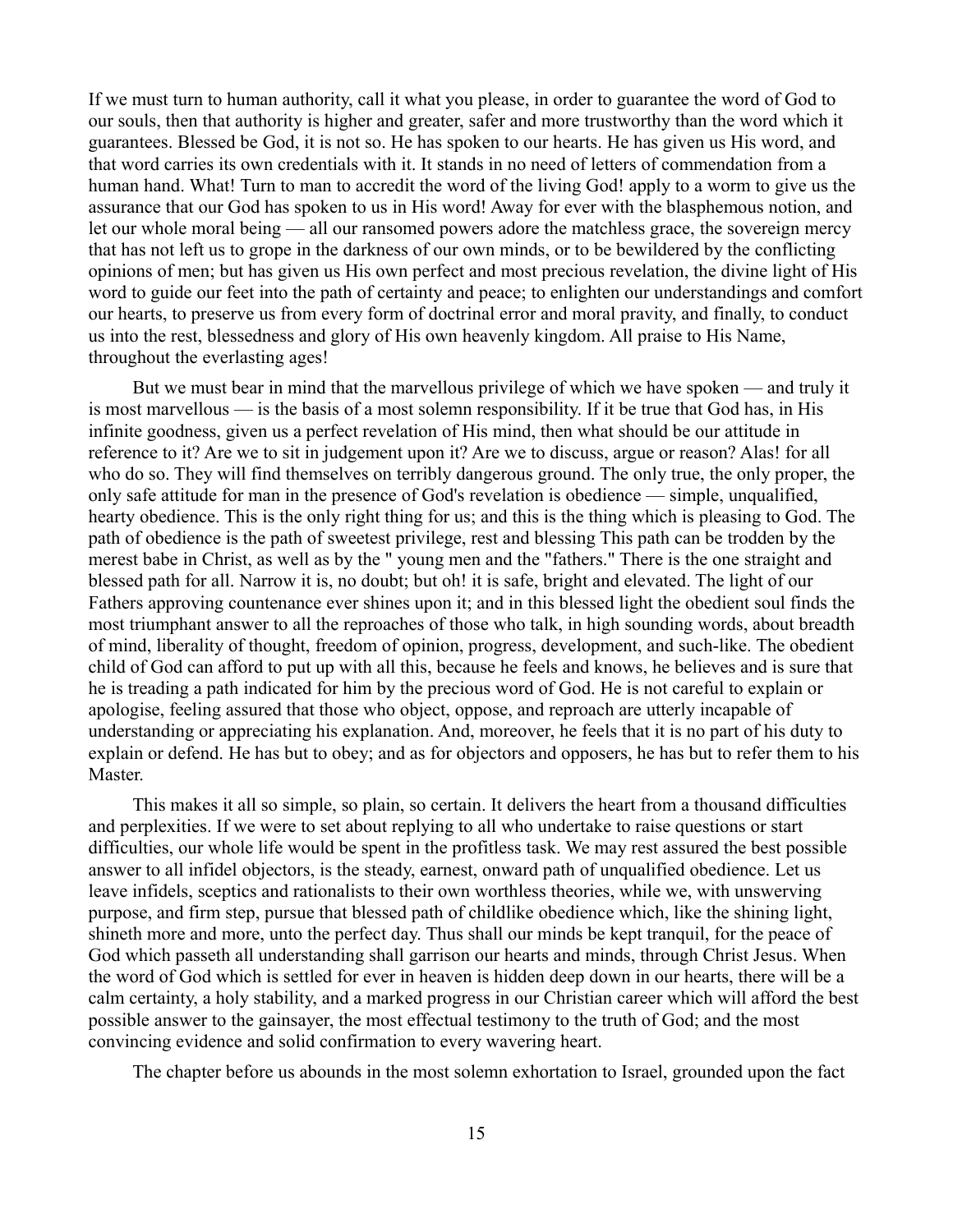of their having heard the word of God. Thus in the second verse, we have a sentence or two which should be deeply engraved on the tablets of every Christian's heart. "Ye shall not add unto the word which I command you, neither shall ye diminish ought from it."

These words involve two grand facts with regard to the word of God. It is not to be added to, for the simplest of all reasons, because there is nothing lacking. It is not to be diminished, because there is nothing superfluous. Everything we want is there; and nothing that is there can be done without. "Add thou not unto his words, lest he reprove thee, and thou be found a liar." To suppose that ought can be added to God's word is, upon the very face of it, to deny that it is God's word; and, on the other hand, if we admit that it is the word of God, then it follows of necessity — blessed necessity, that we could not afford to do without a single sentence of it. There would be a blank in the volume which no human hand could fill up, if a single clause were dropped from its place in the canon. We have all we want; and hence, we must not add. We want it all; and, must not diminish.

How deeply important is all this, in this day of human tampering with the word of God! How blessed to know that we have in our possession a book so divinely perfect that not a sentence, not a clause, not a word can be added to it. We speak not, of course, of translations or versions, but of the scriptures as originally given of God — His own perfect revelation. To this not a touch can be given As well might a human finger have dared to touch the creation of God, on the morning when all the sons of God sang together, as to add a jot or a tittle to the inspired word of God. And, on the other hand, to take away a jot or a tittle from it, is to say that the Holy Ghost has penned what was unnecessary. Thus the holy volume is divinely guarded at both ends. It is securely fenced round about so that no rude hand should touch its sacred contents.

"What!" It may be said in reply, "Do you mean to say that every sentence from the opening lines of Genesis, to the close of Revelation, is divinely inspired" Yes; that is, precisely, the ground we take. We claim, for every line between the covers of the volume, a divine origin. To question this is to attack the very pillars of the Christian faith. A single flaw in the canon would be sufficient to prove it not of God. To touch a single stone in the arch is to bring down the whole fabric in ruins around us. "All scripture is divinely inspired; and" — being so, must be — "profitable for doctrine, for reproof, for correction, for instruction in righteousness; that the man of God may be perfect [*artios*], throughly furnished unto all good works." (2 Tim. 3.)

This stronghold must, on no account, be surrendered. Nay, it must be tenaciously held, in the face of every infidel assault. If it be given up, all is hopelessly lost. We have nothing to lean upon. Either the word of God is perfect, or we are left without any divine foundation for our faith. If there be a word too much or a word too little in the revelation which God has given us, then verily we are left like a ship without compass, rudder or chart, to be drifted about on the wild, tumultuous ocean of infidel thought. In short, if we have not an absolutely perfect revelation, we are of all men most miserable.

But, we may still be challenged with such a question as this, "Do you believe that the long string of names, in the opening Chapters of 1 Chronicles — those genealogical tables are divinely inspired? were they written for our learning? and, if so, what are we to learn from them?" We unhesitatingly declare our reverent belief in the divine inspiration of all these; and we have no doubt whatever but that their value, interest and importance will be fully proved, by-and by, in the history of that people to whom they specially apply.

And, then, as to what we are to learn from those genealogical records, we believe they teach us a most precious lesson as to Jehovah's faithful care of His people Israel, and His loving interest in them and in all that concerns them. He watches over them, from generation to generation, even though they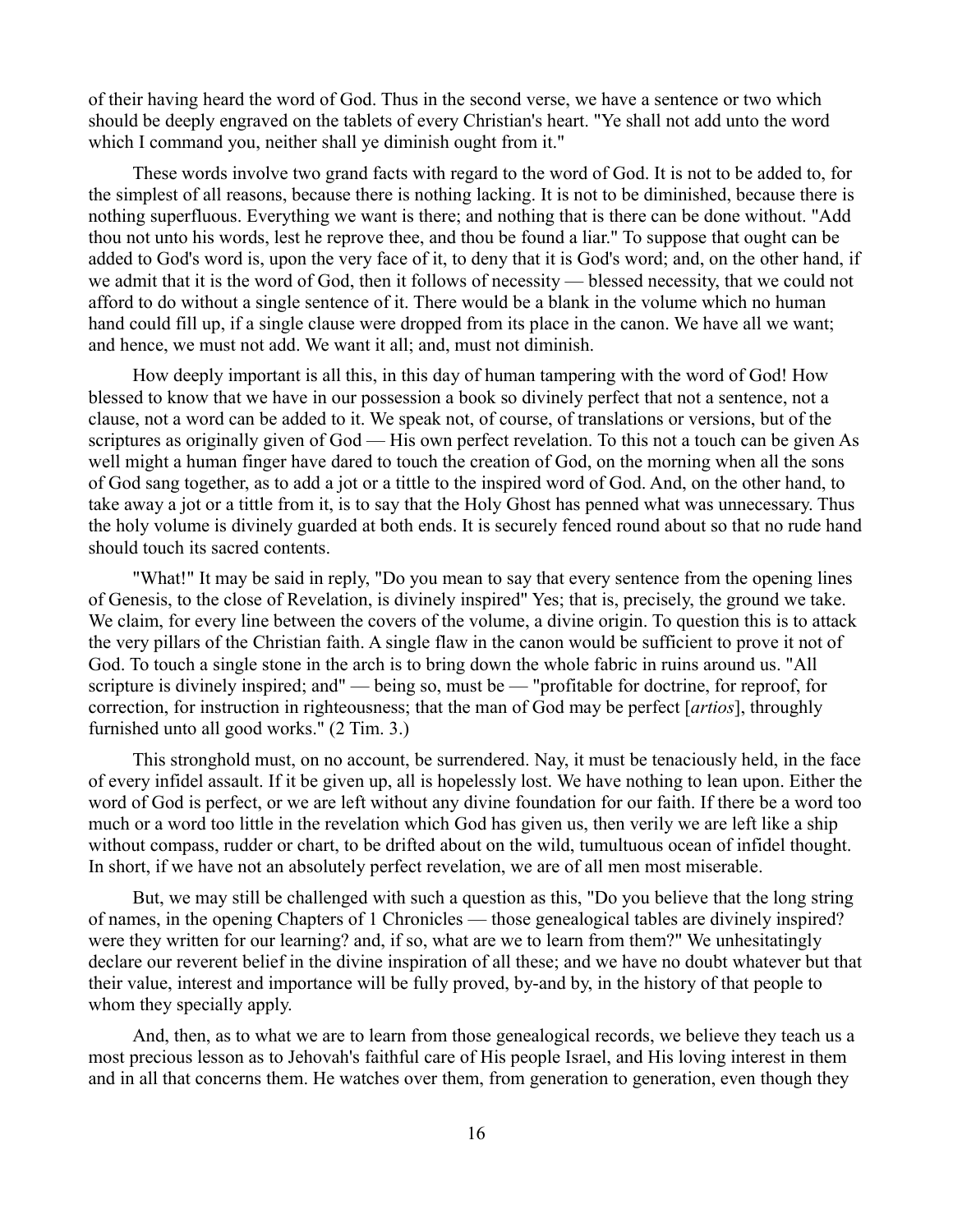are scattered and lost to human view. He knows all about "the twelve tribes," and He will manifest them in due time, and plant them in their destined inheritance, in the land of Canaan, according to His promise to Abraham, Isaac and Jacob.

Now, is not all this full of blessed instruction for us? Is it not full of comfort for our souls? Is it not most confirmatory of our faith to mark the gracious pains-taking of our God, His minute care and vigilance, in reference to His earthly people? Most assuredly it is. And ought not our hearts to be interested in all that interests the heart of our Father? Are we not to take an interest in anything save what directly concerns ourselves? Where is there a loving child who would not take an interest in all his father's concerns, and delight to read every line that drops from his father's pen?

Let us not be misunderstood. We do not, by any means, attempt to imply that all portions of the word of God are of like interest and importance to us. We do not presume to assert that we are to hang with equal interest over the first chapter of First Chronicles and the seventeenth chapter of John or the eighth chapter of Romans. It seems hardly necessary to make such a statement, inasmuch as no such question is raised. But what we assert is that each of the above scriptures is divinely inspired, one just as much as another. And not only so, but we further assert, that? 1 Chronicles 1 and such-like passages fill a niche which John 17 cannot fill; and do a work which Romans 8 cannot do.

And, finally, above and beyond all, we must remember that we are not competent to judge what is, and what is not worthy of a place in the inspired canon We are ignorant and short-sighted; and the very portion which we might deem beneath the dignity of inspiration may have some very important bearing upon the history of God's ways with the world at large, or with His people in particular.

In short, it simply resolves itself into this, with every truly pious soul, every really spiritual mind, we reverently believe in the divine inspiration of every line in our precious Bible, from beginning to end. And we believe this not on the ground of any human authority whatsoever. To believe in holy scripture because it comes to us accredited by any authority upon earth, would be to set that authority above holy scripture, inasmuch as that which guarantees has more weight, more value than the thing guaranteed. Hence, we should no more think of looking to human authority to confirm the word of God, than we should of bringing out a rush-light to prove that the sun was shining.

No, reader, we must be clear and decided as to this. It must be, in the judgement of our souls, s great cardinal truth which we hold dearer than life itself — the plenary inspiration of holy scripture. Thus shall we have wherewithal to answer the cool audacity of modern scepticism, rationalism and infidelity. We do not mean to say that we shall be able to convince infidels. God will deal with them in His own way, and convince them with His own unanswerable arguments, in His own time. It is labour and time lost to argue with such men. But we feel persuaded that the most dignified and effective answer to infidelity, in its every phase, will be found in the calm repose of the heart that rests in the blessed assurance that "All scripture is given by inspiration of God" And again, "Whatsoever things were written aforetime were written for our learning; that we through patience and comfort of the scriptures might have hope." The former of these precious quotations proves that scripture has come from God; the latter, that it has come to us. both together. So to prove that we must neither add to nor take from the word of God. There is nothing lacking, and nothing superfluous. The Lord be praised for this solid foundation truth, and for all the comfort and consolation that flows from it to every true believer!

We shall now proceed to quote for the reader a few of the passages in this fourth chapter of Deuteronomy which so emphatically set forth the value, importance and authority of the word of God. In them, as in the whole of this book, we shall see that it is not so much a question of any particular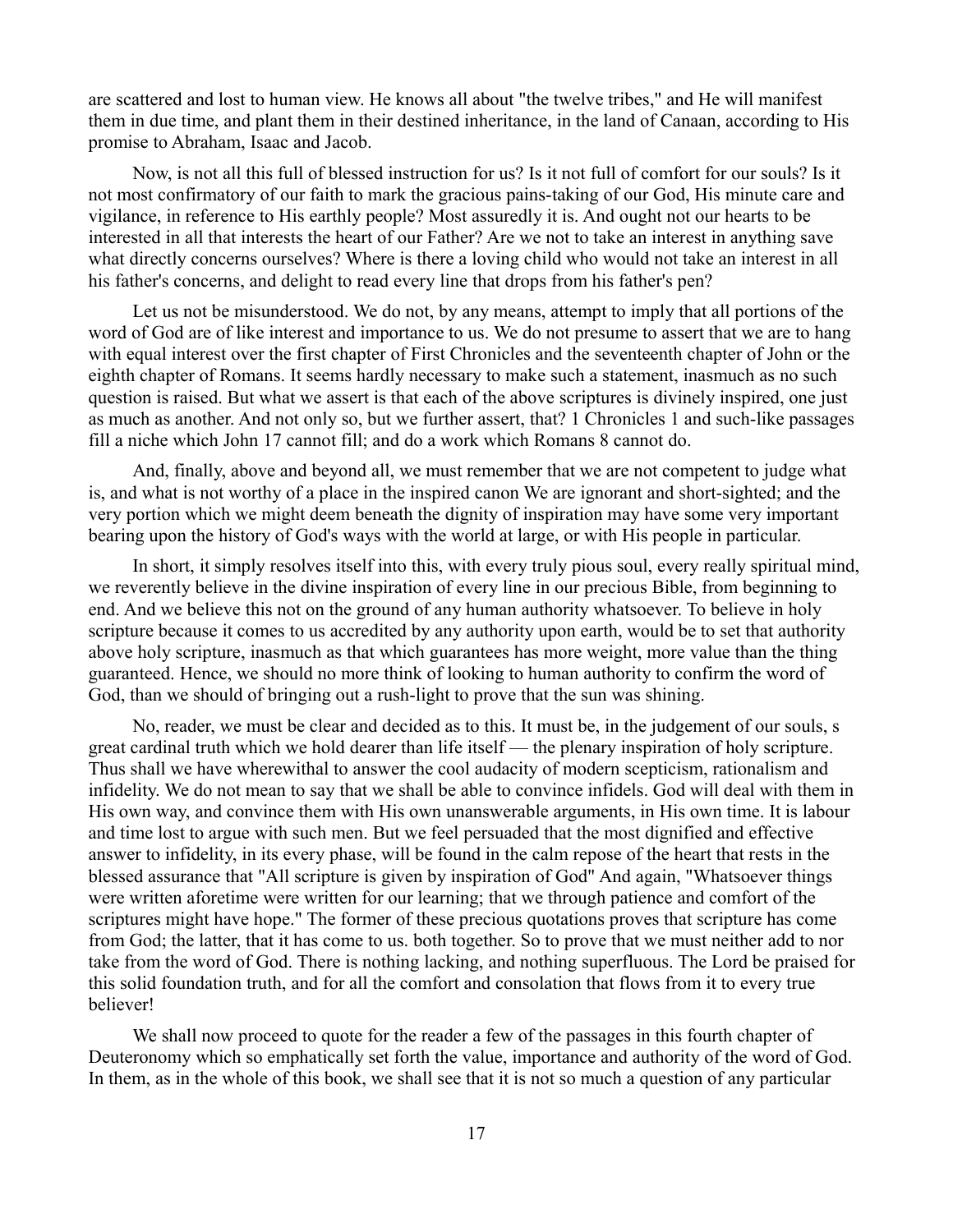ordinance, rite or ceremony, but of the weight, solemnity and dignity of the word of God itself, whatever that word may set before us.

"Behold, I have taught you statutes and judgements, even as the Lord my God commanded me, that ye should do so in the land whither ye go to possess it." — Their conduct was to be ruled and formed, in all things, by the divine commandments. Immense principle for them, for us, for all! — "Keep, therefore, and *do* them; for *this is your wisdom and your understanding* in the sight of the nations, which shall hear all these statutes, and say, Surely this great nation is a wise and understanding people."

Let us specially weigh these words. Their wisdom and their understanding were to consist in their simply keeping and doing the divine statutes and judgements. It was not by learned discussion or arguments that their wisdom was to be displayed; but by child-like unquestioning obedience. All the wisdom was in the statutes and judgements, not in their thoughts and reasonings respecting them. The profound and marvellous wisdom of God was seen in His word, and this was what the nations were to see and admire. The light of the divine judgements shining in the conduct and character of the people of God was to draw forth the admiring testimony of the nations around.

Alas! alas! how differently it turned out! How little did the nations of the earth learn, from the actings of Israel, about God and His word! Yea, His Name was blasphemed continually through their ways. Instead of occupying the high and holy and happy ground of loving obedience to the divine commandments, they descended to the level of the nations around them, adopted their habits, worshipped their gods, and walked in their ways; so that those nations instead of seeing the lofty wisdom, purity, and moral glory of the divine statutes, saw only the weakness, folly, and moral degradation of a people who made their boast in being the depository of those oracles which condemned themselves.(Rom. 2: 3)

Still, blessed be God, His word must stand for ever, however His people may fail to carry it out. His standard is perfect, and therefore must never be lowered; and if the power of His word be not seen in the ways of His people, it will shine in the condemnation of those ways, and ever abide for the guidance, comfort, strength and blessing of any who desire, however feebly or falteringly to tread the path of obedience.

However, in the chapter with which we are at present occupied, the lawgiver seeks to set the divine standard faithfully before the people, in all its dignity and moral glory. He fails not to unfold to them the true effect of obedience; while he solemnly warns them against the danger of turning away from the holy commandments of God. Hear his powerful pleadings with their hearts. "What nation is there so great," he says, "who hath God so nigh unto them, as the Lord our God is in all things that we call upon him for? And what nation is there so great, that hath statutes and judgements so righteous, as all this law, which I set before you this day?"

Here is true moral greatness, at all times and in all places, for a nation, for a people, for a household, or for an individual. To have the living God nigh unto us; to have the sweet privilege of calling upon Him, in all things; to have His power and His mercy ever exercised toward us; to have the light of His blessed countenance shining approvingly upon us, in all our ways; to have the moral effect of His righteous statutes and holy commandments seen in our practical career, from day to day; to have Him manifesting Himself to us, and making His abode with us.

What human language can adequately set forth the deep blessedness of such privileges as these? And yet they are placed by infinite grace, within the reach of every child of God on the face of the earth. We do not mean to assert that every child of God enjoys them. Far from it. They are reserved, as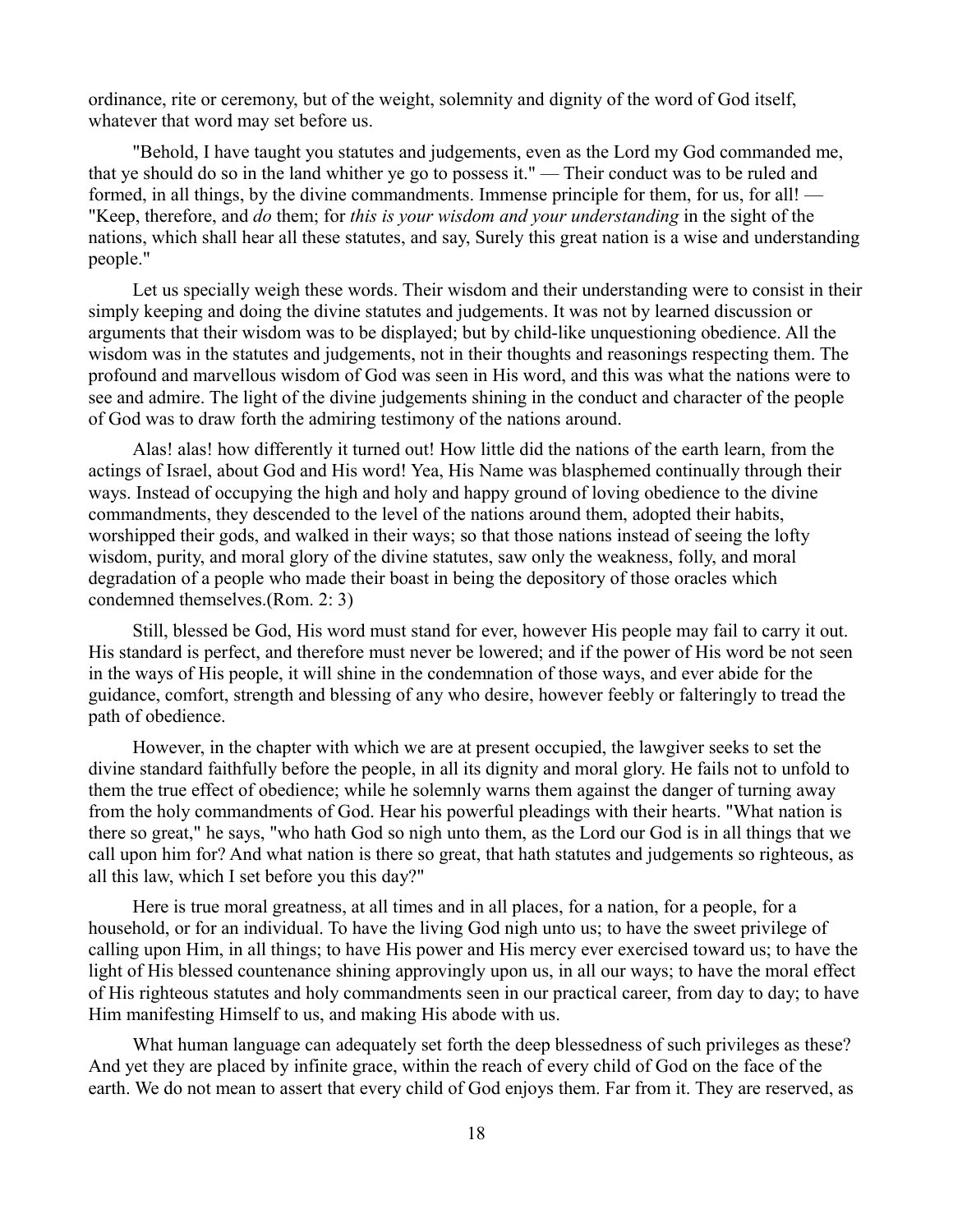we have already seen, for those who, through grace, are enabled to render a loving, hearty, reverent obedience to the divine word. Here lies the precious secret of the whole matter. It was true for Israel of old; and it is true for the church now; it was true for the individual soul then; and it is true for the individual soul now that divine complacency is the priceless reward of human obedience. And, we may further add that obedience is the bounden duty and high privilege of all God's people, and of each in particular. Come what may, implicit obedience is our privilege and our duty, divine complacency our present sweet reward.

But the poor human heart is prone to wander; and manifold influences are at work around us to draw us off from the narrow path of obedience. We need not marvel, therefore, at the solemn and oftrepeated admonitions addressed by Moses, to the hearts and consciences of his hearers. He pours his large loving heart out to the congregation so dear to him, in glowing, earnest, soul-stirring accents. "Only take heed to thyself," he says, "and keep thy soul diligently, lest thou forget the things which thine eyes have seen, and lest they depart from thy heart all the days of thy life; but teach them thy sons, and thy sons' sons."

These are weighty words for all of us. They set before us two things of unspeakable importance, namely, individual and domestic responsibility — personal and household testimony. God's people of old were responsible to keep the heart with all diligence, lest it should let slip the precious word of God. And not only so, but they were solemnly responsible to instruct their children and their grandchildren in the same. Are we, with all our light and privilege, less responsible than Israel of old? Surely not. We are imperatively called upon to give ourselves to the careful study of the word of God. To apply our hearts to it. It is not enough that we hurry over a few verses or a chapter, as a piece of daily religious routine. This will not meet the case at all. We want to make the Bible our supreme and absorbing study; that in which we delight, in which we find our refreshment and recreation.

It is to be feared that some of us read the Bible as a matter of duty, while we find our delight and refreshment in the newspaper and light literature. Need we wonder at our shallow knowledge of scripture? How could we know ought of the living depths or the moral glories of a volume which we merely take up as a cold matter of duty, and read a few verses with a yawning indifference, while, at the same time, the newspaper or the sensational novel is literally devoured?

It will, perhaps, be said in reply, "We cannot be always reading the Bible." Would those who thus speak say, "We cannot be always reading the newspaper or the novel"? And, we would further inquire, what must be the actual state of a person who can say, "We cannot be always reading the Bible"? Can he be in a healthy condition of soul? Can he really love the word of God? Can he have any just sense of its preciousness, its excellence, its moral glories? Impossible.

What mean the following words to Israel, "Therefore shall ye lay up these my words *in your heart,* and *in your soul*, and bind them for a sign upon *your hand,* that they may be as frontlets between *your eyes!*" The "heart" — the "soul" — the "hand" — the "eyes" — all engaged about the precious word of God. This was real work. It was to be no empty formality, no barren routine. The whole man was to be given up, in holy devotion, to the statutes and judgements of God.

"And ye shall teach them your children, speaking of them when thou sittest in thine house, and when thou walkest by the way, when thou liest down, and when thou risest up. And thou shalt write them upon the door posts of thine house, and upon thy gates" Do we, Christians, enter into such words as these? Has the word of God such a place, in our hearts, in our homes, and in our habits? Do those who enter our houses, or come in contact with us in daily life, see that the word of God is paramount with us? Do those with; whom we do business see that we are governed by the precepts of holy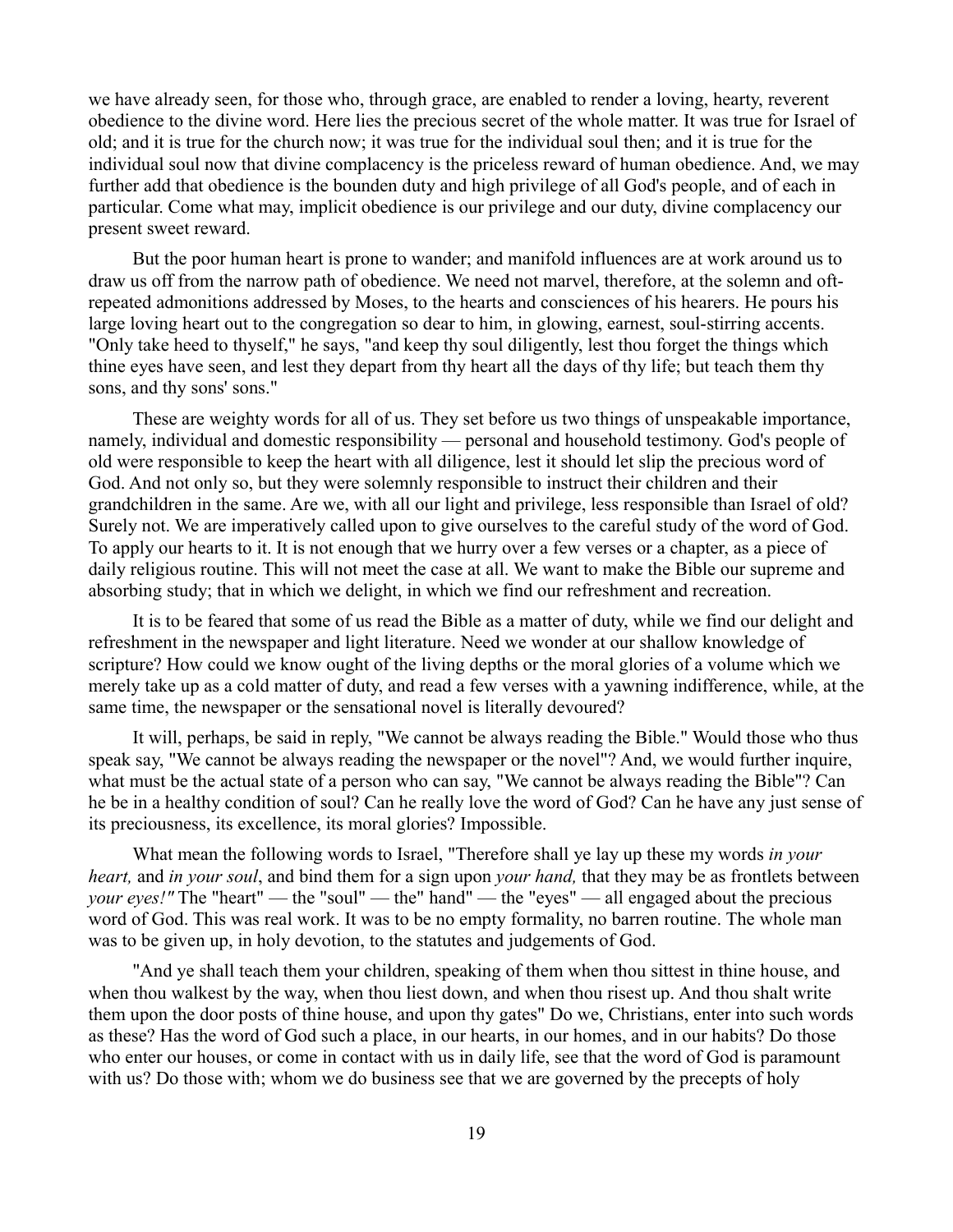scripture? Do our servants and our children see that we live in the very atmosphere of scripture, and that our whole character is formed and our conduct governed by it?

These are searching questions for our hearts, beloved Christian reader. Let us not put them away from us. We may rest assured there is no more correct indicator of our moral and spiritual condition than that afforded by our treatment of the word of God. If we do not love it — love to study it — thirst after it — delight in — long for the quiet hour in the which we can hang over its sacred page, and drink in its most precious teaching — meditate upon it, in the closet, in the family, in the street; in short, if we do not breathe its holy atmosphere — if we could ever give utterance to such a sentiment as that Given above, that "We cannot be always reading the Bible," then, verily, we have urgent need to look well to our spiritual state, for we are sadly out of health The new nature loves the word of God earnestly desires it; as we read in? Peter 2. "As new born babes, desire the sincere milk of the word, that ye may grow thereby."

This is the true idea. If the sincere milk of the word be not sought after, diligently used and eagerly fed upon, we must be in a low, unhealthy, dangerous condition of soul. There may not be anything outwardly wrong in our conduct; we may not be publicly dishonouring the Lord, in our ways; but we are grieving His loving heart by our gross neglect of His word, which is but another term for the neglect of Himself. It is the very height of folly to talk of loving Christ, if we do not love, and live upon His word. It is a delusion to imagine that the new life can be in a healthy prosperous condition where the word of God is habitually neglected in the closet and the family.

We do not, of course, mean that no other book but the Bible should be read — or we should not pen these "Notes" — but nothing demands greater watchfulness than the matter of reading. All things are to be done, in the Name of Jesus, and to the glory of God; and this is amongst the "all things." We should read no book that we cannot read to the glory of God, and on which we cannot ask God's blessing.

We feel that this entire subject demands the most serious consideration of all God's people; and we trust that the Spirit of God may use our meditation on the chapter before us to stir up our hearts and consciences in reference to what is due to the word of God, both in our hearts and in our houses.

No doubt, if it has its right place in the heart, it will have its right place also in the house. But if there be no acknowledgment of the word of God in the bosom of the family, it is hard to believe that it has its right place in the heart. Heads of houses should ponder this matter seriously. We are most fully persuaded that there ought to be, in every Christian household, a daily acknowledgment of God and His word. Some may, perhaps, look upon it as bondage, as legality, as religious routine to have regular family worship. We would ask such objectors, is it bondage for the family to assemble at meals? Are the family reunions round the social board ever regarded as a wearisome duty — a piece of dull routine? Certainly not, if the family be a well ordered and happy one. Why then should it be regarded as a burdensome thing for the head of a Christian household to gather his children and his servants around him and read a few verses of the precious word of God, and breathe a few words of prayer before the throne of grace? We believe it to be a habit in perfect accordance with the teaching of both the Old and the New Testaments — a habit grateful to the heart of God — a holy, blessed, edifying habit.

What should we think of a professing Christian who never prayed, never read the word of God, in private? Could we possibly regard him as a happy, healthy, true Christian? Assuredly not. Indeed we should seriously question the existence of divine life in such a soul. Prayer and the word of God are absolutely essential to healthy vigorous Christian life: so that a man who habitually neglects these must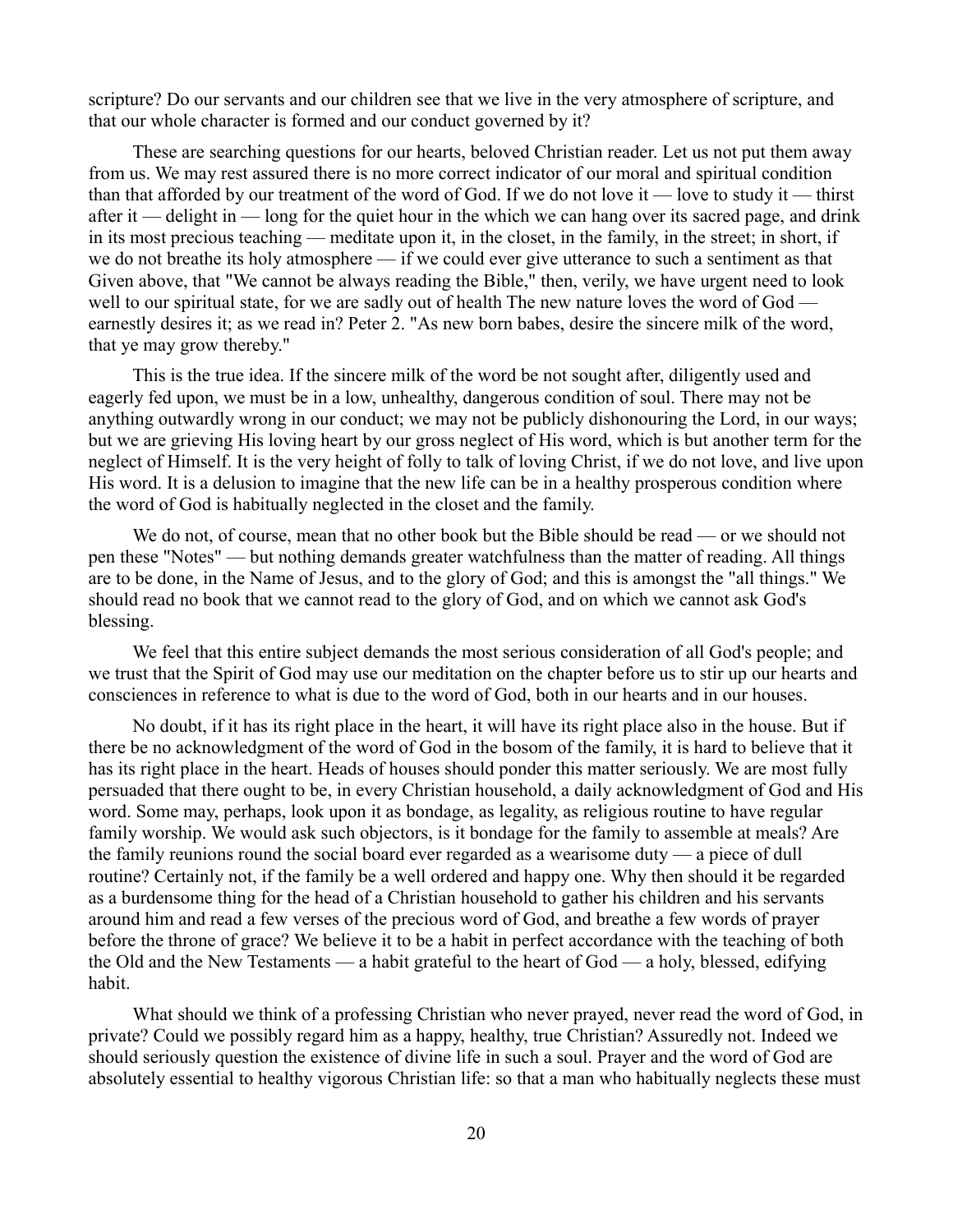be in an utterly dead state.

Now, if it be thus, in reference to an individual, how can a family be regarded as in a right state where there is no family reading, no family prayer, no family acknowledgment of God or His word? Can we conceive a God-fearing household going on from Lord's day morning to Saturday night, without any collective recognition of the One to whom they owe everything? Day after day rolls on domestic duties are attended to — the family assemble regularly at meals, but there is no thought of summoning the household round the word of God, or round the mercy-seat. We ask where is the difference between such a family and any poor heathen household? Is it not most sad, most deplorable to find those who make the very highest profession, and who take their places at the Lord's Table, yet living in the gross neglect of family reading, family worship?

Reader, are you the head of a household If so, what are your thoughts on this subject? And what is your line of action? Have you family reading and family prayer, daily in your house? If not bear with us when we ask you — why not? Search and see what is the real root of this matter. Has your heart declined from God, from His word and His ways? Do you read and pray in private? Do you love the word and prayer? Do you find delight in them? If so, how is it you neglect them in your household? Perhaps you seek to excuse yourself on the ground of nervousness and timidity. If so, look to the Lord to enable you to overcome the weakness. Just cast yourself on His unfailing grace, and gather your household around you, at a certain hour, each day, read a few verses of scripture and breathe half-adozen words of prayer; or if you cannot do this at first, just let the family kneel for a few moments, in silence, before the throne.

Anything, in short, like a family acknowledgment a family testimony — anything but a godless, careless, prayerless life in your household. Do, dear friend, suffer the word of exhortation in this matter. Let us entreat you to begin at once, looking to God to help you, as He most assuredly will, for He never fails a really trusting, dependent heart. Do not, any longer, go on neglecting God and His word in your family circle. It is really terrible. Let no arguments about bondage, legality, or formalism weigh with you, for a moment. We almost feel disposed to exclaim, "Blessed bondage!" If indeed it be bondage to read the word, we cordially welcome it, and fearlessly glory in it.

But, no; we cannot for a moment, regard it in any such light. We believe it to be a most delightful privilege for every one whom God has set at the head of a household to gather all the members of that household around him and read a portion of the blessed book, and pour out his heart in prayer to God. We believe it is *specially* the duty of the head so to do. It is by no means necessary to make it a long wearisome service. As a rule, both in our houses and in our public assemblies, short, fresh, fervent exercises are by far the most edifying.

But this, of course, is an open question as to which we merely give our judgement which must go for what it is worth. The length and character of the service must, in every case, be left to the person who conducts it. But we do, most earnestly, trust that if these lines should be scanned by any one who is the head of a household, and if he has hitherto neglected the holy privilege of family worship-family reading, he will, henceforth, do so no more. May he be enabled to say, with Joshua, "Let others do as they will, as for me and my house, we will serve the Lord" It is not, surely, that we would lead any to imagine that the mere act of family reading takes in all that is comprehended in that weighty sentence, "We will serve the Lord." Far from it. That blessed service takes in everything belonging to our private and domestic history. It takes in the most minute details of practical daily life. All this is most true and invaluable. But we are most thoroughly persuaded that nothing can go right in any household in which family reading and family prayer are habitually neglected.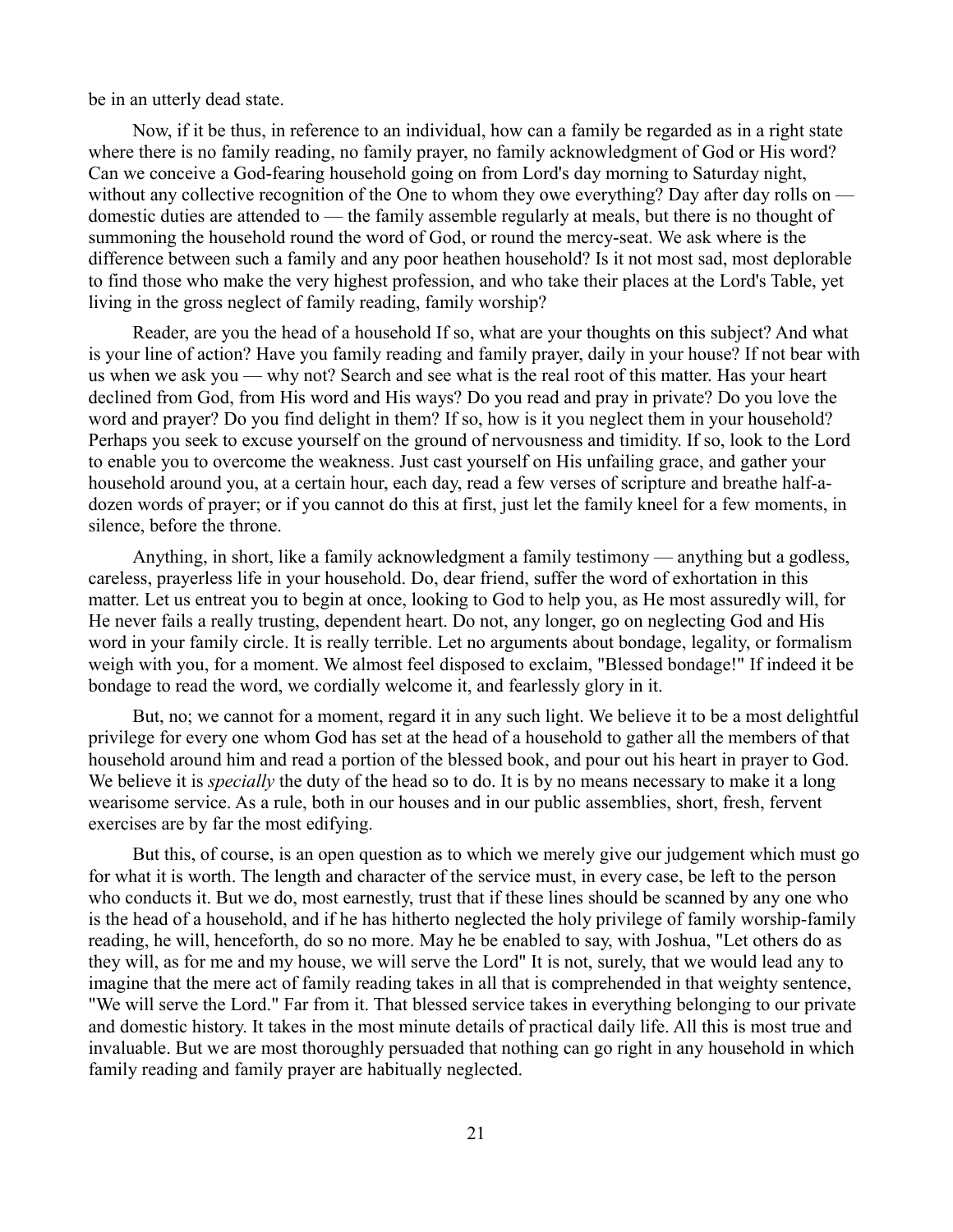It may be said that there are many families who seem very particular about their morning and evening reading and prayer, and yet their whole domestic history, from morning till night, is a flagrant contradiction of their so-called religious service. It may be that the head of the house, instead of shedding sunlight upon the family circle, is morose in his temper, rude and coarse in his manners, rough and contradictory to his wife, arbitrary and severe to his children, unreasonable and exacting to his servants, finding fault with what is laid on the table, after having asked God's blessing upon it; and, in short, in every way giving the lie to his reading and his prayer in the family. So also as to the wife and the mother; and the children and the servants. The whole domestic economy is out of order. There is disorder and confusion; meals are unpunctual; there is a want of kindly consideration one of another; the children are rude, selfish and wilful; the servants are thoughtless, wasteful and disobedient, if not much worse. The tone, atmosphere, and style of the entire establishment are unchristian, ungodly, utterly unbecoming.

And then when you travel outside the domestic circle, and mark the conduct of the heads and members of the family toward those outside — mark their business, if they be in business; hear the testimony of those who deal with them, as to the quality of their goods, the style and character of their work; the spirit and temper in which they carry on their business; such grasping and griping, such covetousness, such commercial trickery; nothing of God, nothing of Christ, nothing to distinguish them from the most thorough worldling around; yea, the conduct of those very worldlings, of those who would never think of such a thing as family worship, would put them to shame.

Under such painful and humiliating circumstances, what of the family worship-the family reading — the family altar? Alas! it is an empty formality, a powerless, worthless, unseemly proceeding — in place of being a morning and evening sacrifice, it is a morning and evening lie — a solemn mockery an insult to God.

All this is sadly true. There is a terrible lack of household testimony — of common practical righteousness in our families and in the entire economy of our houses. There is but little of the white raiment-the fine linen, which is the righteousness of saints. We seem to forget those weighty words of the inspired apostle, in Romans 14. "The kingdom of God is not meat and drink; but righteousness, and peace, and joy in the Holy Ghost." Some of us seem to think that, whenever we meet with the word "righteousness," it must needs mean the righteousness of God in which we stand, or righteousness imputed to us. This is a very great mistake indeed. We must remember there is a practical and human side of this question. There is the subjective as well as the objective — the walk as well as the standing — the condition as well as the position.

These things must never be separated. It is of little use to set up, or seek to maintain a family altar amid the ruins of family testimony. It is nothing short of a hideous caricature to begin and end with socalled family worship a day characterised throughout by ungodliness and unrighteousness, levity, folly and vanity. Can ought be more unsightly or more miserably inconsistent than an evening spent in song singing, charades and other light games, closed up with a contemptible bit of religion in the shape of reading and prayer?

All this line of things is most deplorable. It ought not to be found in connection with the Holy Name of Christ, with His assembly, or the holy exercises of His Table. We must measure everything in our private life, in our domestic economy, in our daily history, in all our intercourse, and in all our business transactions, with that one standard, namely, the glory of Christ. Our one grand question, in reference to everything that comes before us, or solicits our attention must be, "Is this worthy of the Holy Name which is called upon me?" If not, let us not touch it; yea, let us turn our back upon it with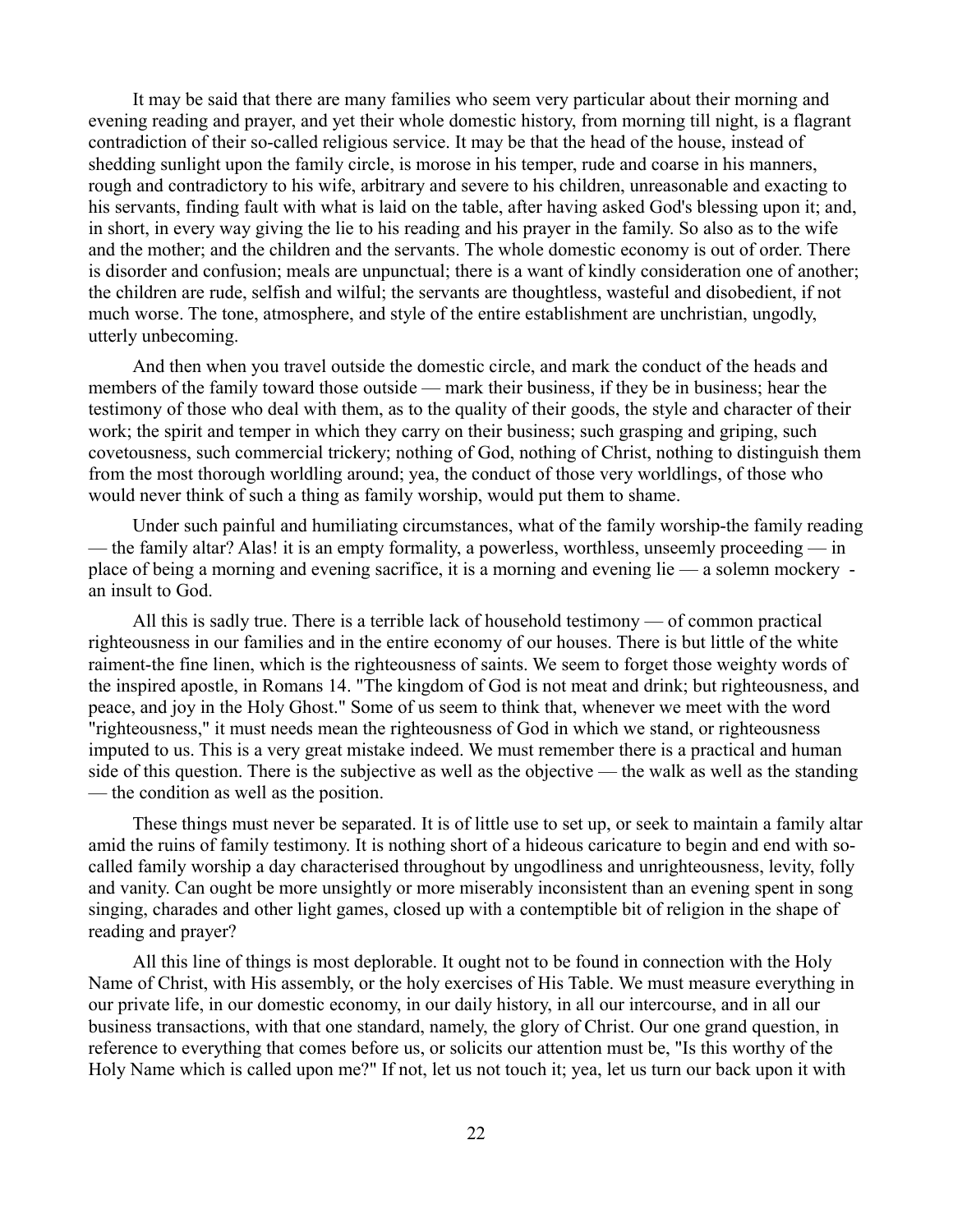stern decision, and flee from it with holy energy Let us not listen, for a moment, to the contemptible question, "What harm is there in it?" Nothing but harm, if Christ be not in it. No truly devoted heart would ever entertain — much less put such a question. Whenever you hear any one speaking thus, you may, at once, conclude that Christ is not the governing object of the heart.

We trust the reader is not weary of all this homely, practical truth. We believe it is loudly called for in this day of high profession. We have all of us much need to consider our ways, to look well to the real state of our hearts as to Christ; for here lies the true secret of the whole matter. If the heart be not true to Him, nothing can be right — nothing in the private life, nothing in the family, nothing in the business, nothing in the assembly, nothing anywhere. But if the heart be true to Him all will be — must be right.

No marvel, therefore, if the blessed apostle, when he reaches the close of that wonderful epistle to the Corinthians, sums all up with this solemn declaration, "If any man love not the Lord Jesus Christ, let him be Anathema Maranatha" In the course of his letter he deals with various forms of doctrinal error and moral pravity; but when he comes to the close, instead of pronouncing his solemn sentence upon any particular error or evil, he hurls it with holy indignation against any one, no matter who or what, who does not love the Lord Jesus Christ. Love to Christ is the grand safe-guard against every form of error and evil. A heart filled with Christ has no room for ought beside; but if there be no love to Him, there is no security against the wildest error, or the worst form of moral evil.

We must now return to our chapter.

The attention of the people is specially called to the solemn scenes at Mount Horeb — scenes which should surely have deeply and abidingly impressed their hearts. "Specially the day that thou stoodest before the Lord thy God in Horeb, when the Lord said unto me, Gather me the people together, and *I will make them hear my words" —* the grand and all important point for Israel of old, for the church now — for each, for all, at all times and in all places, is to be brought into direct, living contact with the eternal word of the living God, to the end — "that they may learn to fear me all the days that they shall live upon the earth, and *that they may teach their children"*

It is very beautiful to note the intimate connection between hearing God's word and fearing His Name. It is one of those great root principles which never change, never lose their power or their intrinsic value. The word and the Name go together; and the heart that loves the one will reverence the other, and bow down to its holy authority, in all things. "He that loveth me not keepeth not my sayings." "He that saith, I know him, and keepeth not his commandments, is a liar, and the truth is not in him. But whoso keepeth his word, in him verily is the love of God perfected." (John 14; 1 John 2.) Every true lover of God will treasure up His word in the heart, and where the word is thus lovingly treasured in the heart, its hallowed influence will be seen in the whole life, character and conduct. God's object in giving His word is that it may govern our conduct, form our character and shape our way; and if His word has not this practical effect upon us it is utterly vain for us to speak of loving Him; yea, it is nothing short of positive mockery which He must, sooner or later, resent.

And let us note particularly the solemn responsibility of Israel as to their children. They were not only to "hear" and "learn" for themselves; but they were also to teach their children. This is a universal and abiding duty which cannot be neglected with impunity. God attaches very great importance to this matter. We hear Him saying as to Abraham, "I know him, that he will *command his children and his household* after him, and they shall keep the way of the Lord, to do justice and judgement; that the Lord may bring upon Abraham that which he hath spoken of him." (Gen. 18)

These words are most important, as setting before us the divine estimate of domestic training, and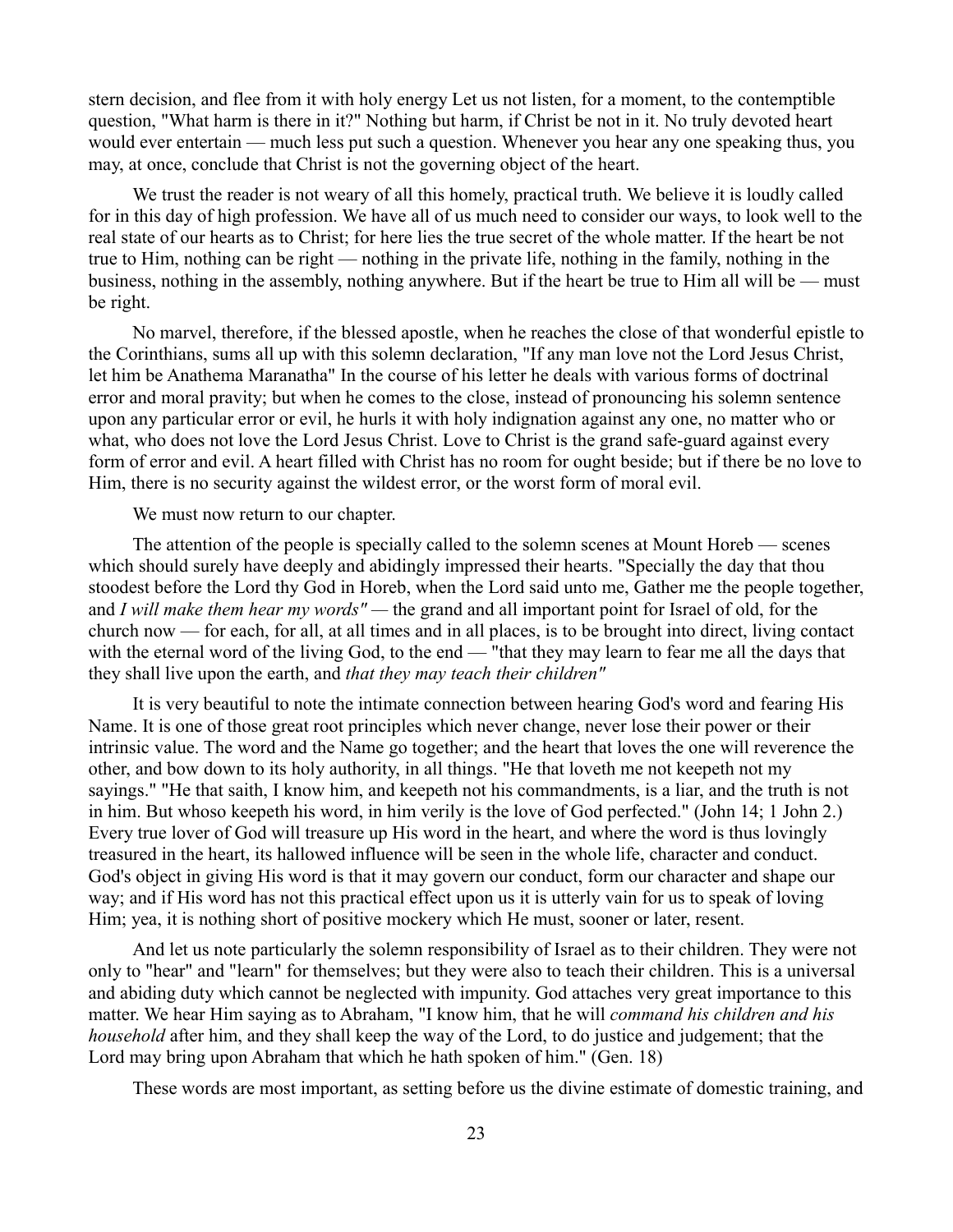family piety. In all ages, and under all dispensations, God has been pleased to give expression to His approbation of the proper education of the children of His people — their faithful training according to His holy word. We find no such thing sanctioned in scripture, as children being allowed to grow up in ignorance, and carelessness, and wilfulness. Some professing Christians, under the baneful influence of a certain school of theology, seem to think that it is, in some way, an interference with the sovereignty of God, with His purposes and counsels, to instruct their children in the truth of the gospel and the letter of holy scripture. They Consider that the children ought to be left to the action of the Holy Ghost which they are sure to experience in God's own time, if indeed they are of God's elect; and, if not, all human effort is perfectly useless.

Now, we must, in all faithfulness to the truth of God, and to the souls of our readers, bear the clearest and strongest testimony against this one-sided view of the great practical subject before us. There is nothing more mischievous, nothing more pernicious in its effect upon the conscience, the heart, the life, the whole practical career and moral character, than one-sided theology. It does not matter what side you take, so long as you only take one. It is sure to produce what we must term a spiritual malformation. We feel we cannot too strongly and earnestly warn the reader against this sore evil. It can only lead to the most disastrous results; and, as to its effect in reference to the training of our children, and the management of our households — the subject now before us — it is mischievous in the extreme. Indeed we have seen the most deplorable consequences follow the carrying out of this line of thought. We have known the children of Christian parents to grow up in utter ignorance of divine things, in carelessness, recklessness, and open infidelity. And if a word of admonition were offered, it has been met by arguments based upon the dogmas of a one-sided divinity — and the one side turned the wrong way. It has been said, "We cannot make Christians of our children, and we must not make them formalists or hypocrites. It must be a divine work or nothing. When God's time comes, He will effectually call them, if indeed they are among the number of His elect. If not, all our efforts are perfectly useless."

To all this we reply that this line of argument, if carried to its fullest extent, would prevent the farmer from ploughing his ground or sowing his seed. It is very plain that he cannot make the seed to germinate or fructify. He could no more cause a solitary grain of wheat to grow, than he could create the universe. Does this prevent his ploughing and sowing? Does it cause him to fold his arms and say, "I can do nothing. I cannot, by any effort of mine, make corn grow. It is a divine operation; and therefore I must wait God's time" Does any farmer reason and act like this? Surely not, unless he be a lunatic. Every sound-minded person knows that ploughing and sowing must go before the reaping; and if the former be neglected, it is the height of extravagant folly to look for the latter.

Nor is it otherwise in the matter of training our children We know God is sovereign. We believe in His eternal counsels and purposes. We fully recognise the grand doctrines of election and predestination; yea, we are as thoroughly persuaded of them, as of the truth that God is, or that Christ died and rose again. Moreover, we believe that the new birth must take place, in every instance — in the case of our children as of all beside; we are convinced that this new birth is entirely a divine operation, effected by the Holy Ghost, through the word, as we are distinctly taught in our Lord's discourse with Nicodemus, in John 3, and also in James 1: 18; and 1 Peter 1: 23.

But does all this touch, in the most remote way, the solemn responsibility of Christian parents to teach and train their children, diligently and faithfully, from their earliest moments? Most certainly not. Woe be to the parents who, on any plea or on any ground whatsoever, be it one-sided theology, misapplied scripture, or anything else, deny their responsibility, or neglect their plain, bounden duty, in this holy business. True, we cannot make our children Christians; and we ought not to make them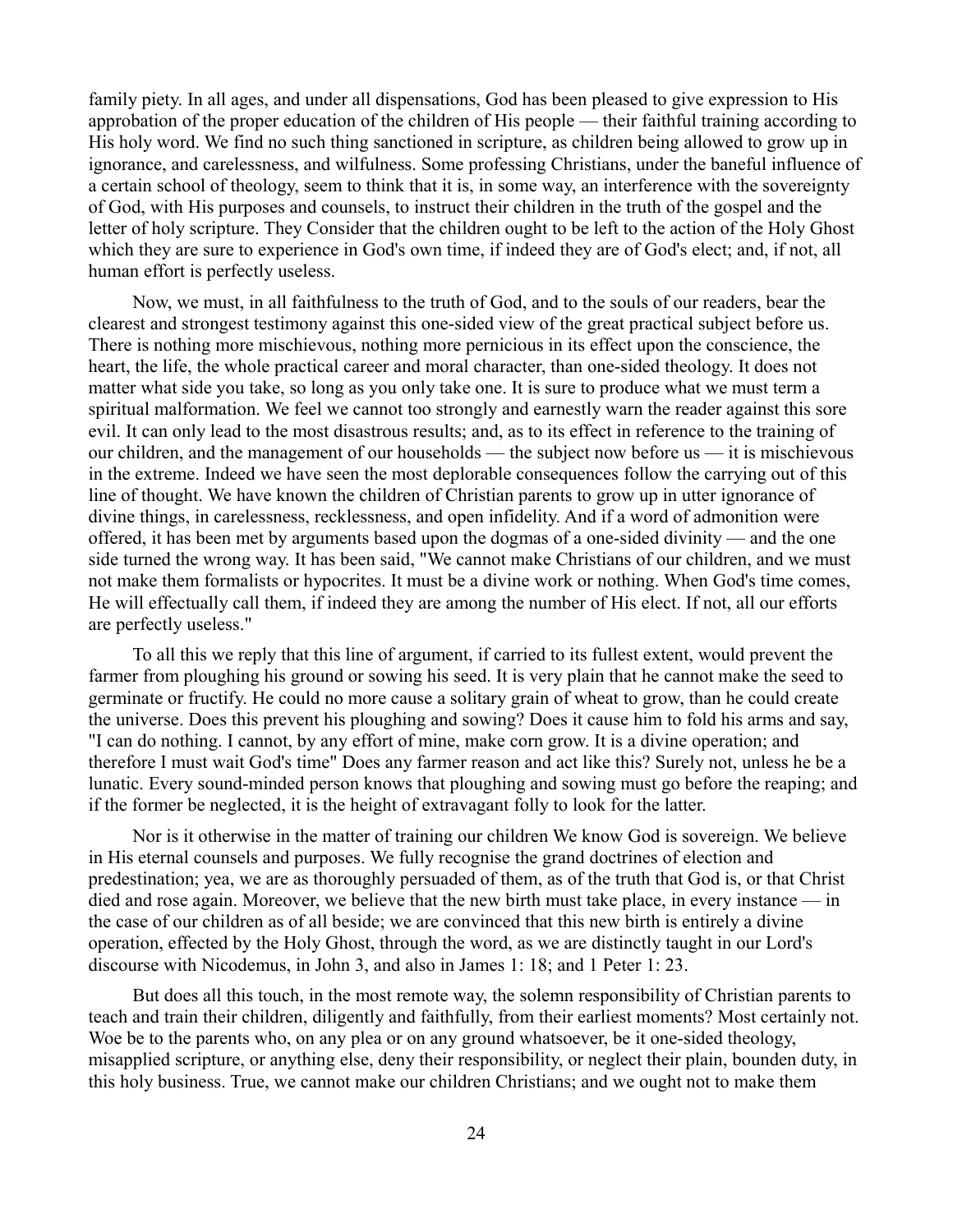formalists or hypocrites. But we are not called to *make* them anything We are simply called to do our duty by them, and leave results to God. We are instructed and commanded to bring up our children "in the nurture and admonition of the Lord." When is this "bringing up" to commence? When are we to begin the sacred work of training our little ones? Surely at the beginning. The very moment we enter upon a relationship, we enter also upon the responsibility which that relationship entails. We cannot deny this. We cannot shake it off. We may neglect it, and have to reap the sad consequences of our neglect, in various ways. It is a very serious thing to stand in the sacred relationship of a parent — very interesting and very delightful, no doubt; but most serious because of the responsibility involved. True it is, blessed be God, His grace is sufficient for us, in this, as in all beside; and "If any man lack wisdom, let him ask of God, who giveth to all liberally, and upbraideth not; and it shall be given him." "We are not sufficient of ourselves," in this weighty matter, to think or to do anything, as ourselves; but our sufficiency is of God; and He will meet our every need. We have simply to draw upon Him, for exigency of every hour.

But we must do our duty. Some do not like the homely word "duty." They think it has a legal ring about it. We trust the reader does not think so, for it is a very great mistake indeed. We look upon the word as a very sound and morally wholesome one; and we believe that every true Christian loves it. One thing is certain, it is only in the path of duty we can count on God. To talk of trusting God, when out of the path of duty, is a miserable conceit, and a delusion. And, in the matter of our relationship, as parents, to neglect our duty is to bring down upon us the most disastrous consequences.

We believe the whole business of Christian education is summed up in two brief sentences, namely, count on God for your children; and train your children for God. To take the first without the second, is antinomianism; to take the second without the first is legality; to take both together is sound practical Christianity — true religion in the sight of God and man.

It is the sweet privilege of every Christian parent to count, with all possible confidence, upon God, for his children. But, then, we must remember that there is, in the government of God, an inseparable link connecting this privilege with the most solemn responsibility as to training For a Christian parent to speak of counting on God for the salvation of his children, and for the moral integrity of their future career, in this world, while the duty of training is neglected, is simply a miserable delusion.

We press this, most solemnly, upon all Christian parents, but especially upon those who have just entered upon the relationship. There is great danger of shirking our duty to our children, of shifting it over upon others, or neglecting it altogether. We do not like the trouble of it; we shrink from the constant worry as it seems to us. But we shall find that the trouble, and the worry, and the sorrow, and the heart-scalding arising from the neglect of our duty will be a thousand times worse than all that can be involved in the discharge of it. To every true lover of God there is deep delight in treading the path of duty. Every step taken in that path strengthens our confidence to go on. And then we can always count upon the infinite resources that we have in God, when we are keeping His commandments. We have simply to betake ourselves, morning by morning, yea, hour by hour, to our Father's exhaustless treasury, and there get all we want, in the way of grace and wisdom, and moral power to enable us to discharge aright the holy functions of our relationship. "He giveth more grace." This always holds good. But if we, instead of seeking grace to discharge our duty, seek ease in neglecting it, we are simply laying up a store of sorrow which will accumulate rapidly and fall upon us heavily at a future day. "Be not deceived; God is not mocked; for whatsoever a man soweth, that shall he also reap. For he that soweth to his flesh, shall of the flesh reap corruption; but he that soweth to the Spirit, shall of the Spirit reap life everlasting." (Gal. 6.)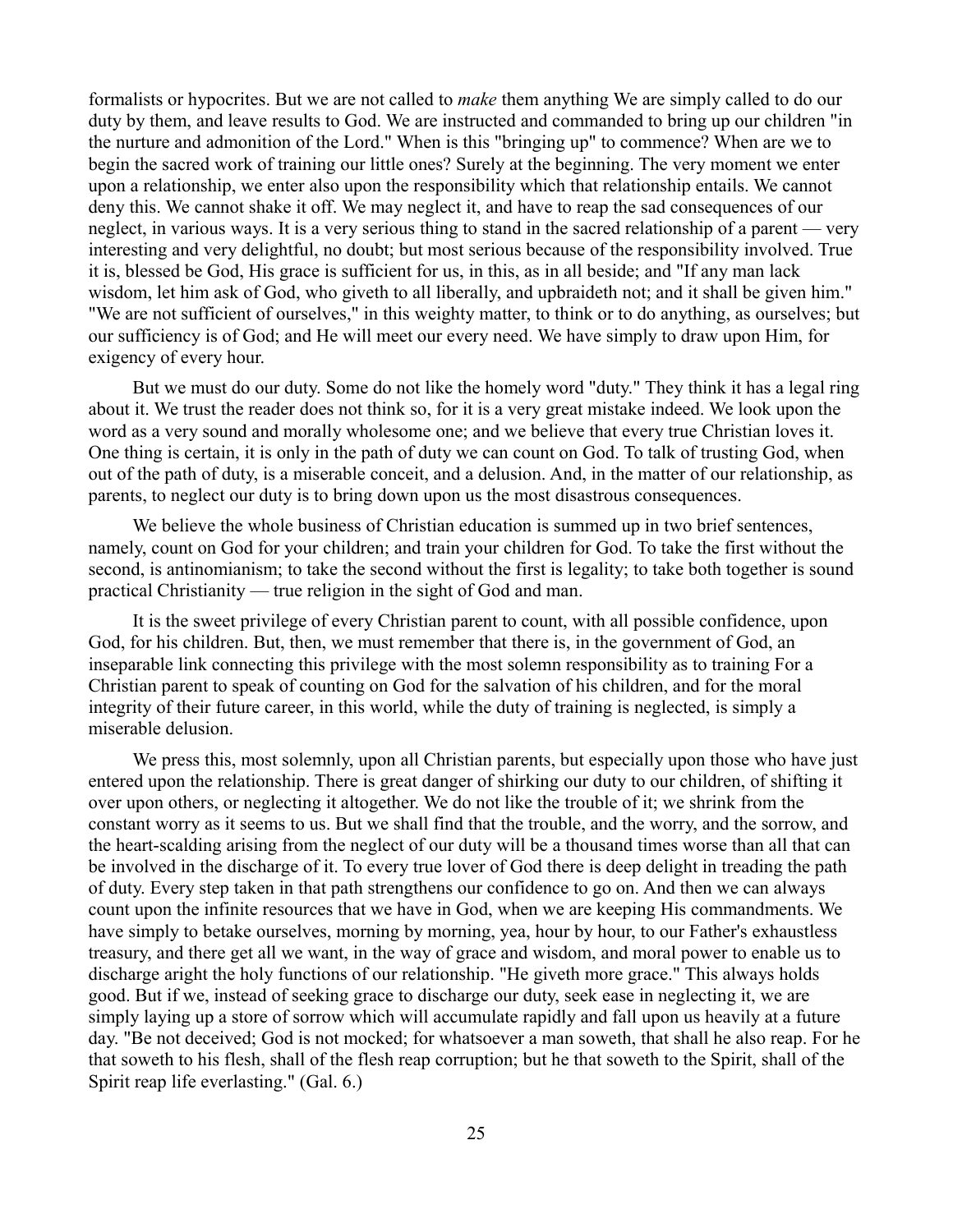This is the condensed statement of a great principle of God's moral government — a principle of universal application, and one which applies, with singular force to the subject before us. *As* we sow, in the matter of the education of our children, so we shall, most assuredly, reap: There is no getting out of this.

But let not any dear Christian parent whose eye may scan these lines, be at all discouraged or fainthearted. There is no reason whatever for this; but, on the contrary, every reason for the most joyful confidence in God. "The name of the Lord is a strong tower; the righteous runneth into it, and is safe. Let us tread, with a firm step, the path of duty; and then we can count, with unwavering confidence, upon our ever faithful and gracious God, for the need of each day, as it rolls along. and, in due time, we shall reap the precious fruit of our labour, according to the appointment of God, and in pursuance of the enactments of His moral government.

We do not attempt to lay down any rules or regulations for the training. We do not believe in such. Children cannot be trained by dry rules. Who could attempt to embody in rules all that is wrapped up in that one sentence, "Bring them up in the nurture and admonition of the Lord"!

Here we have, indeed, a golden rule which takes in everything from the cradle to matured manhood. Yes, we repeat, "from the cradle;" for we are most fully persuaded that all true Christian training begins at the very beginning. Some of us have little idea of how soon and how sharply children begin to observe; and how much they take in as they gaze at us through their dear expressive eyes.

And then how marvellously susceptible they are of the word atmosphere which surrounds them! Yes; and it is this very moral atmosphere that constitutes the grand secret of training our families. Our children should be permitted to breathe, from day to day, the atmosphere of love and peace, purity, holiness and true practical righteousness. This has an amazing effect in forming the character. It is a great thing for our children to see their parents walking in love, in harmony, in tender care one for the other; in kind consideration for the servants; in love and sympathy for the poor. Who can measure the moral effect upon a child of the very first angry look, or unkind word between father and mother And in cases where the daily history is one of unsightly strife and contention, the father contradicting the mother, and the mother disparaging the father; how are children to grow in such an atmosphere as this?

The fact is, it is not within the compass of human language to set forth all that is involved in the moral tone of the entire family circle — the spirit, style, and atmosphere of the whole household, the drawing room, the dining-room, the nursery, the kitchen, where circumstances admit of such distinctions, or where the family have to confine themselves to two rooms. It is not a question of rank, position or wealth, but of the beauteous grace of God shining out in all. There may be the stalled ox, or the dinner of herbs; these are not, at present, in question But what we press on all fathers and mothers, all heads of households, high and low, rich and poor, learned and ignorant, is the necessity of training their children in an atmosphere of love and peace, truth and holiness, purity and kindness. Thus will their households be the practical exhibition of the character of God; and all who come in contact with them will, a least, have before their eyes a practical witness to the truth of Christianity.

But, ere we turn from the subject of domestic government, there is one special point to which we desire to call the attention of Christian parents — a point of the utmost possible moment, yet too much neglected amongst us, and that is the need of inculcating upon our children the duty of implicit obedience. This cannot be too strongly insisted upon, inasmuch as it not only affects the order and comfort of our households; but, what is infinitely more important, it concerns the glory of God, and the practical carrying out of His truth. "Children, obey your parents in the Lord: for this is right." And again, "Children, obey your parents in *all Things;* for this is well pleasing unto the Lord." (Eph. 6; Col.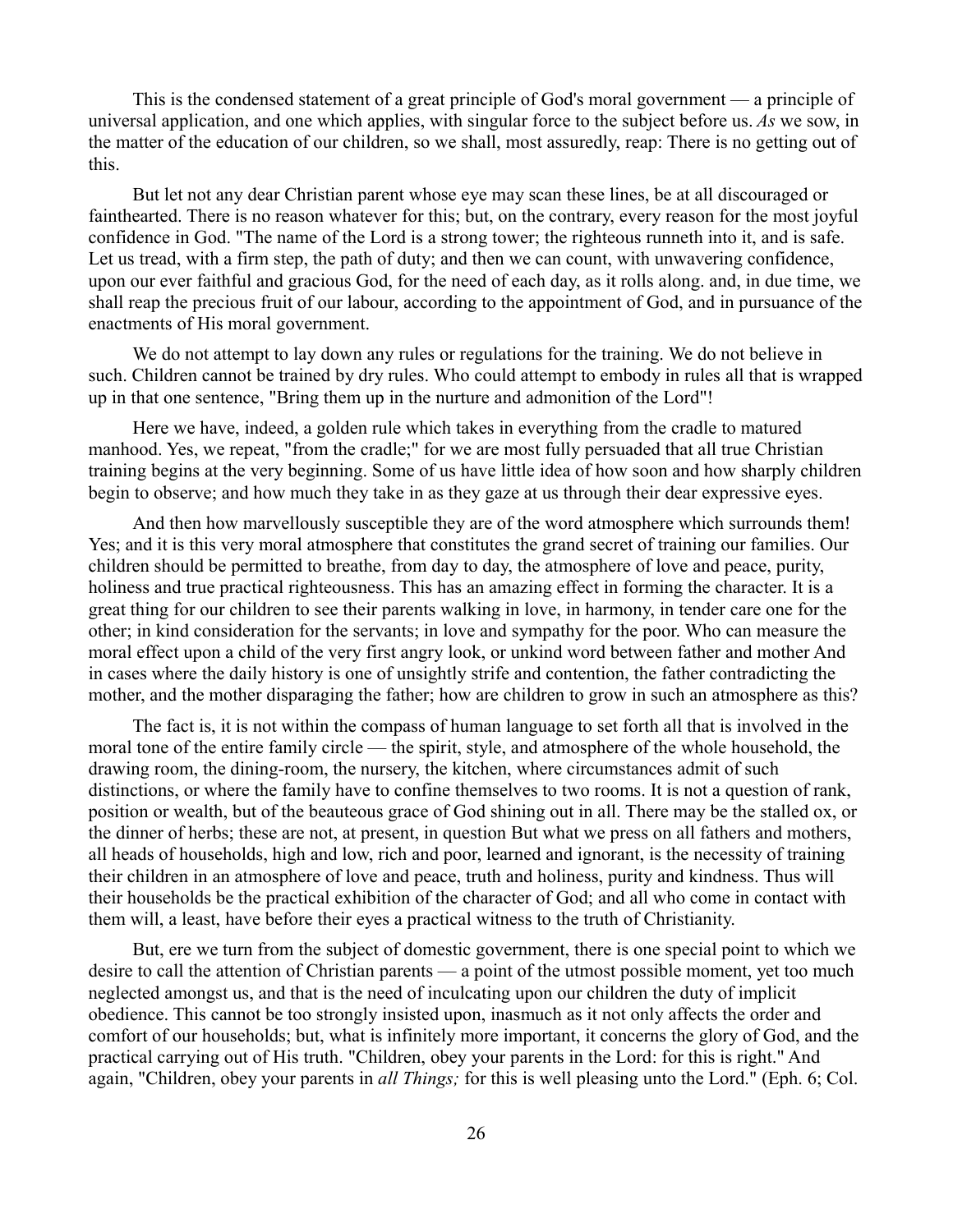This is absolutely essential, and must be firmly insisted upon, from the very outset. The child must be taught to obey, from his earliest moments. He must be trained to submit himself to divinely appointed authority, and that, as the apostle puts it, "in all things." If this be not attended to from the very first, it will be found almost impossible to attend to it afterwards. If the will be allowed to act, it grows, with terrible rapidity, and each day's growth increases the difficulty of bringing it under control. Hence, the parent should begin at once, to establish his authority, on a basis of moral strength and firmness; and, when this is done, he may be as gentle and tender as the most loving heart could desire. We do not believe in sternness, harshness or severity. They are, by no means, necessary, and are generally the accompaniments of bad training and the proofs of bad temper. God has put into the parent's hand the reins of government, and the rod of authority; but it is not needful — if we may so express it — to be continually chucking the reins and brandishing the rod, which are the sure proofs of moral weakness. Whenever you hear a man continually talking about his authority, you may be sure his authority is not properly established. There is a quiet dignity about true moral power which is perfectly unmistakable.

3.)

Furthermore, we judge it to be a mistake for a parent to be perpetually crossing a child's will, in matters of no moment. Such a line of action tends to break the child's spirit, whereas the object of all sound training is to break the will. The child should ever be impressed with the idea that the parent seeks *only* his real good; and that if he has to refuse or prohibit anything, it is not for the purpose of curtailing the child's enjoyment, but simply for the promotion of his true interests.

One grand object of domestic government is to protect each member of the household in the enjoyment of his privileges, and in the proper discharge of his relative duties. Now, inasmuch as it is the divinely appointed duty of a child to obey, the parent is responsible to see this duty discharged, for if it be neglected, some other members of the domestic circle must suffer.

There can be no greater nuisance in a house than a naughty wilful child; and, as a general rule, wherever you find such, it is to be traced to bad training. We are aware, of course, that children differ in temper and disposition; that some children have peculiarly strong wills and sturdy tempers, and are therefore specially hard to manage.

All this we quite understand; but it leaves wholly untouched the question of the parent's responsibility to insist upon implicit obedience. He can always count on God for the needed grace and power to carry out this point. Even in the case of a widowed mother, we believe, most assuredly, she can look to God to enable her to command her children and her household. In no case, therefore, should parental authority be surrendered, for a moment.

It sometimes happens that, through injudicious fondness, the parent is tempted to pamper the will of the child; but it is sowing to the flesh, and must yield corruption. It is not true love, at all, to indulge a child's will; neither can it possibly minister to his true happiness or legitimate enjoyment. An overindulged, self-willed child is miserable himself, and a grievous infliction on all who have to do with him. Children should be taught to think of others; and to seek to promote their comfort and happiness in every way. How very unseemly it is, for example, for a child to enter the house and ascend the stairs whistling, singing and shouting, in total disregard of other members of the household who may be seriously disturbed and annoyed by such conduct! No properly trained child would think of acting in such a way; and where such unsubdued, unruly, inconsiderate conduct is allowed, there is a serious defect in the domestic government.

It is essential to family peace, harmony and comfort, that all the members should "consider one

27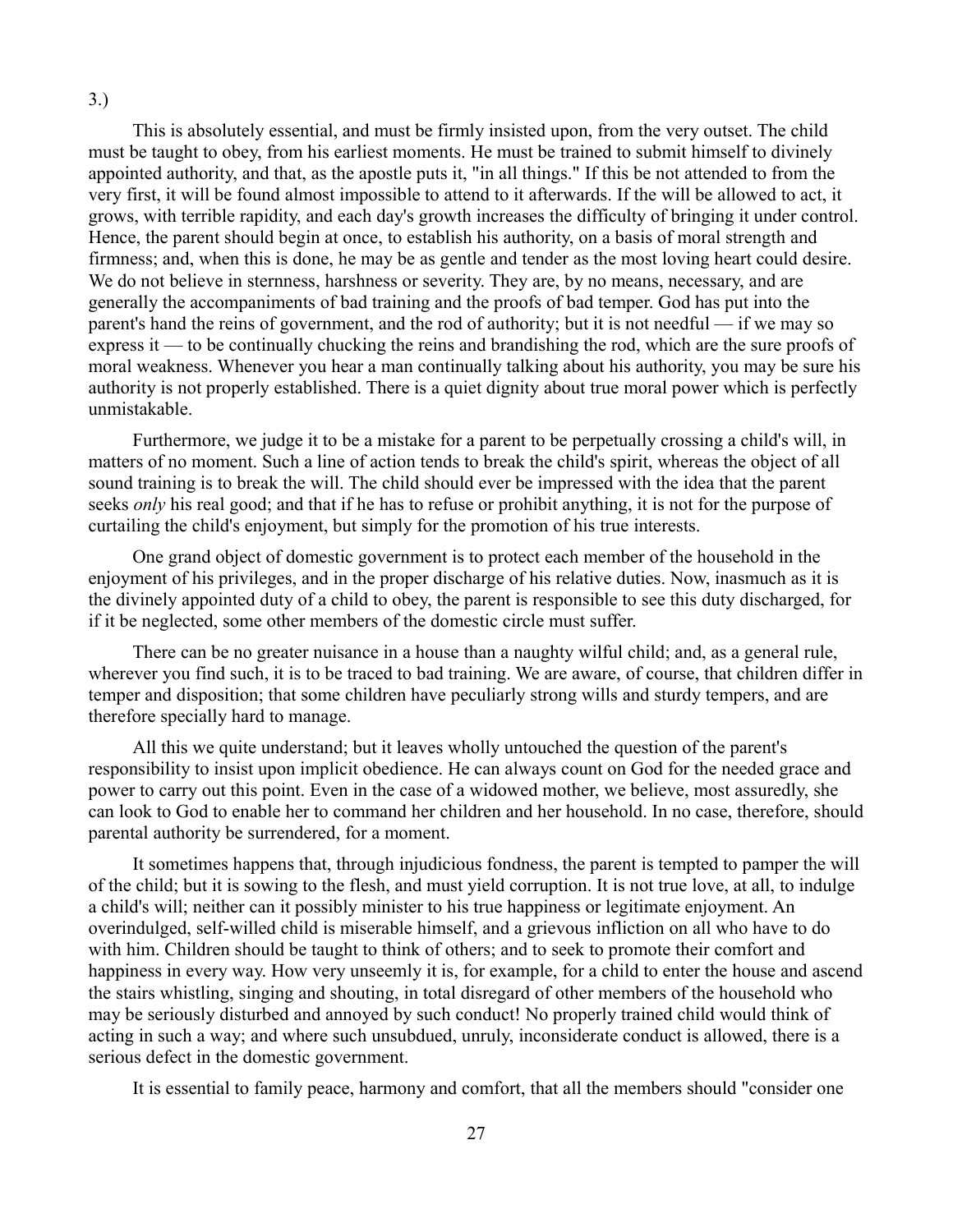another." We are responsible to seek the good and the happiness of those around us, and not our own. If all would but remember this, what different households we should have; and what a different tale would families have to tell! Every Christian household should be the reflection of the divine character. The atmosphere should just be the very atmosphere of heaven. How is this to be? Simply by each one, parent, child, master and servant seeking to walk in the footsteps of Jesus, and manifest His Spirit. He never pleased Himself; never sought His own interest, in anything. He did always the thing that pleased the Father. He came to serve and to give. He went about doing good, and healing all that were oppressed of the devil. Thus it was ever with that most blessed One — the gracious, loving, sympathising Friend of all the sons and daughters of want, weakness and sorrow; and if only the various members of each Christian family were formed on this perfect model, we should, at least, realise something of the power and efficacy of personal and domestic Christianity, which, blessed be God, can ever be maintained and exhibited, notwithstanding the hopeless ruin of the professing church. "Thou and thy house" suggests a great golden principle which runs through the volume of God, from beginning to end. In every age, under every dispensation, in the days of the Patriarchs, in the days of the Law, and in the days of Christianity, we find, to our exceeding comfort and encouragement, that personal and domestic godliness has its place as something grateful to the heart of God and to the glory of His holy Name.

This we consider to be most consolatory, at all times, but more particularly at a time, like the Present, when the professing church seems so rapidly sinking into gross worldliness and open infidelity; and not this only, but when those who most earnestly desire to walk in obedience to the word of God, and to act on the grand foundation truth of the unity of the body, find it so difficult to maintain a corporate testimony. In view of all this, we may well bless God, with overflowing hearts, that personal and family piety can always be maintained, and that from the heart and the home of every Christian a constant stream of praise may ascend to the throne of God, and a stream of active benevolence flow out to a needy, sorrowful, sin-stricken world. May it be so, more and more, through the mighty ministry of God the Holy Ghost, that God, in all things, may be glorified, in the hearts and homes of His beloved people!

We have now to consider the very solemn warning addressed to the congregation of Israel, against the terrible sin of idolatry — a sin to which alas! the poor human heart is ever prone in one way or another. It is quite possible to be guilty of the sin of idolatry without bowing down before a graven image; wherefore it behoves us to weigh well the words of warning which fell from the lips of Israel's venerable lawgiver. They are, most assuredly, written for our learning.

"And ye came near and stood under the mountain; and the mountain burned with fire unto the midst of heaven, with darkness, clouds, and thick darkness" — solemn and suited accompaniments of the occasion! — "And the Lord spake unto you out of the midst of the fire" — Oh, how differently He speaks in the gospel of His grace! — "Ye heard the voice of the words, but saw no similitude" important fact for them to ponder! — "*only a voice*" — And "faith cometh by hearing, and hearing by the word of God." — "And he declared unto you his covenant, which he commanded you to perform, ten commandments; and he wrote them upon two tables of stone. And the Lord commanded me, at that time, to teach you statutes and judgements" — not that they might discuss them, sit in judgement upon them, or argue about them, but — "*that ye might do them" —* the grand old story, the Deuteronomic theme of *obedience*, most precious! whether out of or — "in the land whither ye go over to possess it."

Here lies the solid ground of the appeal against idolatry. They *saw* nothing. God did not show Himself to them. He did not assume any bodily shape of which they might form an image. He gave them His word, His holy commandments, so plain that a child could understand them, and the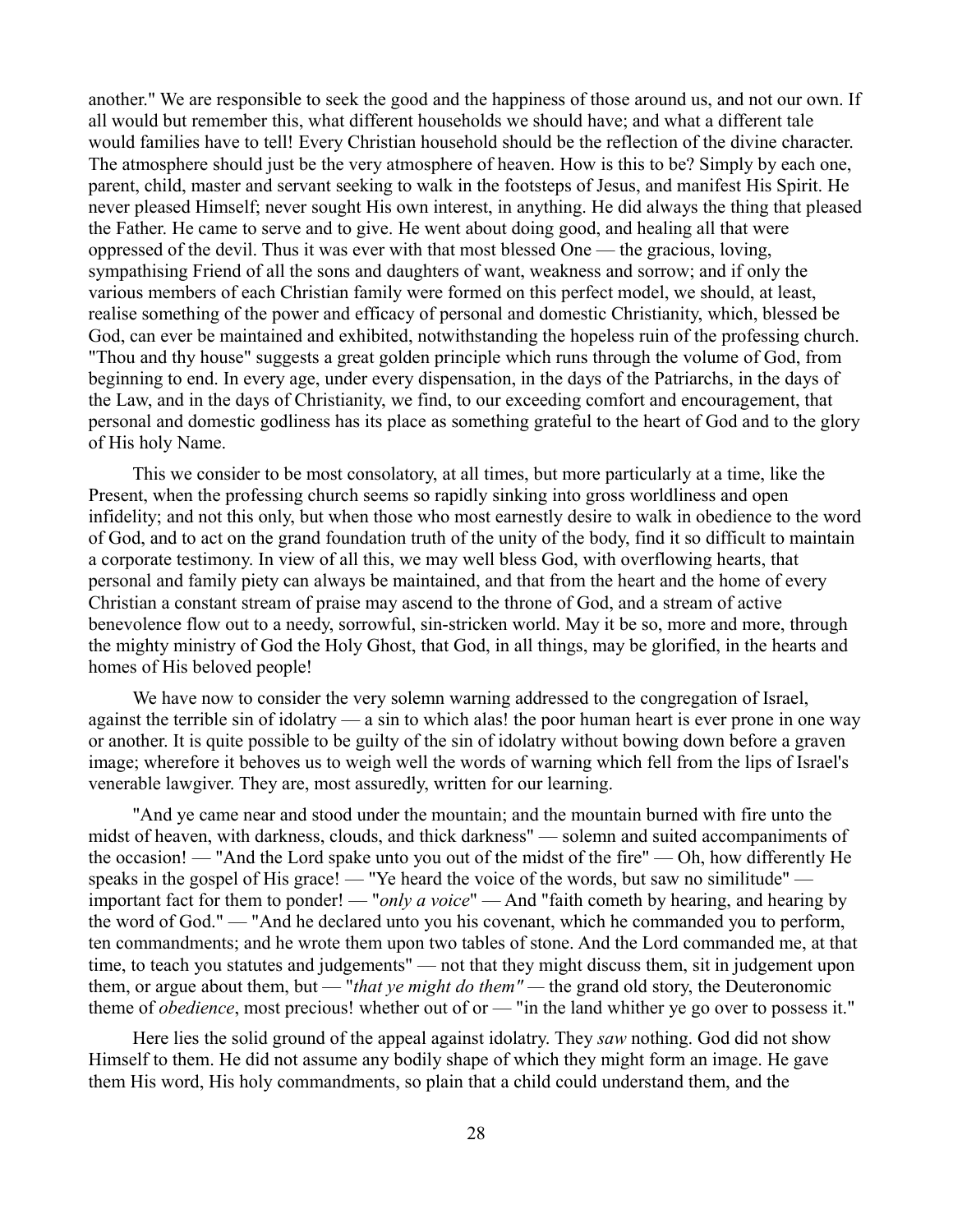wayfaring men though fools need not err therein. There was no need for them therefore to set about imagining what God was like; nay, this was *the* very sin against which they were so faithfully warned. They were called to hear God's voice, not to see His shape — to obey His commandments, not to make an image of Him. Superstition vainly seeks to do honour to God by forming and worshipping an image. Faith, on the contrary, lovingly receives and reverently obeys His holy commandments. "If a man love me," says our blessed Lord, "he will" — what? make an image of me, and worship it? Nay, but "he will keep my words." This makes it so simple, so safe, so certain. We are not called to work up our minds to form any conception of God. We have simply to hear His word and keep His commandments. We can have no idea whatever of God, but as He has been pleased to reveal Himself. 'No man hath seen God at any time; the only-begotten Son, which is in the bosom of the Father, he hath declared him." "God, who commanded the light to shine out of darkness, hath shined in our hearts, to give the light of the knowledge of the glory of God in the face of Jesus Christ."

Jesus is declared to be the brightness of God's Glory and the exact impression of His substance. He could say, "He that hath seen me hath seen the Father." Thus the Son reveals the Father; and it is by the word, through the power of the Holy Ghost, that we know anything of the Son; and therefore for any one to attempt, by any efforts of his mind or workings of his imagination to conceive an image of God, or of Christ, is simply idolatry. To endeavour to arrive at any knowledge of God or of Christ, save by scripture, is simply mysticism and confusion; nay more, it is to put ourselves directly into the hands of the devil, to be led by him into the wildest, darkest, and deadliest delusion.

Hence, therefore, as Israel, at mount Horeb, was shut up to the "*voice*" of God, and warned against any similitude; so we are shut up to holy scripture, and warned against everything which would draw us away, the breadth of a hair, from that holy and all-sufficient standard. We must not listen to the suggestions of our own minds, nor to those of any other human mind. We must absolutely and sternly refuse to listen to anything but the voice of God — the voice of holy scripture. Here is true security, true rest. Here we have absolute certainty, so that we can say, "I know *whom*" — not merely *what* — "I have believed; and am persuaded that he," &c.

"Take ye therefore good heed unto yourselves, (for ye saw no manner of similitude on the day that the Lord spake unto you in Horeb out of the midst of the fire,) lest ye corrupt yourselves, and make you a graven image, the similitude of any figure, the likeness of male or female, the likeness of any beast that is on the earth, the likeness of any winged fowl that flieth in the air, the likeness of anything that creepeth on the ground, the likeness of any fish that is in the waters beneath the earth; and lest thou lift up thine eyes unto heaven, and when thou seest the sun, and the moon, and the stars, even all the host of heaven, shouldest be driven to worship them, and serve them, which the Lord thy God hath divided unto all nations under the whole heaven. But the Lord hath taken you, and brought you forth out of the iron furnace, even out of Egypt, to be unto him a people of inheritance, as ye are this day.

There is a very weighty truth set before us here. The people are expressly taught that in making any image and bowing down thereto, they, in reality, lowered and corrupted themselves. Hence, when they made the golden calf, the Lord said unto Moses, "Go, get thee down; for thy people which thou broughtest out of the land of Egypt, have corrupted themselves." It could not be otherwise. The worshipper must be inferior to the object of his worship; and therefore, in worshipping a calf, they actually put themselves below the level of the beasts that perish. Well, therefore, might He say, They "have corrupted themselves; they have turned aside quickly out of the way which I commanded them; they have made them a molten calf, and have worshipped it, and have sacrificed thereunto, and said, These be thy gods, O Israel, which have brought thee up out of the land of Egypt."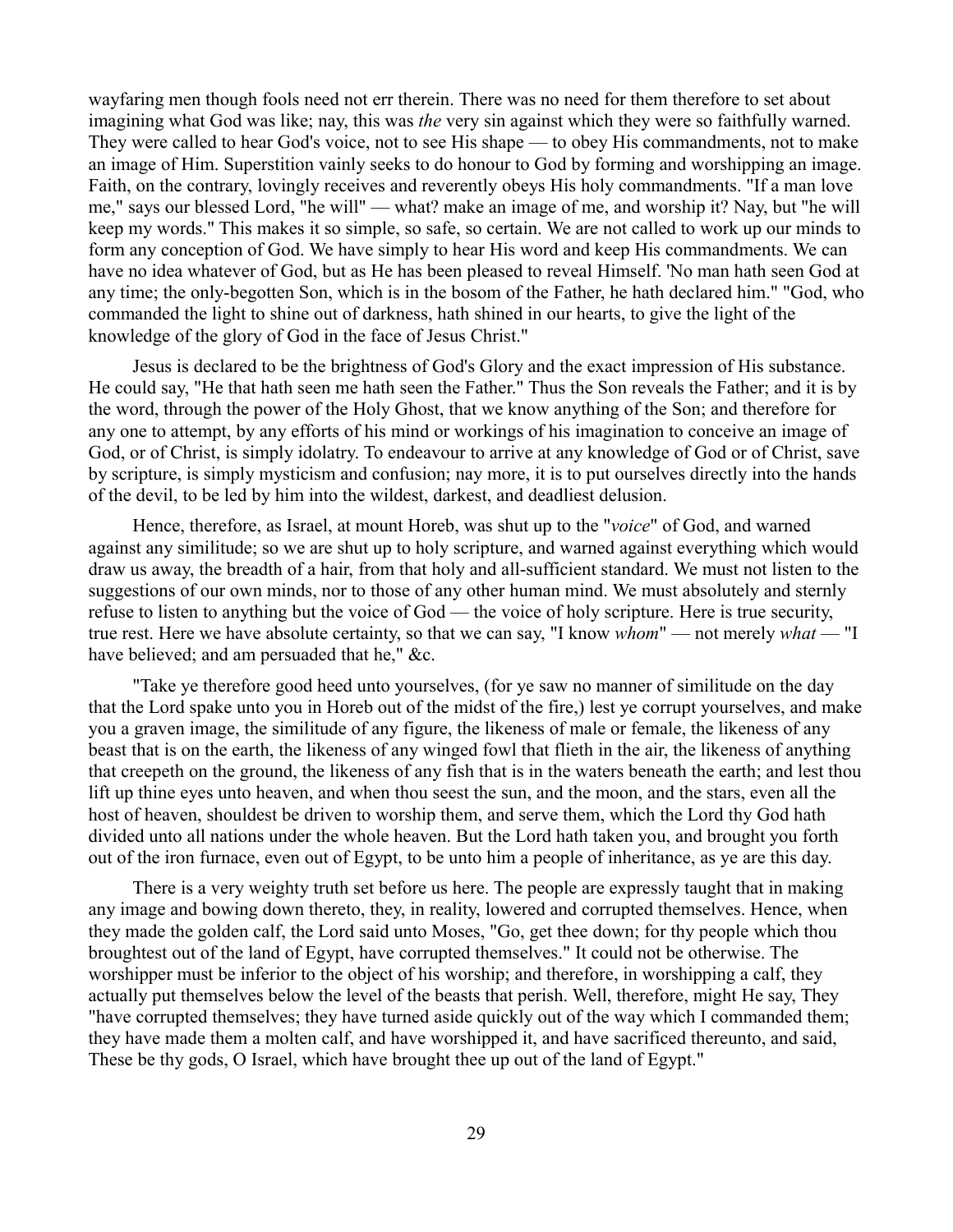What a spectacle! A whole congregation, led by Aaron the high priest, bowing in worship before a thing formed by a graving tool out of the ear-rings which had just been taken from the ears of their wives and daughters! Only conceive a number of intelligent beings, people endowed with reason, understanding and conscience, saying of a molten calf, "These be thy gods, O Israel, which have brought thee up out of the land of Egypt!" They actually displaced Jehovah by an image graven by art and man's device! And these were the people who had seen the mighty works of Jehovah, in the land of Egypt. They had seen plague after plague falling upon Egypt and its obdurate king. They had seen the land, as it were, shaken to its very centre, by the successive strokes of Jehovah's governmental rod. They had seen Egypt's first-born laid in death by the sword of the-destroying angel. They had seen the Red Sea divided by one stroke of Jehovah's rod, and they had passed through upon dry ground between those crystal walls which afterwards fell, in crushing power, upon their enemies.

All these things had passed before their eyes; and yet they could, so soon, forget all, and say, of a molten calf, "These be thy gods, O Israel, which have brought thee up out of the land of Egypt." Did they really believe that a molten image had made the land of Egypt to tremble, humbled its proud monarch, and brought them forth victoriously? Had a calf divided the sea for them, and led them majestically through its depths? So, at least, they said; for what will people not say when the eye and the heart are turned away from God and His word?

But, we may, perhaps, be asked, "Has all this a voice for us? Are Christians to learn anything from Israel's molten calf? And do the warnings addressed to Israel against idolatry convey any voice to the ear of the church? Are we in danger of bowing down to a graven image? Is it possible, that we, whose high privilege it is to walk in the full-orbed light of New Testament Christianity, could ever worship a molten calf? "

To all this we reply, first of all, in the language of Romans 15: 4, "*Whatsoever things* were written aforetime" — Exodus 32 and Deuteronomy 4 included — "were written for our learning; that we through patience and comfort of the scriptures might have hope." This brief passage contains our chartered right to range through the wide field of Old Testament scripture and gather up and appropriate its golden lessons, to feed upon its "exceeding great and precious promises;" to drink in its deep and varied consolation; and to profit by its solemn warnings, and wholesome admonitions.

And then, as to our being capable of, or liable to, the gross sin of idolatry, we have a striking answer in? 1 Corinthians 10 where the inspired apostle uses the very scene at mount Horeb, as a warning to the church of God. We cannot do better than quote the entire passage for the reader. There is nothing like the word of God May we love, prize and reverence it more and more, each day!

"Moreover, brethren, I would not that ye should be ignorant, how that all our fathers were under the cloud," — those whose carcasses fell in the wilderness, as well as those who reached the land of promise — "and all passed through the sea; and were all baptised unto Moses in the cloud and in the sea; and did all eat the same spiritual meat; and did all drink the same spiritual drink; for they drank of that spiritual Rock that followed them; and that Rock was Christ" — how strong, how solemn, and how searching is this for all professors! — "But with many of them God was not well pleased; for they were overthrown in the wilderness. Now these things were *our ensamples*" — let us carefully mark this - "to the intent we should not lust after evil things" — things in any way contrary to the mind of Christ — "as they also lusted. Neither *be ye idolaters" —* so that professing Christians may be idolaters — "as were some of them; as it is written, The people sat down to eat and drink, and rose up to play. Neither let us commit fornication, as some of them committed, and fell in one day three and twenty thousand. Neither let us tempt Christ, as some of them also tempted, and were destroyed of serpents. Neither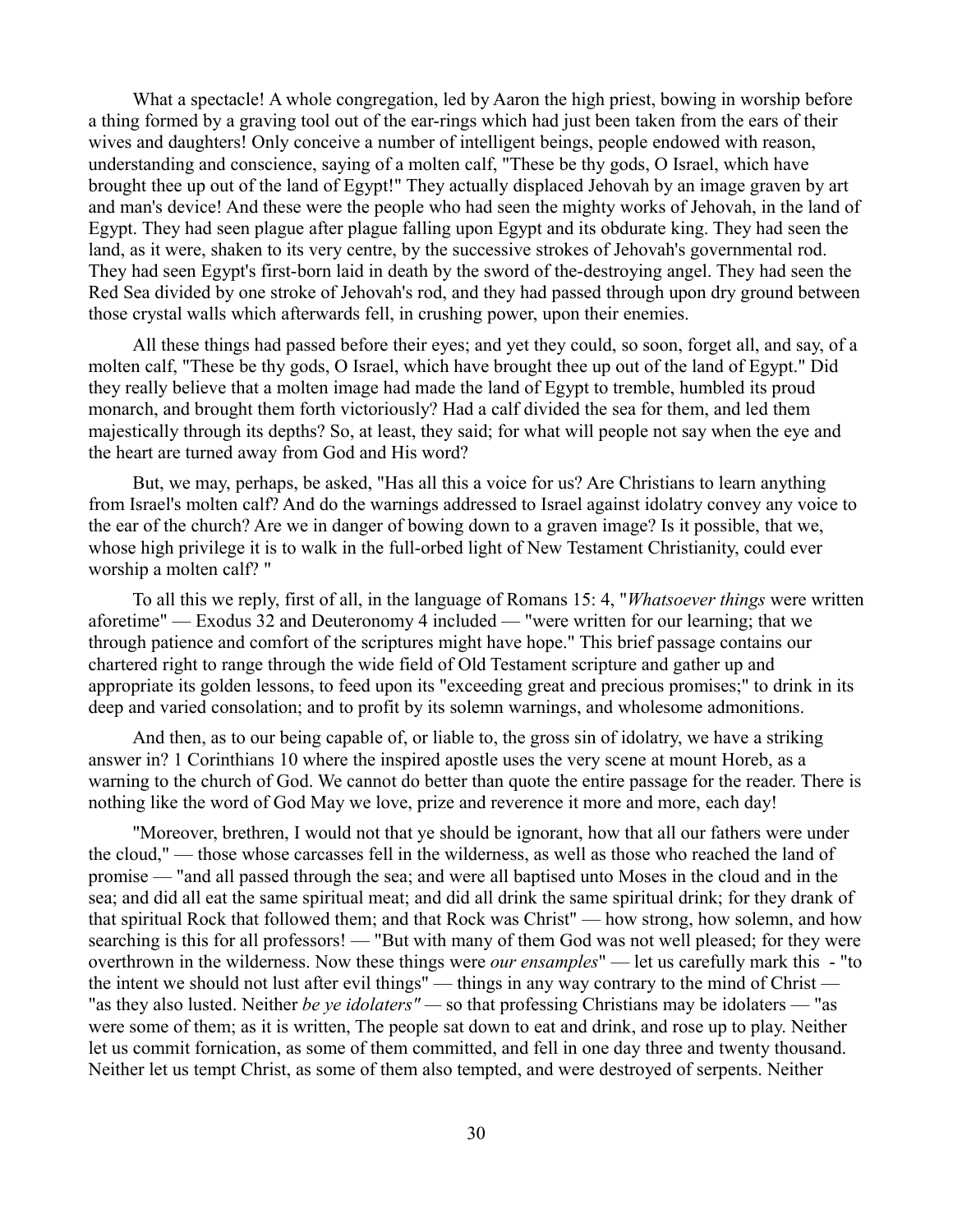murmur ye, as some of them also murmured, and were destroyed of the destroyer. Now *all these things* happened unto them for ensamples; and *they are written for our admonition*, upon whom the ends of the ages are met. Wherefore let him that thinketh he standeth take heed lest he fall."

Here we learn, in the plainest manner, that there is no depth of sin and folly, no form of moral pravity into which we are not capable of plunging, at any moment, if not kept by the mighty power of God. There is no security for us save in the moral shelter of the divine presence. We know that the Spirit of God does not warn us against things to which we are not liable. He would not say to us, "Neither be ye idolaters," if we were not capable of being such. Idolatry takes various shapes. It is not therefore a question of the shape of the thing, but of the thing itself; not the outward form, but the root or principle of the thing. We read that, "covetousness is idolatry;" and that a covetous man is an idolater. That is, a man desiring to possess himself of more than God has given him is an idolater — is actually guilty of the sin of Israel when they made the golden calf and worshipped it. Well might the blessed apostle say to the Corinthians — say to us, "Wherefore, my dearly beloved, flee from idolatry." Why be warned to *flee* from a thing to which we are not liable? Are there any idle words in the volume of God ? What mean those closing words of the first epistle of John, "Little children, keep yourselves from idols"? Do they not tell us that we are in danger of worshipping idols? Assuredly they do. Our treacherous hearts are capable of departing from the living God, and setting up, some other object beside Him; and what is this but idolatry? whatever commands the heart is the heart's idol, be it what it may, money, pleasure, power or ought else; so that we may well see the urgent need for the many warnings given us by the Holy Ghost against the sin of idolatry.

But we have, in Galatians 4, a very remarkable passage, and one which speaks, in most impressive accents, to the professing church. The Galatians had, like all other Gentiles, worshipped idols; but, on the reception of the gospel, had turned from idols to serve the living and true God. The Judaising teachers, however, had come among them, and taught them that unless they were circumcised and kept the law, they could not be saved.

Now this the blessed apostle unhesitatingly pronounces to be idolatry — a going back to the grossness and moral degradation of their former days, and all this after having professed to receive the glorious gospel of Christ. Hence the moral force of the apostle's inquiry, "Howbeit then, when ye knew not God, ye did service unto them which by nature are no gods. *But now*, after that ye have known God [or rather are known of God], how *turn ye again* to the weak and beggarly elements, whereunto ye desire *again* to be in bondage? Ye observe days, and months, and times, and years. I am afraid of you, lest I have bestowed upon you labour in vain."

This is peculiarly striking. The Galatians were not outwardly going back to the worship of idols. Is it not improbable that they would have indignantly repudiated any such idea. But, for all that, the inspired apostle asks them, "How turn ye again?" What does this inquiry mean, if they were not going back to idolatry? And what are we, now, to learn from the whole passage? Simply this, that circumcision, and getting under the law, and observing days, and months, and times, and years — that all this, though apparently so different, was nothing, more or less, than going back to their old idolatry. The observance of days and the worship of false gods were both a turning away from the living and true God; from His Son Jesus Christ; from the Holy Ghost; from that brilliant cluster of dignities and glories which belong to Christianity.

All this is peculiarly solemn for professing Christians. We question if the full import of Galatians 4: 8-10 is really apprehended by the great majority of those who profess to believe the Bible. We solemnly press this whole subject upon the attention of all whom it may concern. We pray God to use it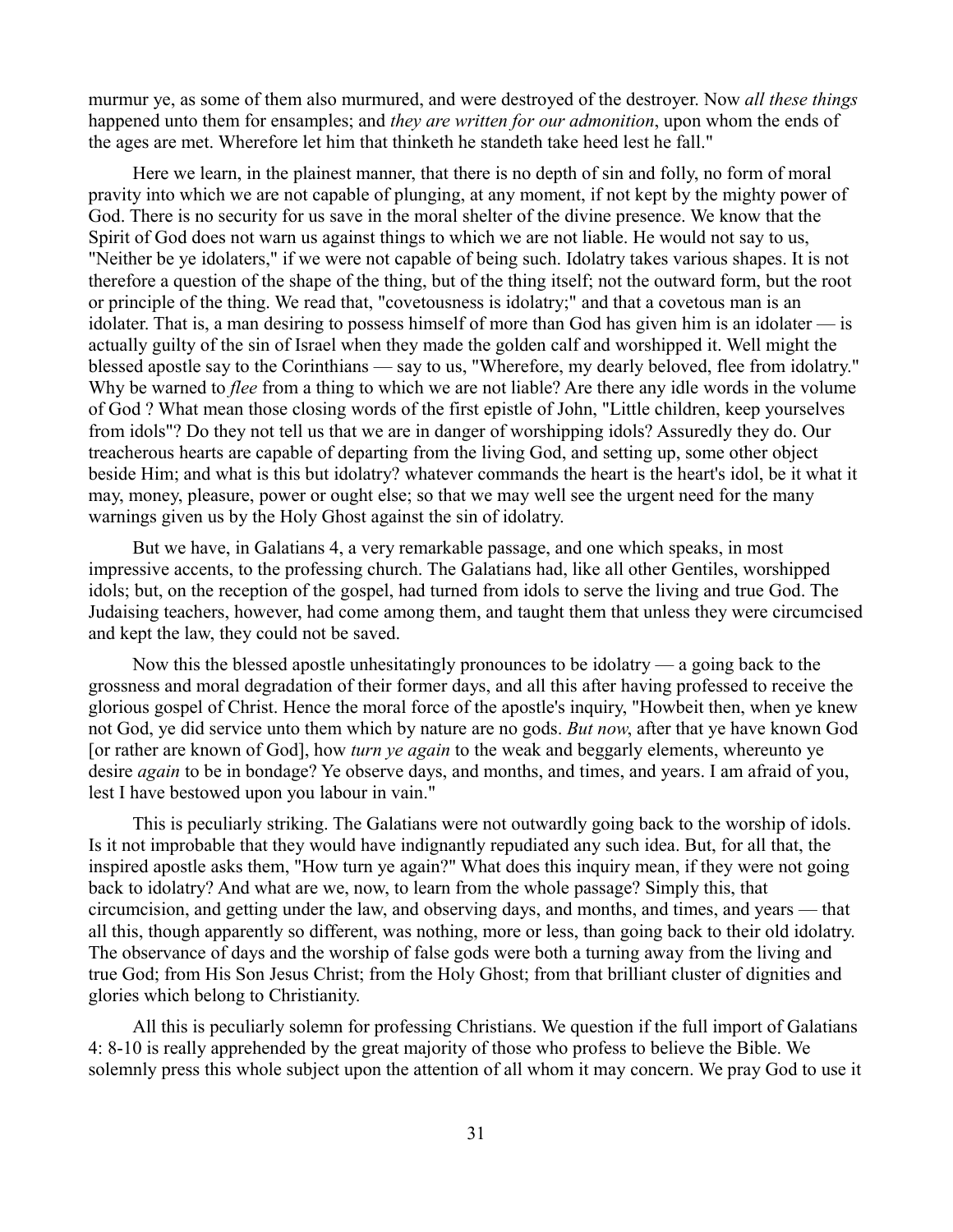for the purpose of stirring up the hearts and consciences of His people everywhere to consider their position, their habits, ways, and associations; and to inquire how far they are really following the example of the assemblies of Galatia; in the observance of saints' days and such-like, which can only lead away from Christ and His glorious salvation. There is a day coming which will open the eyes of thousands to the reality of these things; and then they will see what they now refuse to see, that the very darkest and grossest forms of paganism may be reproduced under the name of Christianity, and in connection with the very highest truths that ever shone on the human understanding.

But, however slow we may be to admit our tendency to fall into the sin of idolatry, it is very plain, in Israel's case, that Moses, as taught and inspired of God, felt the deep need of warning them against it, in the most solemn and affecting terms. He appeals to them on every possible ground, and reiterates his counsels and admonitions in a manner so impressive as to leave them, assuredly, without any excuse. They never could say that they fell into idolatry from want of warning, or of the most gracious and affectionate entreaty. Take such words as the following, "But the Lord hath taken you, and brought you forth out of the iron furnace, even out of Egypt, to be unto him a people of inheritance, as ye are this day." (Ver. 20.)

Could anything be more affecting than this? Jehovah, in His rich and sovereign grace, and by His mighty hand brought them forth from the land of death and darkness, a redeemed and delivered people. He had brought them to Himself, that they might be to Him a peculiar treasure, above all the people upon earth. How then could they turn away from Him, from His holy covenant, and from His precious commandments?

Alas! alas! they could and did. They made a calf; and said, These be thy gods, O Israel, which have brought thee up out of the land of Egypt." Think of this! A calf, made by their own hands — an image, graven by art and man's device, had brought them up out of Egypt! A thing made out of the women's earrings, had redeemed and delivered them! And this has been written for our admonition. But why should it be written for us, if we are not capable of, and liable to, the very same sin! We must either admit that God the Holy Ghost has penned an unnecessary sentence, or admit our need of an admonition against the sin of idolatry; and, assuredly, our needing the admonition proves our tendency to the sin

Are we Better than Israel? In no wise. We have brighter light and higher privileges; but, so far as we are concerned, we are made of the same material, have the same capabilities, and the same tendencies as they. Our idolatry may take a different shape from theirs; but idolatry is idolatry, be the shape what it may; and the higher our privileges, the greater our sin. We may, perhaps, feel disposed to wonder how a rational people could be guilty of such egregious folly as to make a calf and bow down to it, and this, too, after having had such a display of the majesty, power and glory of God. Let us remember that their folly is recorded for our admonition; and that we, with all our light, all our knowledge, all our privileges, are warned to "flee from idolatry."

Let us deeply ponder all this and seek to profit by it. May every chamber of our hearts be filled with Christ, and then we shall have no room for idols. This is our only safeguard. If we slip away, the breadth of a hair, from our precious Saviour and Shepherd, we are capable of plunging into the darkest forms of error and moral evil. Light, knowledge, spiritual privileges, church position, sacramental benefits are no security for the soul. They are very good, in their right place, and if rightly used; but, in themselves, they only increase our moral danger.

Nothing can keep us safe, right and happy, but having Christ dwelling in our hearts by faith. Abiding in Him and He in us, the wicked one toucheth us not. But if personal communion he not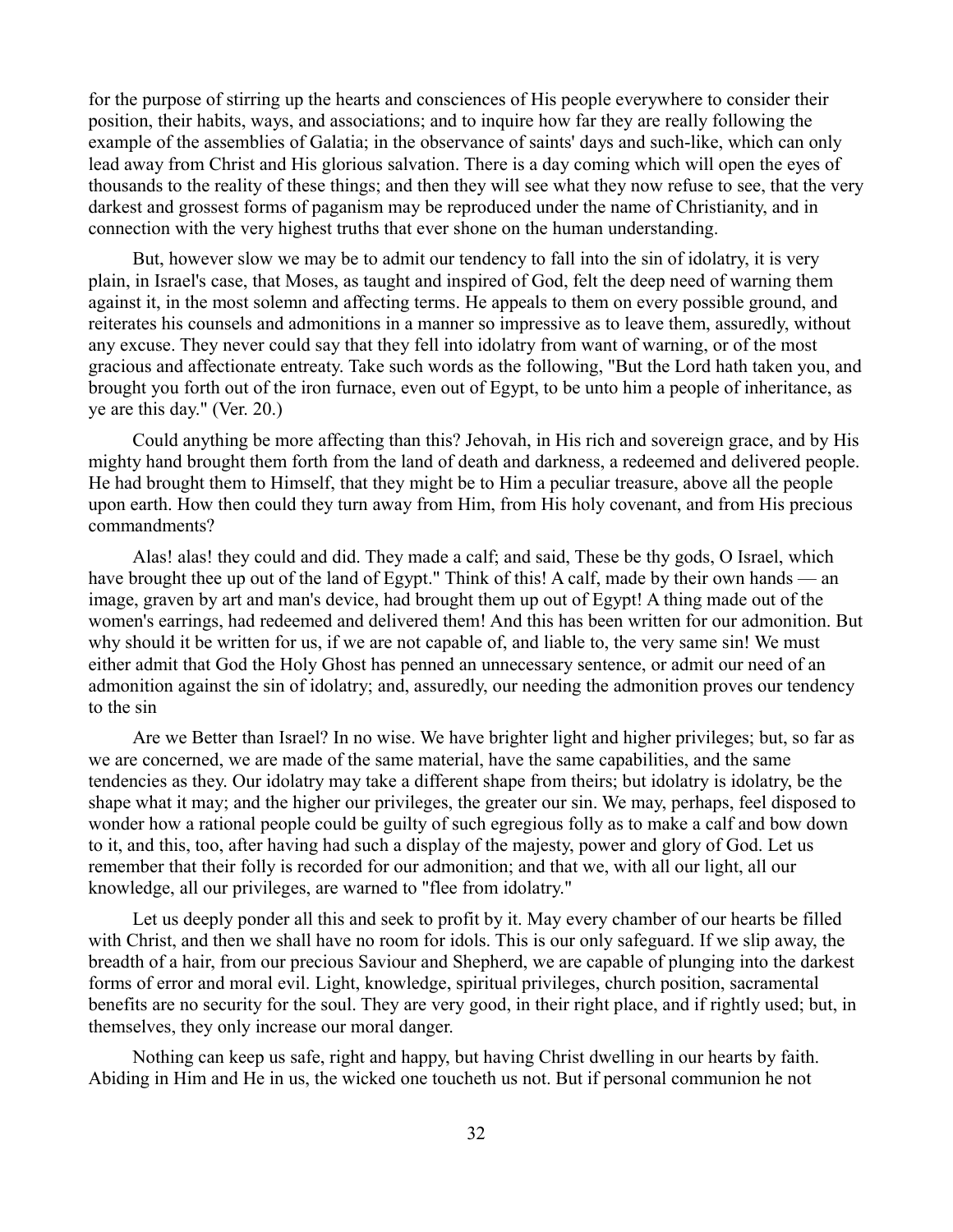diligently maintained, the higher our position, the greater our danger and the more disastrous our fall. There was not a nation beneath the canopy of heaven more favoured and exalted than Israel, when they gathered round mount Horeb to hear the word of God. There was not a nation on the face of the earth more degraded or more guilty than they when they bowed before the golden calf, an image of their own formation.

We must now give our attention to a fact of very deep interest, presented at verse 21 of our chapter, and that is that Moses, for the third time, reminds the congregation of God's judicial dealing with himself. He had spoken of it, as we have seen, in Deut. 1: 37; and again at Deut. 3: 26; and here, again, he says to them, "Furthermore *the Lord was angry with me for your sakes,* and sware that I should not go over Jordan, and that I should not go in unto that good land which the Lord thy God giveth thee for an inheritance; but I must die in this land, I must not go over Jordan; but ye shall go over and possess that good land."

Now, we may ask, why this threefold reference to the same fact? And why the special mention, in each instance, of the circumstance that Jehovah was angry with him on their account? One thing is certain, it was not for the purpose of throwing the blame over upon the people, or of exculpating himself. No one but an infidel could think this. We believe the simple object was to give increased word force to his appeal, more solemnity to his warning voice. If Jehovah was angry with such a one as Moses; if he, for his unadvised speaking at the waters of Meribah, was forbidden to enter the promised land — much as he desired it — how needful for them to take heed! It is a serious thing to have to do with God — blessed, no doubt, beyond all human expression or thought; but most serious, as the lawgiver himself was called to prove in his own person.

That this is the correct view of this interesting question seems evident from the following words, "*Take heed unto yourselves,* lest ye forget the covenant of the Lord your God, which he made with you, and make you a graven image, or the likeness of anything which the Lord thy God hath forbidden thee. For the Lord thy God is a consuming fire, even a jealous God."

This is peculiarly solemn. We must allow this statement to have its full moral weight with our souls. We must not attempt to turn aside its sharp edge by any false notions about grace. We sometimes hear it said that " God is a consuming fire to the world." By-and-by He will be so, no doubt; but now He is dealing in grace, patience, and long-suffering mercy with the world. He is not dealing in judgement with the world now. But, as the apostle Peter tells us, "The time is come that judgement must begin at the house of God; and if it first begin at us, what shall the end be of them that obey not the gospel of God" So also, in Hebrews 12. we read, "For *our* God is a consuming fire." He is not speaking of what God will be to the world, but of what He is to us. Neither is it, as some put it, "God is a consuming fire out of Christ." We know nothing of God out of Christ. He could not be "our God" out of Christ.

No, reader; scripture does not need such twistings and turnings. It must be taken as it stands. It is clear and distinct; and all we have to do is to hearken and obey. "Our God is a consuming fire," "a jealous God," not to consume us, blessed be His holy Name; but to consume the evil in us and in our ways. He is intolerant of everything in us that is contrary to Himself — contrary to His holiness; and, therefore contrary to our true happiness, our real, solid blessing. As the "Holy Father" He keeps us, in a way worthy of Himself; and He chastens us, in order to make us partakers of His holiness. He allows the world to go on its way for the present, not interfering publicly with it. But He judges His house, and He chastens His children in order that they may more fully answer to His mind, and be the expression of His moral image.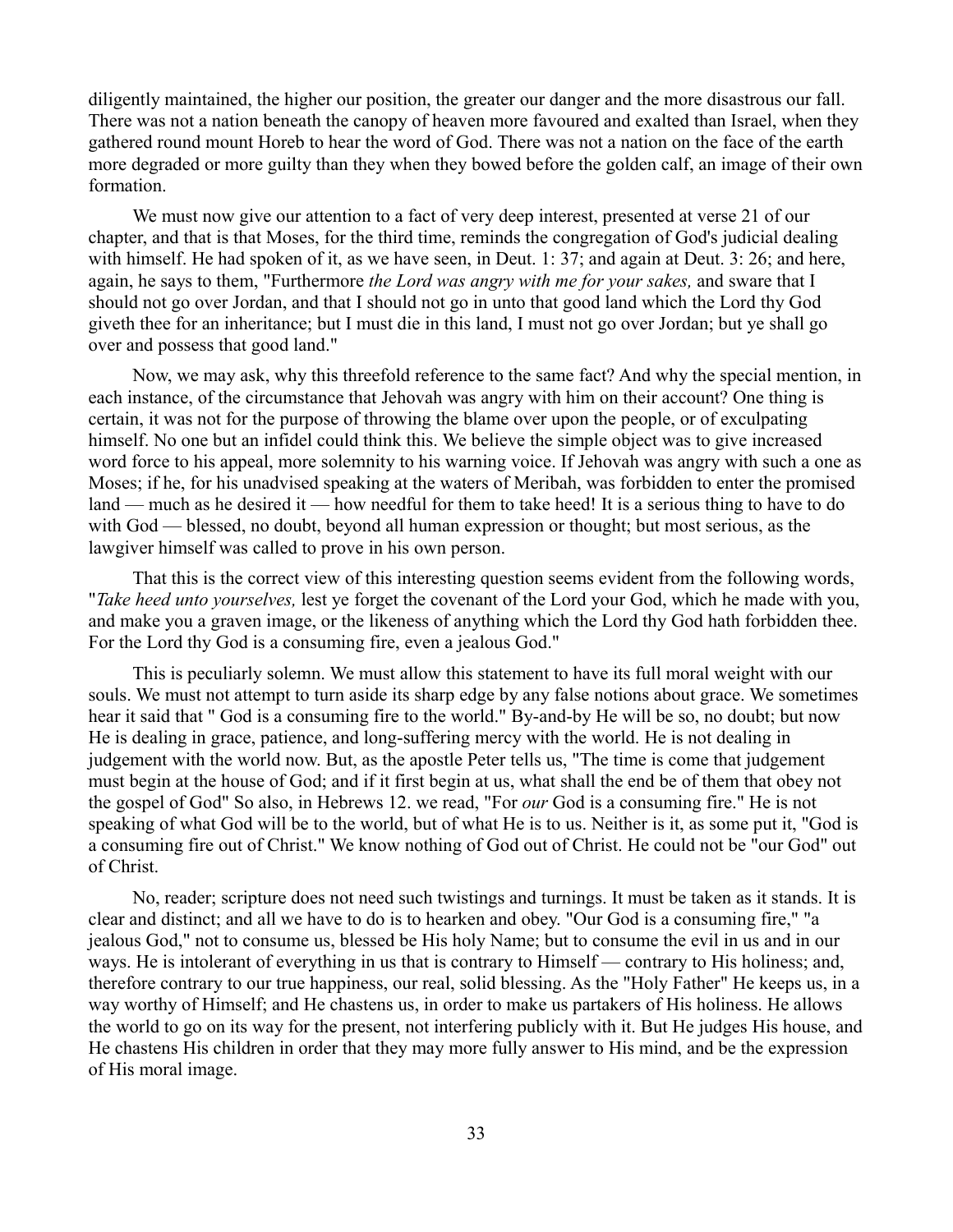And is not this an immense privilege? Yes, verily, it is a privilege of the very highest order — a privilege flowing from the infinite grace of our God who condescends to interest Himself in us, and occupy Himself even with Our infirmities, our failures and our sins, in order to deliver us from them, and to make us partakers of His holiness.

There is a very fine passage bearing upon this subject, in the opening of Hebrews 12 which, because of its immense practical importance, we must quote for the reader. "My son, despise not thou the chastening of the Lord, nor faint when thou art rebuked of him; *for whom the Lord loveth he chasteneth, and scourgeth son* whom he receiveth. If ye endure chastening, God dealeth with you as with sons; for *what son* is he whom the Father chasteneth not? But if ye be *without chastisement,* whereof all are partakers, then are ye *bastards* and *not sons.* Furthermore, we have had fathers of our flesh, which corrected us, and we gave them reverence; shall we not much rather be in subjection unto the Father of spirits and live? For they verily for a few days chastened us after their own pleasure; but *he for our profit, that we might be partakers of his holiness.* Now no chastening for the present *seemeth* to be joyous, but grievous; nevertheless, afterward it yieldeth the peaceable fruit of righteousness unto them which are exercised thereby. Wherefore lift up the hands which hang down, and the feeble knees."

There are three ways of meeting divine chastening: we may "*despise*" it, as something commonplace, something that may happen to any one. We do not see *the hand of God* in it; Again, we may "*faint*" under it, as something too heavy for us to bear, something entirely beyond endurance. We do not see *the Father's heart* in it, or recognise His gracious object in it, namely, to make us partakers of His holiness. Lastly, we may be "*exercised* by it." This is the way to reap "the peaceable fruit of righteousness, afterward;" We dare not "*despise*" a thing in which we trace the hand of God. We need not "*faint*" under a trial in which we plainly discern the heart of a loving Father who will not suffer us to be tried above what we are able; but will with the trial make an issue, that we may be able to bear it; and who also graciously explains to us His object in the discipline, and assures us that every stroke of His rod is a proof of His love, and a direct response to the prayer of Christ, in John 17: 11, wherein He commends us to the care of the "Holy Father," to be kept according to that name and all that name involves.

Furthermore, there are three distinct attitudes of heart in reference to divine chastening, namely, subjection, acquiescence and rejoicing. When the will is broken, there is subjection when the understanding is enlightened as to the object of the chastening, there is calm acquiescence. And when the affections are engaged with the Father's heart, there is rejoicing, and we can go forth with glad hearts to reap a golden harvest of the peaceable fruit of righteousness to the praise of Him who, in His painstaking love, undertakes to care for us and to deal with us in holy government, and concentrate His care upon each one as though there were but that one to attend to.

How wonderful is all this! Grand how the thought of it should help us in all our trials and exercises! we are in the hands of One whose love is infinite, whose wisdom is unerring, whose power is omnipotent, whose resources are inexhaustible. Why then should we ever be cast down If He chastens us, it is because He loves us and seeks our real good. We may think the chastening grievous. We may feel disposed to wonder, at times, how love can inflict pain and sickness upon us; but we must remember that divine love is wise and faithful, and only inflicts the pain, the sickness or the sorrow for our profit and blessing. We must not always judge of love by the form in which it clothes itself. Look at that fond and tender mother applying a blister to her child whom she loves as her own soul. She knows full well that the blister will cause her child real pain and suffering; and yet she unhesitatingly applies it, though her heart feels keenly at having to do it. But she knows it is absolutely necessary; she believes that, humanly and medically speaking, the child's life depends upon it. She feels that a few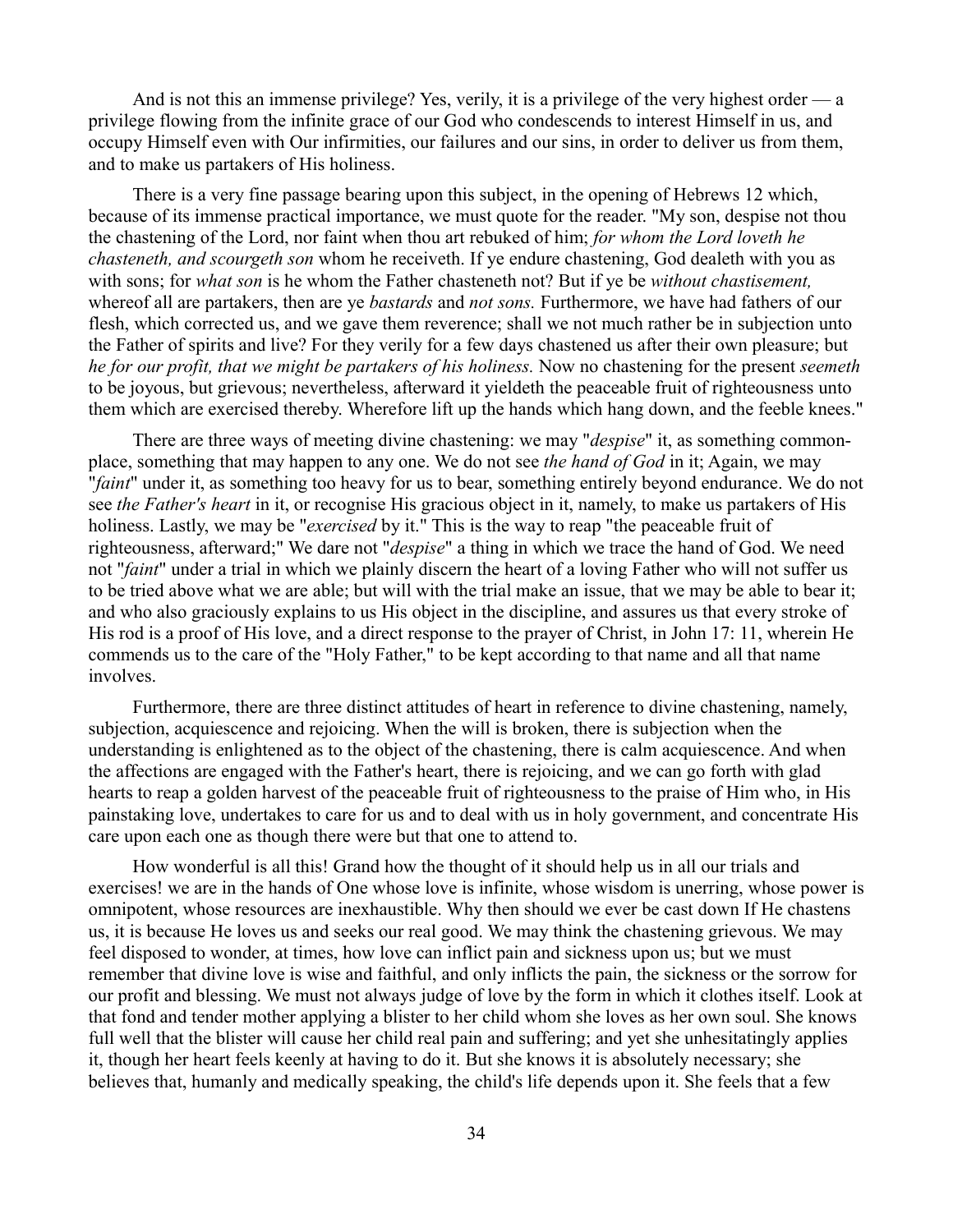moments' pain may, with the blessing of God, restore the health of her precious child. Thus, while the child is only occupied with the transient suffering, the mother is thinking of the permanent good; and if the child could but think with the mother, the blister would not seem so hard to bear.

Now it is just thus in the matter of our Father's disciplinary dealings with us; and the remembrance of this would greatly help us to endure whatever His chastening hand may lay upon us. It may perhaps be said that there is a very wide difference between a blister laid on for a few minutes, and years of intense bodily suffering. No doubt there is; but there is also a very wide difference between the result reached in each case. It is only with the principle of the thing we have to do. When we see a beloved child of God, or servant of Christ, called to pass through years of intense suffering, we may feel disposed to wonder why it is; and perhaps the beloved sufferer may also feel disposed to wonder; and, as times, be ready to faint under the weight of his long protracted affliction He may feel led to cry out "Why am I thus? Can this be love? Can this be the expression of a Father's tender care?" "Yes, verily," is faith's bright and decided reply. "It is all love — all divinely right. I would not have it otherwise for worlds. I know this transient suffering is working out eternal blessing. I know my loving Father has put me into this furnace to purge away my dross, and bring out in me the expression of His own image. I know that divine love will always do the very best for its object, and therefore this intense suffering is the very best thing for me. Of course, I feel it, for I am not a stick or a stone. My Father means me to feel it, just as the mother means the blister to rise, for it would do no good otherwise. But I bless Him, with my whole heart, for the grace that shines in the wondrous fact of His occupying Himself with me, in this way, to correct what He sees to be wrong in me. I praise Him for putting me into the furnace; and how can I but praise Him, when I see Himself, in infinite grace and patience, sitting over the furnace to watch the process, and lift me out the moment the work is done!"

This, beloved Christian reader, is the true way, and this the right spirit in which to pass through chastening of any kind, be it bodily affliction, sore bereavement, loss of property, or pressure of circumstances. We have to trace the hand of God, to read a Father's heart, to recognise the divine object in it all. This will enable us to vindicate, justify and glorify God, in the furnace of affliction. It will correct every murmuring thought, and hush every fretful utterance. It will fill our hearts with sweetest peace and our mouths with praise.

We must now turn, for a few moments, to the remaining verses of our chapter, in which we shall find some most touching and powerful appeals to the heart and conscience of the congregation. The lawgiver, in the deep, true and fervent love of his heart, makes use of the most solemn warnings, the most earnest admonition, and the most tender entreaties, in order to move the people to the one grand and all-important point of obedience. If he speaks to them of the iron furnace of Egypt, out of which Jehovah, in His sovereign grace, had delivered them; if he dwells upon the mighty signs and wonders wrought on their behalf; if he holds up to their view the glories of that land on which they were about to plant their foot; or if he recounts the marvellous dealings of God with them in the wilderness — it is all for the purpose of strengthening the moral basis of Jehovah's claim upon their loving and reverent obedience. The past, the present, and the future are all brought to bear upon them — all made to furnish powerful arguments in favour of their whole-hearted consecration of themselves to the service of their gracious and Almighty Deliverer. In short, there was every reason why they should obey; and no possible excuse for disobedience. All the facts of their history, from first to last, were eminently calculated to give moral force to the exhortation and warning of the following passage.

"Take heed unto yourselves, lest ye forget the covenant of the Lord your God, which he made with you, and make you a graven image, or the likeness of anything, which the Lord thy God hath forbidden thee. For the Lord thy God is a consuming fire, even a jealous God. When thou shalt beget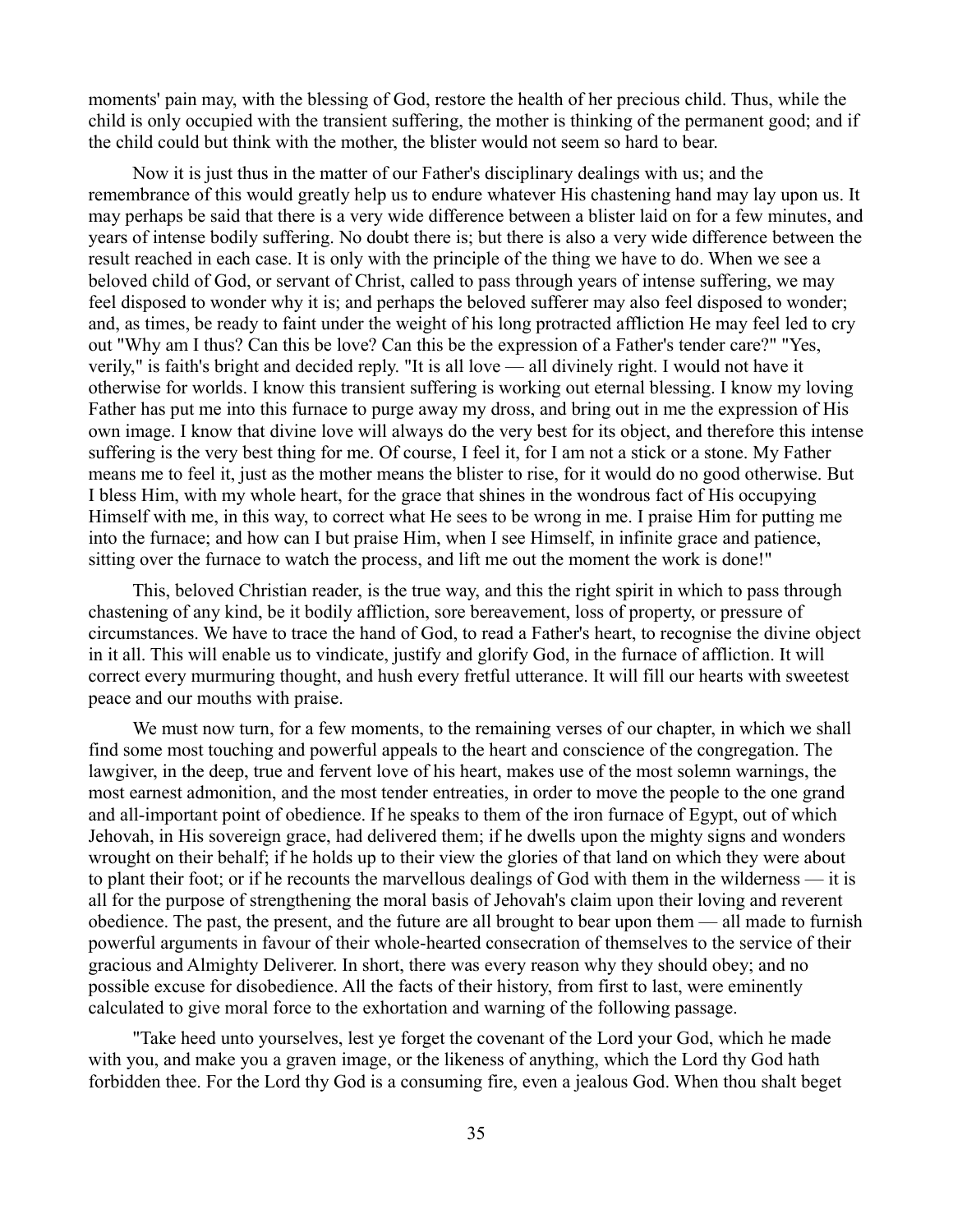children, and children's children, and ye shall have remained long in the land, and shall corrupt yourselves, and make a graven image, or the likeness of anything, and shall do evil in the sight of the Lord thy God, to provoke him to anger; I call heaven and earth to witness against you this day, that ye shall soon utterly Perish from off the land whereunto ye go over Jordan to possess it; ye shall not prolong your days upon it, but shall utterly be destroyed. And the Lord shall scatter you among the nations, and ye shall be left few in number among the heathen, whither the Lord shall lead you. And there ye shall serve gods, the work of men's hands, wood and stone, which neither see, nor hear, nor eat, nor smell."

How solemn is all this! What faithful warnings are here! Heaven and earth are summoned to witness. Alas! how soon and how completely all this was forgotten! And how literally all those heavy denunciations have been fulfilled in the history of the nation!

But, thank God, there is a bright side of the picture. There is mercy as well as judgement; and our God, blessed for ever be His holy Name, is something more than "a consuming fire and a jealous God." True, He is a consuming fire, because He is holy. He is intolerant of evil, and must consume our dross. Moreover, He is jealous because He cannot suffer any rival to have a place in the hearts of those He loves. He must have the whole heart, because He alone is worthy of it, as He alone can fill and satisfy it for ever. And if His people turn away from Him, and go after idols of their own making, they must be left to reap the bitter fruit of their own doings, and to prove, by sad and terrible experience, the truth of these words, "their sorrows shall be multiplied that hasten after another."

But mark how touchingly Moses presents to the people the bright side of things — a brightness springing from the eternal stability of the grace of God, and the perfect provision which that grace has made for all His people's need, from first to last. "*But*," he says — and oh! how lovely are some of the "buts" of holy scripture! — "if from thence thou shalt seek the Lord thy God, thou shalt find him, if thou seek him with all thy heart and with all thy soul" — exquisite grace! — "when thou art in tribulation" — that is the time to find what our God is — "and all these things are come upon thee, even in the latter days, if thou turn to the Lord thy God, and shalt be obedient unto his voice." — What then? "A consuming fire?" Nay; but "the Lord *thy God* is a merciful God, he will not forsake thee, neither destroy thee, nor forget the covenant of thy fathers, which he sware unto them."

Here we have a remarkable onlook into Israel's future, their departure from God, and consequent dispersion among the nations; the complete breaking up of their polity, and the passing away of their national glory. But, blessed for ever be the God of all grace, there is something beyond all this failure, and sin, and ruin and judgement. When we get to the far end of Israel's melancholy history — a history which my truly be summed up in that one brief but comprehensive sentence, "O Israel, thou hast destroyed thyself," we are met by the magnificent display of the grace, mercy and faithfulness of Jehovah, the God of their fathers whose heart of love tells itself out in that added sentence, "In me is thy help." Yes; the whole matter is wrapped up in these two vigorous sentences, "Thou hast destroyed thyself" — "But in me is thy help." In the former, we have the sharp arrow for Israel's conscience; in the latter, the soothing balm for Israel's broken heart.

In thinking of the nation of Israel, there are two pages which we have to study, namely, the historic and the prophetic. The page of history records, with unerring faithfulness, their utter ruin. The page of prophecy unfolds in accents of matchless grace, God's remedy. Israel's past has been dark and gloomy. Israel's future will be bright and glorious. In the former, we see the miserable actings of man; in the latter, the blessed ways of God. That gives the forcible illustration of what man is; this, the bright display of what God is. We must look at both, if we would understand aright the history of this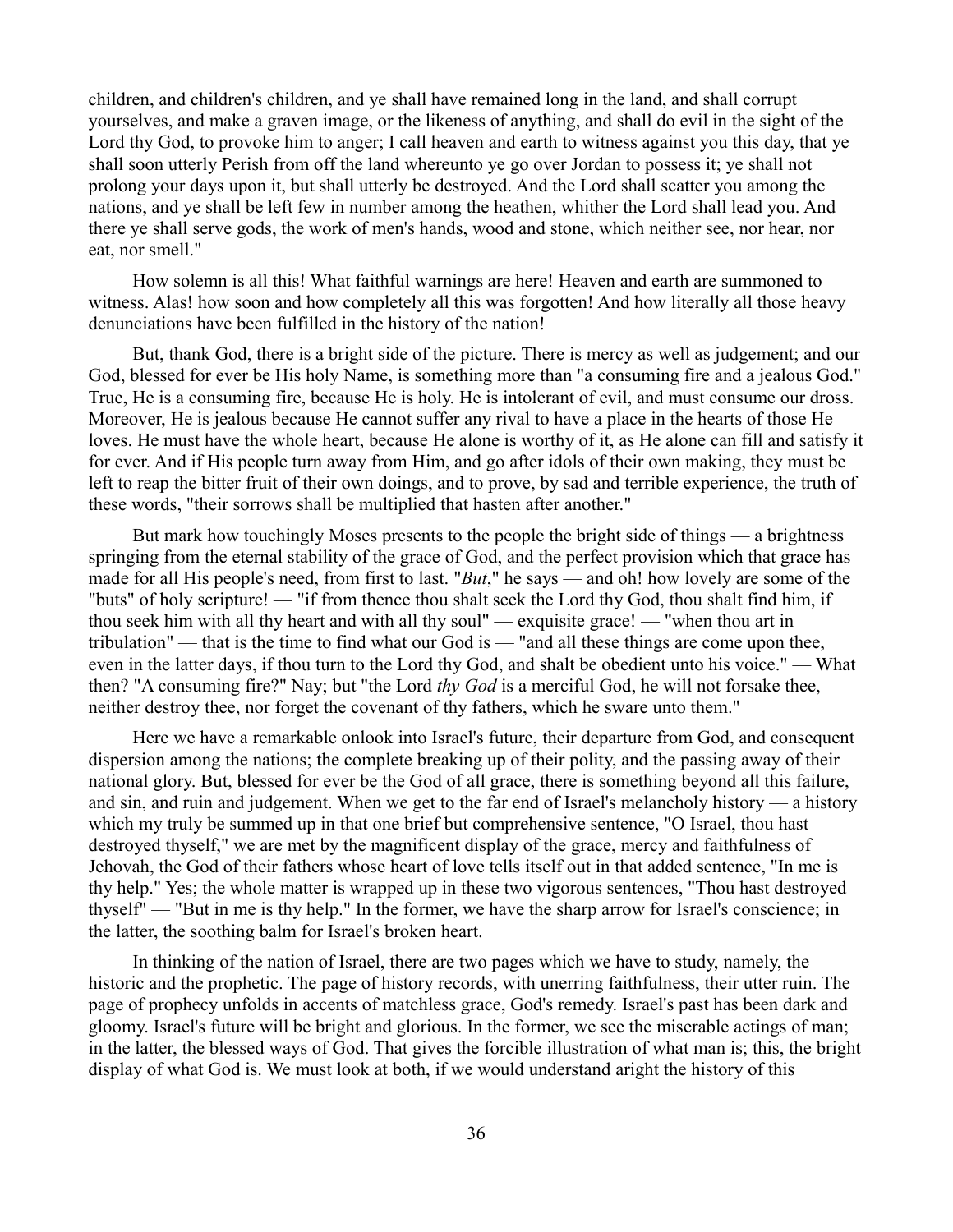remarkable people — "a people terrible from their beginning hitherto" — and we may truly add, a people wonderful to the end of time.

We do not, of course, attempt to adduce, in this place, proofs of our statement as to Israel's past and Israel's future. To do so would, we may say, without any exaggeration, demand a volume, inasmuch as it would simply be to quote a very large portion of the historical books of the Bible, on the one hand; and of the prophetic books, on the other. This, we need hardly say, is out of the question; but we feel bound to press upon the reader's attention the precious teaching contained in the quotation given above. It embodies, in its brief compass, the whole truth as to Israel's past, present and future. Mark how their past is vividly portrayed in these few words, "When thou shalt beget children, and children's children, and ye shall have remained long in the land, and shall corrupt yourselves, and make a graven image, or the likeness of anything, and shall do evil in the sight of the Lord thy God, to provoke him to anger.

Is not this precisely what they have done? Is it not here, as it were, in a nutshell? They have done evil in the sight of Jehovah their God, to provoke Him to anger. That one word, "*evil*" takes all in, from the calf at Horeb to the cross at Calvary. Such is Israel's past.

And, now, what of their present. Are they not a standing monument of the imperishable truth of God? Has a single jot or tittle failed of all that God has spoken Hearken to these glowing words: "I call heaven and earth to witness against you this day, that ye shall soon utterly perish from off the land whereunto ye go over Jordan to possess it; ye shall not prolong your days upon it, but shall utterly be destroyed. And the Lord shall scatter you among the nations, and ye shall be left few in number among the heathen, whither the Lord shall lead you."

Has not all this been fulfilled to the letter? Who can question it! Israel's past and Israel's present alike attest the truth of God's word. And, are we not justified in declaring that, inasmuch as the past and present are a literal accomplishment of the truth of God, so shall the future assuredly. The page of history and the page of prophecy were both indited by the same Spirit; and therefore they are both alike true; and as the history records Israel's sin and Israel's dispersion, so doth the prophecy predict Israel's repentance and Israel's restoration. The one is as true to faith as the other. As surely as Israel sinned in the past, and are scattered at the present, so surely shall they repent and be restored in the future.

This, we conceive, is beyond all question; and we rejoice to think of it. There is not one of the prophets, from Isaiah to Malachi, that does not, most distinctly, set forth, in accents of sweetest grace and most tender mercy, the future blessing, pre-eminence and glory of the seed of Abraham.\* It would be simply delightful to quote some of the sublime passages bearing upon this most interesting subject; but we must leave the reader to search them out for himself, specially commending to his notice the precious passages contained in the closing chapters of Isaiah, in which he will find a perfect feast, as well as the fullest confirmation of the apostle's statement that "All Israel shall be saved." All the prophets, "from Samuel and those that follow after" agree as to this. The teachings of the New Testament harmonise with the voices of the prophets; and hence to call in question the truth of Israel's restoration to their own land, and final blessing there, under the rule of their own Messiah, is simply to ignore or deny the testimony of Prophets and apostles, speaking and writing by the direct inspiration of God the Holy Ghost; it is to set aside a body of scripture evidence perfectly overwhelming.

{\*Jonah, of course, is an exception, his mission was to Nineveh. He is the only prophet whose commission had exclusive reference to the Gentiles.}

It seems passing strange that any true lover of Christ should seek to do this; yet so it is, and so it has been, through religious prejudice, theological bias, and various other causes. But, notwithstanding all this, the glorious truth of Israel's restoration and pre-eminence in the earth shines with undimmed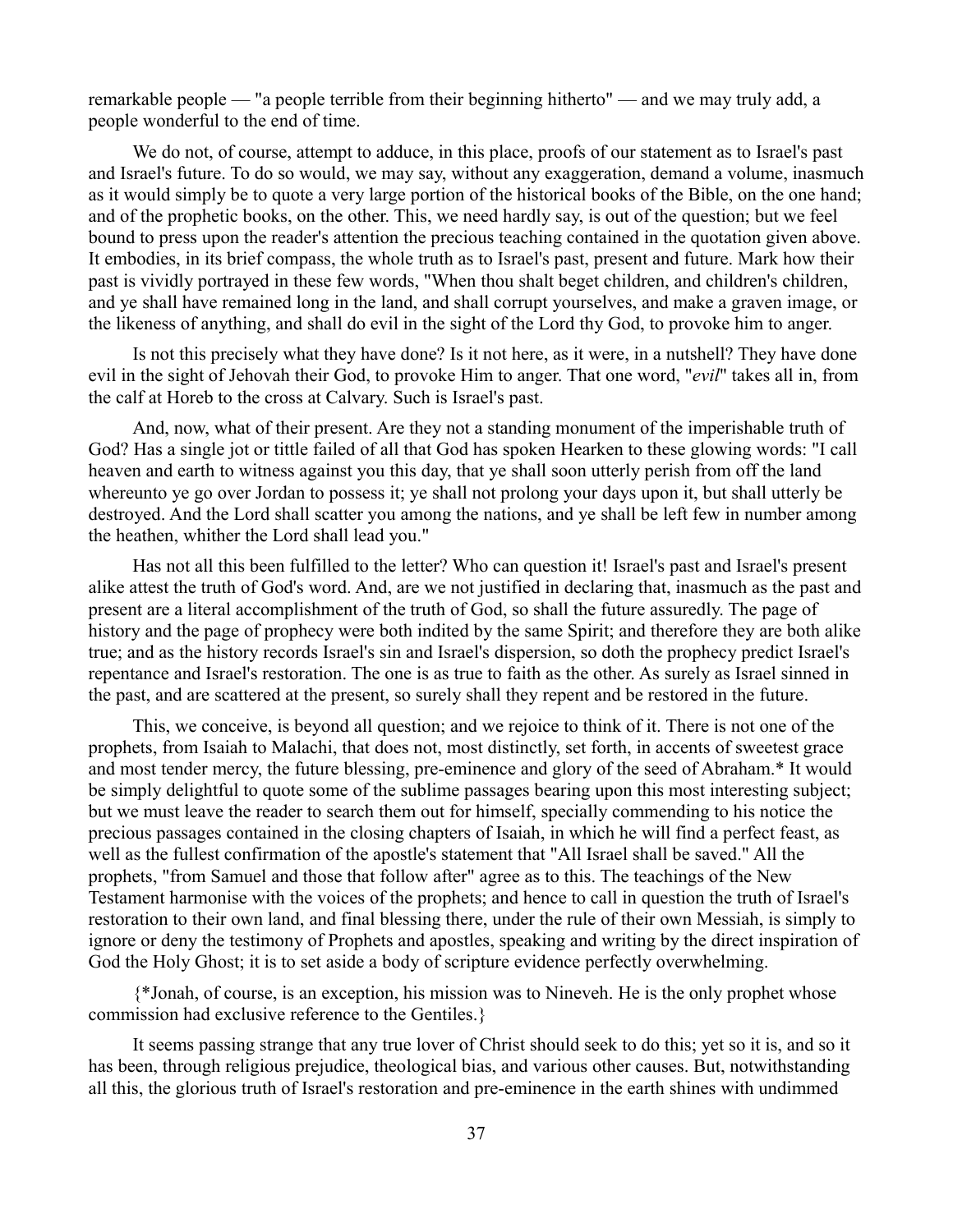lustre on the prophetic page, and all who seek to set it aside, or interfere with it, in any way, are not only flying in the face of holy scripture-contradicting the unanimous voice of apostles and prophets, but also seeking to tamper — ignorantly and unwittingly, no doubt-with the counsel, purpose and promise of the Lord God of Israel, and to nullify His covenant with Abraham, Isaac and Jacob.

This is serious work for any one to engage in; and we believe many are doing it without being aware of it; for we must understand that any one who applies the promises made to the Old Testament fathers to the New Testament church is, in reality, doing the serious work of which we speak. We maintain that no one has the slightest warrant to alienate the promises made to the fathers. We may learn from those promises; delight in them; draw comfort and encouragement from their eternal stability and direct literal application. All this is blessedly true; but it is another thing altogether for men, under the influence of a system of interpretation falsely called "spiritualism," to apply to the church or to believers of New Testament times, prophecies which, as simply and plainly as words can indicate, apply to Israel — to the literal seed of Abraham.

This is what we consider so very serious. We believe we have very little idea of how thoroughly opposed all this is to the mind and heart of God. He loves Israel — loves them for the fathers' sake; and we may rest assured He will not sanction our interference with their place, their portion, or their prospect. We are all familiar with the words of the inspired apostle, in Romans 11, however we may have missed or forgotten their true import and moral force.

Speaking of Israel, in connection with the olive tree of promise, he says, " And they also, if they abide not still in unbelief, shall be graffed in; for" — the most simple, solid and blessed of all reasons — "God is able" — as He is most surely willing — "to graff them in again. For if thou were cut out of the olive-tree which is wild by nature, and wert graffed contrary to nature into a good olive-tree; how much more shall these, which be the natural branches, be graffed into their own olive-tree For I would not, brethren, that ye should be ignorant of this mystery, lest ye should be wise in your own conceits; that blindness *in part* is happened to Israel, until the fullness of the Gentiles be come in.\* And so all Israel shall be saved: as it is written, There shall come out of Sion the Deliverer, and shall turn away ungodliness from Jacob. *For this is my covenant unto them,* when I shall take away their sins. As concerning the gospel, they are enemies for your sakes; but as touching the election, they are beloved for the fathers' sakes. For the gifts and calling of God are without repentance. For as ye in times past have not believed God, yet have now obtained mercy through their unbelief; even so have these also now not believed in your mercy (or mercy to you. See Greek] that they also may obtain mercy." That is, that instead of coming in on the ground of law, or fleshly descent, they should come in simply on the ground of sovereign mercy, just as the Gentiles-"For God hath concluded them all in unbelief, that he might have *mercy upon all."*

{\*The reader must seize the difference between "The fullness of the Gentiles" in Romans 11, and "The times of the Gentiles" in Luke 21. The former refers to those who are now being gathered into the church. The latter, on the contrary, refers to the times of Gentile supremacy which began with Nebuchadnezzar, and runs on to the time when "the stone cut out without hands" shall fall, in crushing power, upon the great image of Daniel 2.}

Here ends the section bearing upon our immediate subject; but we cannot refrain from quoting the splendid doxology which bursts forth from the overflowing heart of the inspired apostle as he closes the grand dispensational division of his epistle: "O the depth of the riches both of the wisdom and knowledge of God! how unsearchable are his judgements, and his ways past finding out! For who hath know the mind of the Lord? or who hath been his counselor? or who hath first given to him, and it shall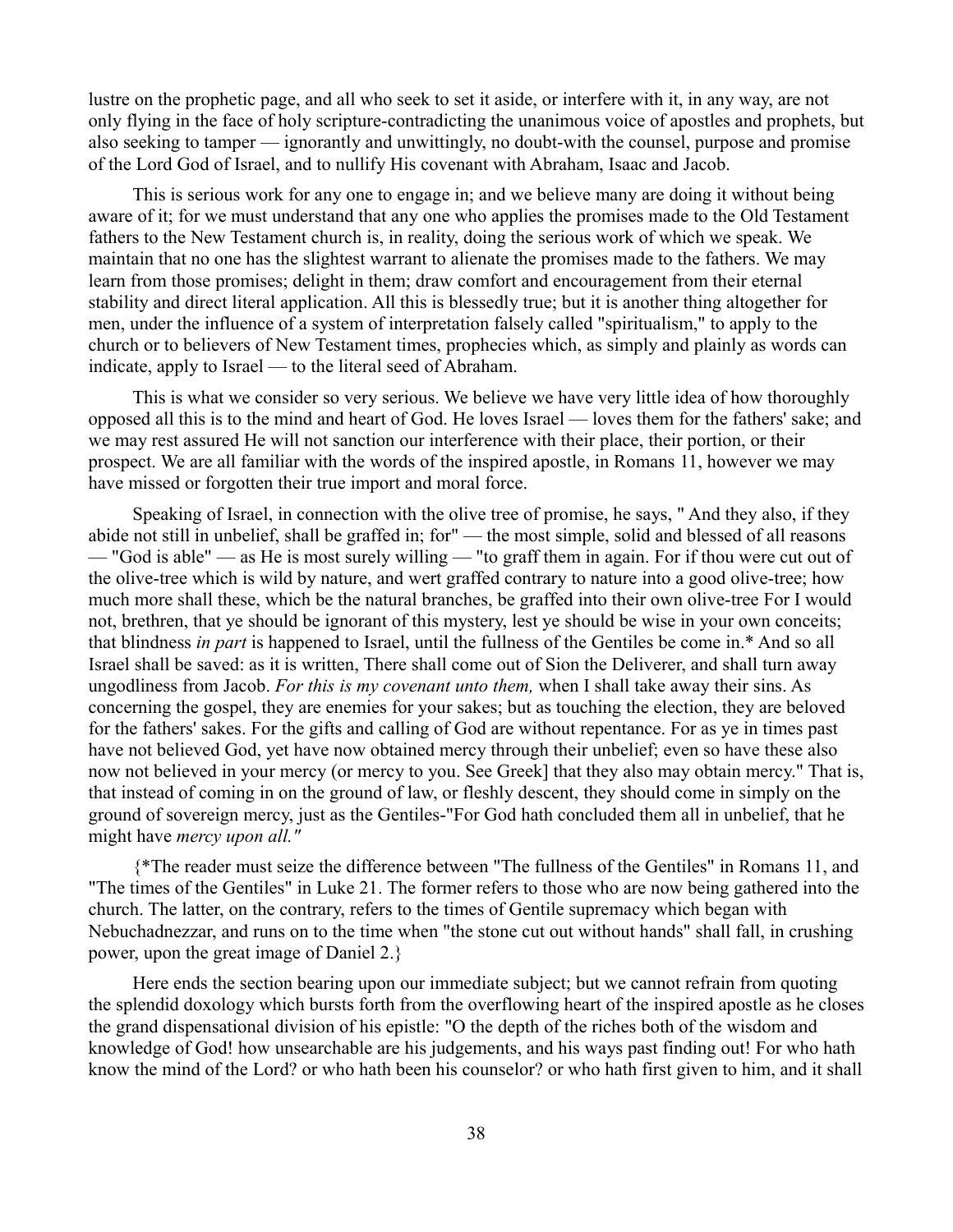be recompensed unto him again? For *of* him, — as the source — "and *through* him*" —* as the channel — "and *to* him" — as the object — "are all things: to whom be glory for ever. Amen."

The foregoing splendid passage, as indeed all scripture, is in perfect keeping with the teaching of the fourth chapter of our book. Israel's present condition is the fruit of their dark unbelief. Israel's future glory will be the fruit of God's rich sovereign mercy. "The Lord thy God is a merciful God, he will not forsake thee, neither destroy thee, nor forget the covenant of thy fathers, which he sware unto them. For ask now of the days that are past, which were before thee, since the day that God created man upon the earth, and ask from the one side of heaven unto the other" — The utmost bounds of time and space were to be appealed to, to see — "whether there hath been any such thing as this great thing is, or hath been heard like it? Did ever people hear the voice of God speaking out of the midst of the fire, as thou hast heard, and lived Or hath God assayed to go and take him a nation from the midst of another nation, by temptations, by signs, and by wonders, and by war, and by a mighty hand, and by a stretched out arm, and by great terrors, according to all that the Lord your God did for you in Egypt before your eyes? Unto thee it was showed, that thou mightest know that the Lord he is God; there is none else beside him. Out of heaven he made thee to hear his voice, that he might instruct thee, and upon earth he showed thee his great fire; and thou heardest his words out of the midst of the fire."

Here we have set forth, with singular moral power, the grand object of all the divine actings on Israel's behalf. It was that they might know that Jehovah was the one true and living God; and that there was, and could be none beside Him. In a word, it was the purpose of God that Israel should be a witness for Him on the earth; and so they, most assuredly, shall; though hitherto they have signally failed, and caused His great and holy Name to be blasphemed among the nations. Nothing can hinder the purpose of God. His covenant shall stand for ever. Israel shall yet be a blessed and effective witness for God on the earth, and a channel of rich and everlasting blessing to all nations. Jehovah has pledged His word as to this; and not all the powers of earth and hell, men and devils combined, can hinder the full accomplishment of all that He has spoken. His glory is involved in Israel's future; and if a single jot or tittle of His word were to fail, it would be a dishonour cast upon His great Name, and an occasion for the enemy, which is utterly impossible. Israel's future blessing and Jehovah's glory are bound together by a link which can never be snapped. If this be not clearly seen, we can neither understand Israel's past nor Israel's future. Nay more, we may assert, with all possible confidence, that unless this blessed fact be fully grasped, our system of prophetic interpretation must be utterly false.

But there is another truth set forth in our chapter — a truth of peculiar interest and preciousness. It is not merely that the glory of Jehovah is involved in Israel's future restoration and blessedness; the love of His heart is also engaged. This comes out with touching sweetness, in the following words: "And because he loved thy fathers, therefore he chose their seed after them, and brought thee out in his sight with his mighty power out of Egypt; to drive out nations from before thee greater and mightier than thou art, to bring thee in, to give thee their land for an inheritance, as it is this day."

Thus the truth of God's word, the glory of His great Name, and the love of His heart are all involved in His dealings with the seed of Abraham His friend; and albeit they have broken the law, dishonoured His Name, despised His mercy, rejected His prophets, crucified His Son, and resisted His Spirit — although they have done all this, and, in consequence thereof, are scattered and peeled and broken, and shall yet pass through unexampled tribulation — yet will the God of Abraham, Isaac and Jacob glorify His Name, make good His word, and manifest the changeless love of His heart, in the future history of His earthly people. "Nothing changeth God's affection." Whom He loves, and as He loves, He loves unto the end.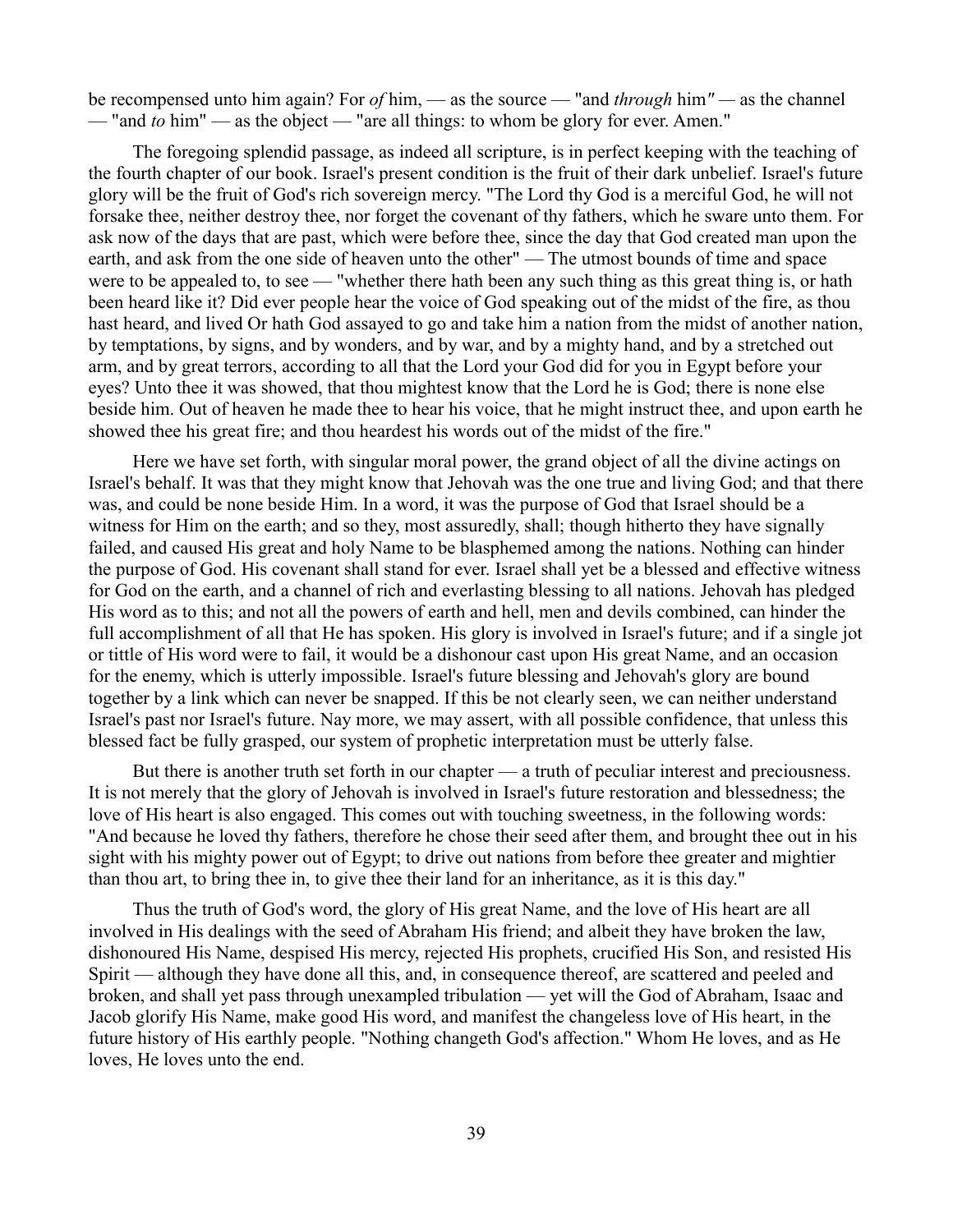If we deny this, in reference to Israel, we have not so much as a single inch of solid standing ground for ourselves, If we touch the truth of God in one department, we have no security as to anything. "Scripture cannot be broken." "All the promises of God in him are yea and in him Amen, unto the glory of God." God has pledged Himself to the seed of Abraham. He has promised to give them the land of Canaan, *for ever:* "His gifts and calling are without repentance." He never repents of His gift or His call; and therefore for any one to attempt to alienate His promises and His gifts, or to interfere, in any way, with their application to their true and proper object, must be a grievous offence to Him. It mars the integrity of divine truth, deprives us of all certainty in the interpretation of holy scripture, and plunges the soul in darkness, doubt and perplexity.

The teaching of scripture is clear, definite and distinct. The Holy Ghost who indited the sacred Volume, means what He says, and says what He means. If He speaks of Israel, He means Israel — of Zion, He means Zion — of Jerusalem, He means Jerusalem. To apply any one of these names to the New Testament church, is to confound things that differ, and introduce a method of interpreting scripture which, from its vagueness and looseness, can only lead to the most disastrous consequences. If we handle the word of God in such a loose and careless manner, it is utterly impossible to realise its divine authority over our conscience, or exhibit its formative power, in our course, conduct and character.

We must now look, for a moment, at the powerful appeal with which Moses sums up his address in our chapter. It demands our profound and reverent attention. "Know *therefore* this day, and *consider it in thine heart,* that the Lord he is God in heaven above, and upon the earth beneath; there is none else. Thou shalt keep *therefore* his statutes, and his commandments, which I command thee this day, that it may go well with thee, and with thy children after thee, and that thou mayest prolong thy days upon the earth, which the Lord thy God giveth thee for ever." (Vers. 39, 40.)

Here we see that the moral claim upon their hearty obedience is grounded upon the revealed character of God, and His marvellous actings on their behalf. In a word, they were bound to obeybound by every argument that could possibly act on the heart, the conscience, and the understanding. The One who had brought them out of the land of Egypt, with a mighty hand and outstretched arm; who had made that land to tremble to its very centre, by stroke after stroke of His judicial rod; who had opened up a pathway for them through the sea; who had sent them bread from heaven, and brought forth water for them out of the flinty rock; and all this for the glory of His great Name, and because He loved their fathers — surely He was entitled to their whole-hearted obedience.

This is the grand argument, so eminently characteristic of this blessed book of Deuteronomy. And, surely, this is full of instruction for Christians now. If Israel were morally bound to obey, how much more are we! If their motives and objects were powerful, how much more so are ours! Do we feel their power? Do we consider them in our hearts? Do we ponder the claims of Christ upon us? Do we remember that we are not our own, but bought with a price, even the infinitely precious price of the blood of Christ? Do we realise this? Are we seeking: to live for Him. Is His glory our ruling object, His love our constraining motive? Or, are we living for ourselves? Are we seeking to get on in the worldthat world that crucified our blessed Lord and Saviour? Are we seeking to make money? Do we love it in our hearts, either for its own sake or for the sake of what it can procure? Does money govern us? Are we seeking a place in the world, either for ourselves or for our children? Let us honestly challenge our hearts, as in the divine presence, in the light of God's truth, what is our object — our real, governing, cherished, heart-sought object?

Reader, these are searching questions. Let us not put them aside. Let us really weigh them in the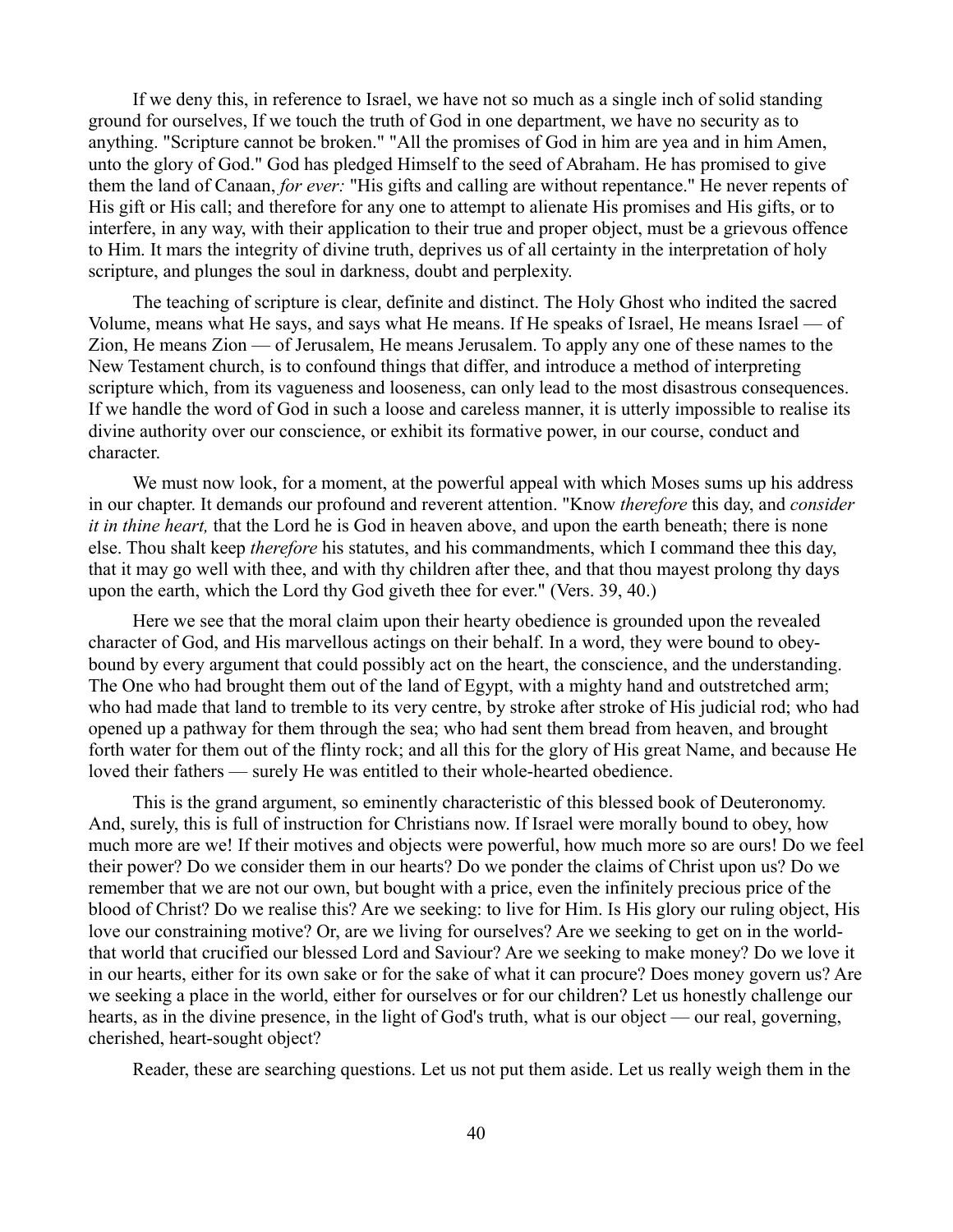very light of the judgement-seat of Christ. We believe they are wholesome, much needed questions. We live in very solemn times. There is a fearful amount of sham on every side; and in nothing is this sham so awfully apparent as in so-called religion. The very days in which our lot is cast have been sketched by a pen that never colours, never exaggerates, but always presents men and things precisely as they are. "This know also, that in the *last days*" — quite distinct from "*The latter times"* of 1 Timothy 4, far in advance, more pronounced, more closely defined, more strongly marked, these last days in which — "perilous [or difficult] times shall come. For men shall be *lovers of there own selves,* covetous, *boasters*, proud, blasphemers, *disobedient to parents,* unthankful, unholy, *without natural affection* truce-breakers, *false accusers* incontinent, fierce, despisers of those that are good, traitors, heady, highminded, *lovers of pleasures* more [or rather] than *lovers of God."* And, then, mark the crown which the inspired apostle puts upon this appalling superstructure! — "Having a form of godliness, but denying the power thereof." $(2$  Tim. 3: 1-5)

What a terrible picture! We have here, in a few glowing, weighty sentences, *infidel* Christendom; just as in 1 Timothy 4, we have *superstitious* Christendom. In the latter, we see popery; in the former, infidelity. Both elements are at work around us; but the latter will yet rise into prominence; indeed, even now, it is advancing with rapid strides. The very leaders and teachers of Christendom are not ashamed or afraid to attack the foundations of Christianity. A so-called Christian bishop is not ashamed or afraid to call in question the integrity of the five books of Moses, and, with them, of the whole Bible; for, most assuredly, if Moses was not the inspired writer of the Pentateuch, the entire edifice of holy scripture is swept from beneath our feet. The writings of Moses are so intimately bound up with all the other grand divisions of the divine Volume, that, if they are touched, all is gone. We boldly affirm, that if the Holy Ghost did not inspire Moses, the servant of God, to write the first five books of our English Bible, we have not an inch of solid ground to stand upon. We are positively left without a single atom of divine authority on which to rest our souls. The very pillars of our glorious Christianity are swept away, and we are left to grope our way, in hopeless perplexity, amid the conflicting opinions and theories of infidel doctors, without so much as a single ray from inspiration's heavenly lamp.

Does this appear too strong for the reader? Does he believe that we can listen, for a moment, to the infidel denier of Moses, and yet believe in the inspiration of the Psalms, the Prophets, and the New Testament? If he does, let him be well assured he is under the power of a fatal delusion. Let him take such passages as the following, and ask himself, what do they mean, and what is wrapped up in them? Our Lord, in speaking to the Jews — who, by the way, would not have agreed with a Christian bishop in denying the authenticity of Moses — says, "Do not think that I will accuse you to the Father; there is one that accuseth you, even Moses, in whom ye trust. For had ye believed Moses, ye would have believed me; for he wrote of me. But if ye believe not his writings, how shall ye believe my words?" (John 5: 45-47.)

Think of this. The man that does not believe in the writings of Moses — does not receive every line of his, as divinely inspired, does not believe in Christ's words, and therefore cannot have any divinely wrought faith in Christ Himself, cannot be a Christian at all. This makes it a very serious matter for any one to deny the divine inspiration of the Pentateuch; and equally serious for any one to listen to him, or sympathise with him. It is all very well to talk of Christian charity and liberality of spirit. But we have yet to learn that it is charity or liberality to sanction, in any way, a man who has the audacity to sweep from beneath our feet the very foundations of our faith. To speak of him as a Christian bishop or a Christian minister of any kind, is only to make the matter a thousand times worse. We can understand a Voltaire or a Paine attacking the Bible. We do not look for anything else from them; but when those who assume to be the recognised and ordained ministers of religion, and the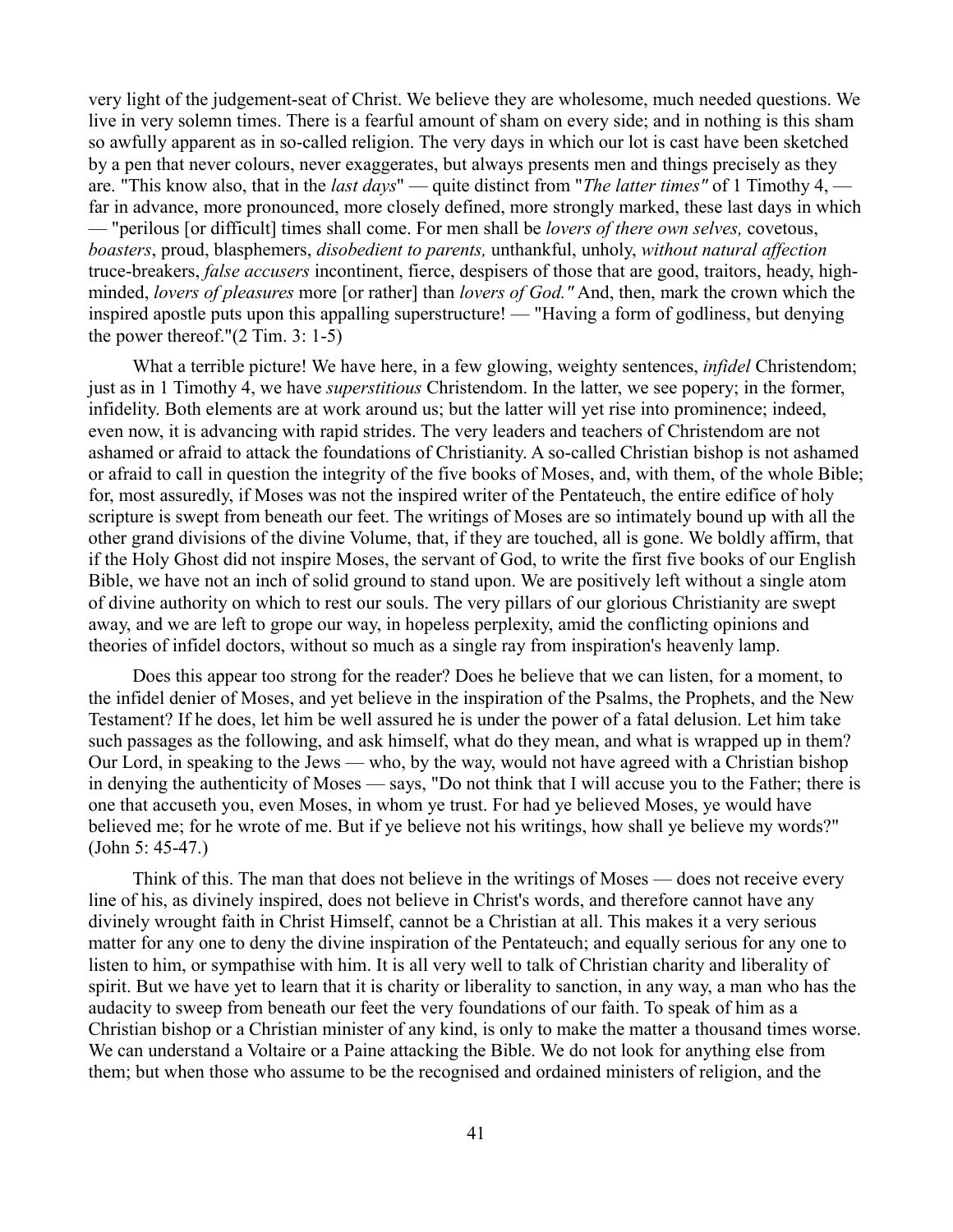guardians of the faith of God's elect, those who consider themselves alone entitled to teach and preach Jesus Christ, and feed and tend the church of God — when they actually call in question the inspiration of the five books of Moses, may we not well ask, where are we? What has the professing church come to?

But let us take another passage. It is the powerful appeal of the risen Saviour to the two bewildered disciples on their way to Emmaus: "O fools, and slow of heart to believe all that the prophets have spoken! Ought not Christ to have suffered these things, and to enter into his glory? And *beginning at Moses*, and all the prophets, he expounded unto them in all the scriptures the things concerning himself." And, again, to the eleven and others with them, He says, "These are the words which I spake unto you, while I was yet with you, that all things must be fulfilled, which were written *in the law of Moses,* and in the prophets, and in the Psalms, concerning me." (Luke 24: 25-27, 44.)

Here we find that our Lord, in the most distinct and positive manner, recognises the law of Moses as an integral part of the canon of inspiration, and binds it up with all the other grand divisions of the divine Volume, in such a way that it is utterly impossible to touch one without destroying the integrity of the whole. If Moses is not to be trusted, neither are the prophets nor the Psalms. They stand or fall together. And not only so; but we must either admit the divine authenticity of the Pentateuch or draw the blasphemous inference that our adorable Lord and Saviour gave the sanction of His authority to a set of spurious documents, by quoting as the writings of Moses what Moses never wrote at all! There is, positively, not a single inch of consistent standing ground between these two conclusions.

Again, take the following most weighty and important passage at the close of the parable of the rich man and Lazarus: "Abraham saith unto him, They have *Moses and the prophets; let them hear them.* And he said, Nay, father Abraham; but if one went unto them from the dead, they will repent. And he said unto him, If they hear not Moses and the prophets, neither will they be persuaded though one rose from the dead." (Luke 16: 29-31.)

Finally, if we add to all this the fact that our Lord, in His conflict with Satan in the wilderness, quotes only from the writings of Moses, we have a body of evidence quite sufficient, not only to establish, beyond all question, the divine inspiration of Moses, but also to prove that the man who calls in question the authenticity of the first five books of the Bible, can really have no Bible, no divine revelation, no authority, no solid foundation for his faith. He may call himself, or be called by others, a Christian bishop or a Christian minister; but in solemn fact, he is a sceptic, and should be treated as such by all who believe and know the truth. We cannot understand how any one with a spark of divine life in his soul could be guilty of the awful sin of denying the inspiration of a large portion of the word of God, or asserting that our Lord Christ could quote from spurious documents.

We may be deemed severe in thus writing. It seems the fashion, now-a-days, to own as Christians those who deny the very foundations of Christianity. It is a very popular notion that, provided people are moral, amiable, benevolent, charitable and philanthropic, it is of very small consequence what they believe. Life is better than creed or dogma, we are told. All this sounds very plausible; but the reader may rest assured that the direct tendency of all this manner of speech and line of argument is to get rid of the Bible — rid of the Holy Ghost rid of Christ — rid of God — rid of all that the Bible reveals to our souls. Let him bear this in mind, and seek to keep close to the precious word of God. Let him treasure that word in his heart; and give himself, more and more, to the prayerful study of it. Thus he will be preserved from the withering influence of scepticism and infidelity, in every shape and form; his soul will be fed and nourished by the sincere milk of the word, and his whole moral being be kept in the shelter of the divine presence continually. This is what is needed. Nothing else will do.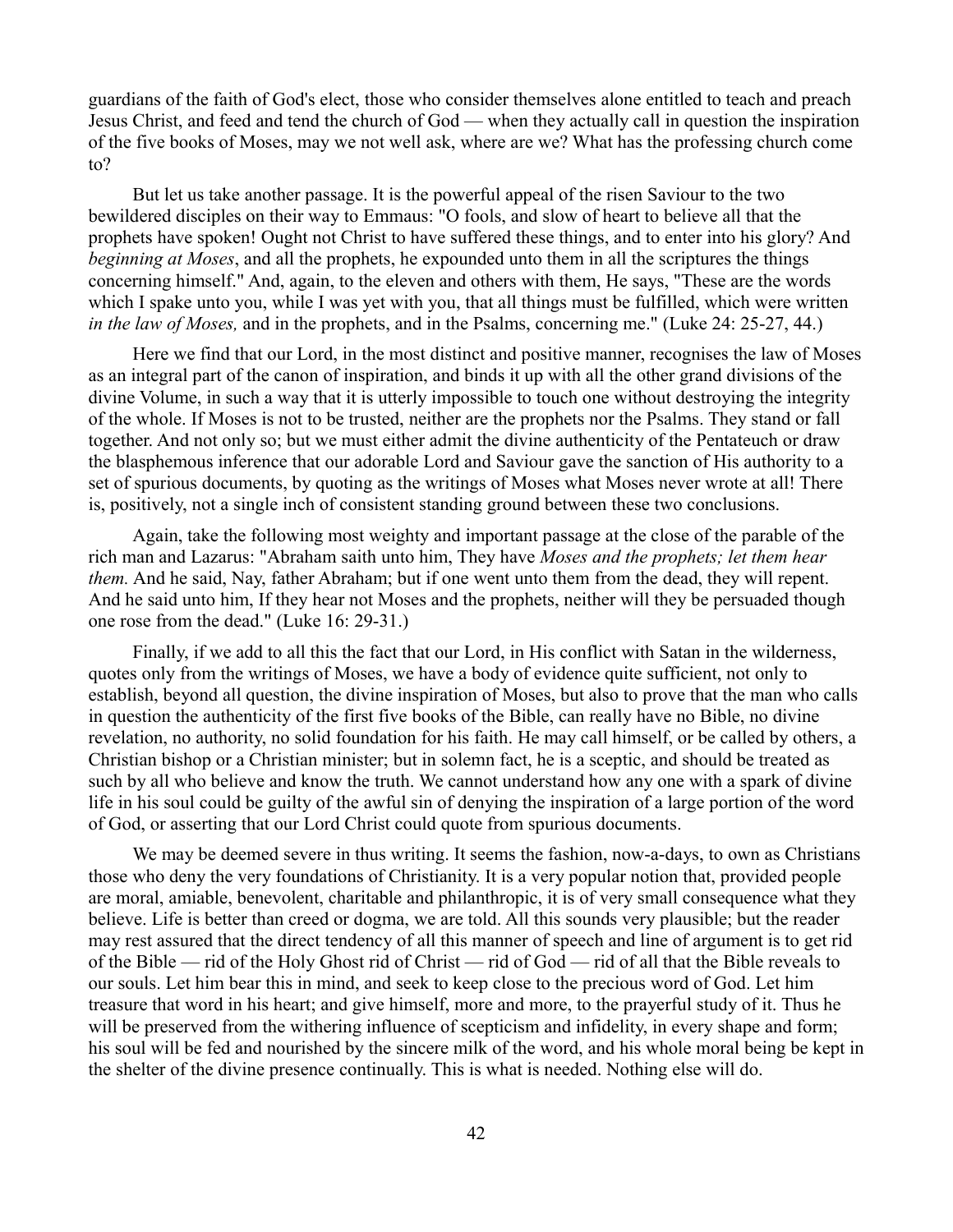We must now close our meditation on this marvellous chapter which has been engaging our attention; but, ere doing so, we would glance, for a moment, at the remarkable notice of the three cities of refuge. It might, to a cursory reader, seem abrupt; but, so far from that, it is, as we might expect, in Perfect and beautiful moral order. Scripture is always divinely perfect; and, if we do not see and appreciate its beauties and moral glories, it is simply owing to our blindness and insensibility.

"Then Moses severed three cities on this side Jordan toward the sun rising; that the slayer might flee thither, which should kill his neighbour unawares, and hated him not in times past; and that fleeing unto one of those cities he might live. Namely, Bezer in the wilderness, in the plain country, of the Reubenites; and Ramoth in Gilead, of the Gadites; and Golan in Bashan, of the Manassites."

Here we have a lovely display of the grace of God rising, as it ever does, above human weakness and failure. The two tribes and a half, in choosing their inheritance on this side Jordan, were manifestly stopping short of the proper portion of the Israel of God which lay on the other side of the river of death. But, notwithstanding this failure, God, in His abounding grace, would not leave the poor slayer without a refuge, in the day of his distress. If man cannot come up to the height of God's thoughts, God can come down to the depths of man's need; and so blessedly does He do so, in this case, that the two tribes and a half were to have as many cities of refuge, on this side Jordan, as the nine tribes and a half had in the land of Canaan.

This truly was grace abounding. How unlike the manner of man! How far above mere law or legal righteousness! It might, in a legal way, have been said to the two tribes and a half, "If you are going to choose your inheritance short of the divine mark, if you are content with less than Canaan, the land of promise, you must not expect to enjoy the privileges and blessings of that land. The institutions of Canaan must be confined to Canaan; and hence your manslayer must try and make his way across the Jordan and find refuge there."

Law might speak thus, but grace spoke differently God's thoughts are not ours, nor His ways as ours. We might deem it marvellous grace to provide even one city for the two tribes and a half. But our God does exceeding abundantly above all that we ask or think; and hence the comparatively small district on this side Jordan was furnished with as full a provision of grace as the entire land of Canaan.

Does this prove that the two and a half tribes were right? Nay; but it proves that God was good; and that He must ever act like Himself, spite of all our weakness and folly. Could he leave a poor slayer without a place of refuge in the land of Gilead, though Gilead was not Canaan? Surely not. This would not be worthy of the One who says, "*I bring near* my righteousness." He took care to bring the city of refuge "near" to the slayer. He would cause His rich and precious grace to flow over and meet the needy one just where he was. Such is the way of our God, blessed be His holy Name, for evermore!

"And this is the law which Moses see before the children of Israel. These are the testimonies, and the statutes, and the judgements, which Moses spake unto the children of Israel, after they came forth out of Egypt, on this side Jordan, in the valley over against Beth-peor, in the land of Sihon king of the Amorites, who dwelt at Heshbon, whom Moses and the children of Israel smote, after they were come forth out of Egypt: and they possessed his land, and the land of Og king of Bashan, two kings of the Amorites, which were on this side Jordan toward the sun rising; from Aroer, which is by the bank of the river Arnon; even unto mount Sion, which is Hermon, and all the plain on this side Jordan eastward, even unto the sea of the plain, under the springs of Pisgah."

Here closes this marvellous discourse. The Spirit of God delights to trace the boundaries of the people, and to dwell on the most minute details connected with their history. He takes a lively and loving interest in all that concerns them — their conflicts, their victories, their possessions, all their